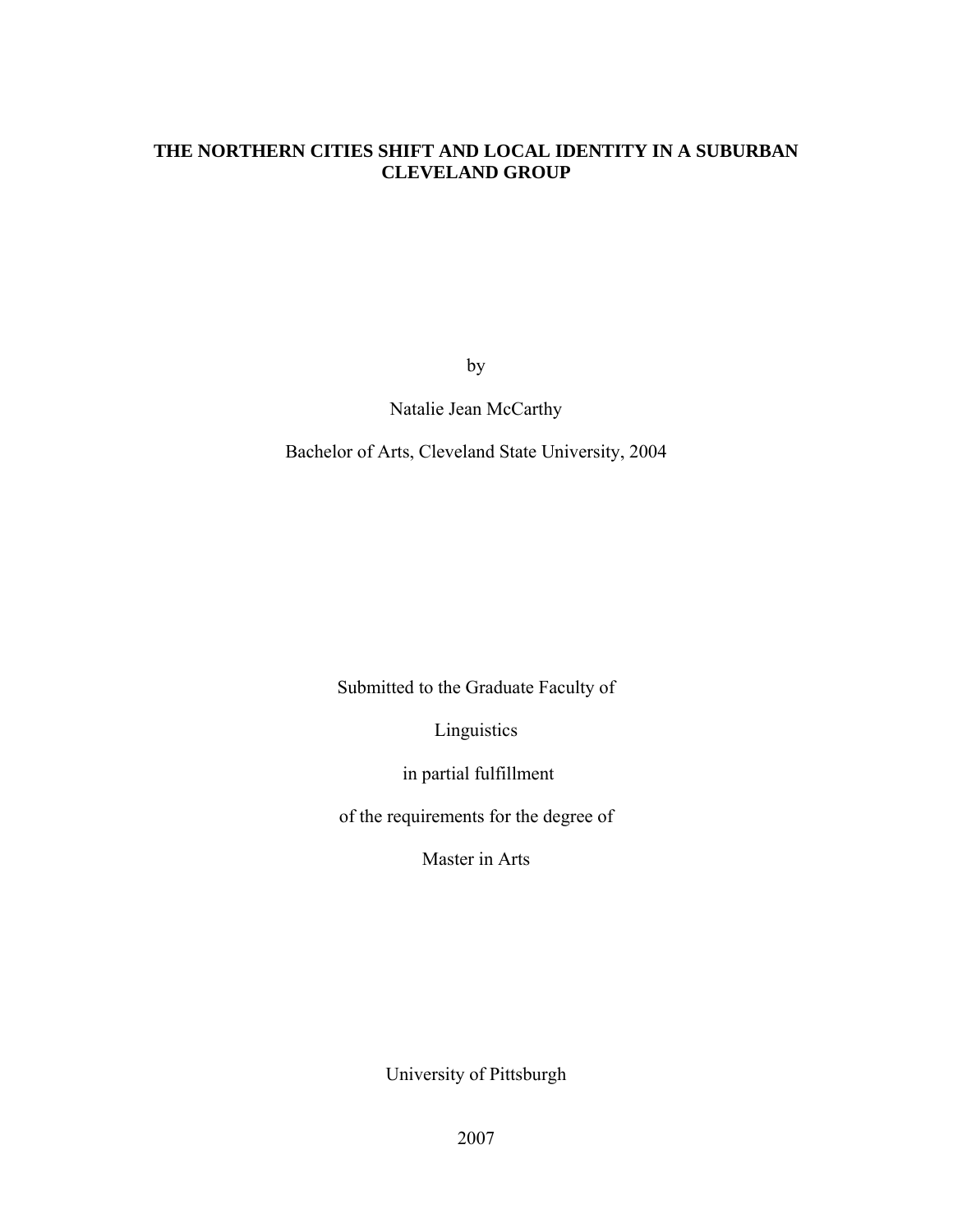## UNIVERSITY OF PITTSBURGH

## FACULTY OF ARTS AND SCIENCES

This thesis was presented

by

Natalie Jean McCarthy

It was defended on

July 25, 2007

and approved by

Scott F. Kiesling, Ph.D., Associate Professor of Linguistics

Shelome Gooden, Ph.D., Assistant Professor of Linguistics

David Mortensen, Ph.D., Assistant Professor of Linguistics

Barbara Johnstone, Ph.D., Professor of Rhetoric and Linguistics, Carnegie Mellon University

Thesis Advisor: Scott F. Kiesling, Ph.D., Associate Professor of Linguistics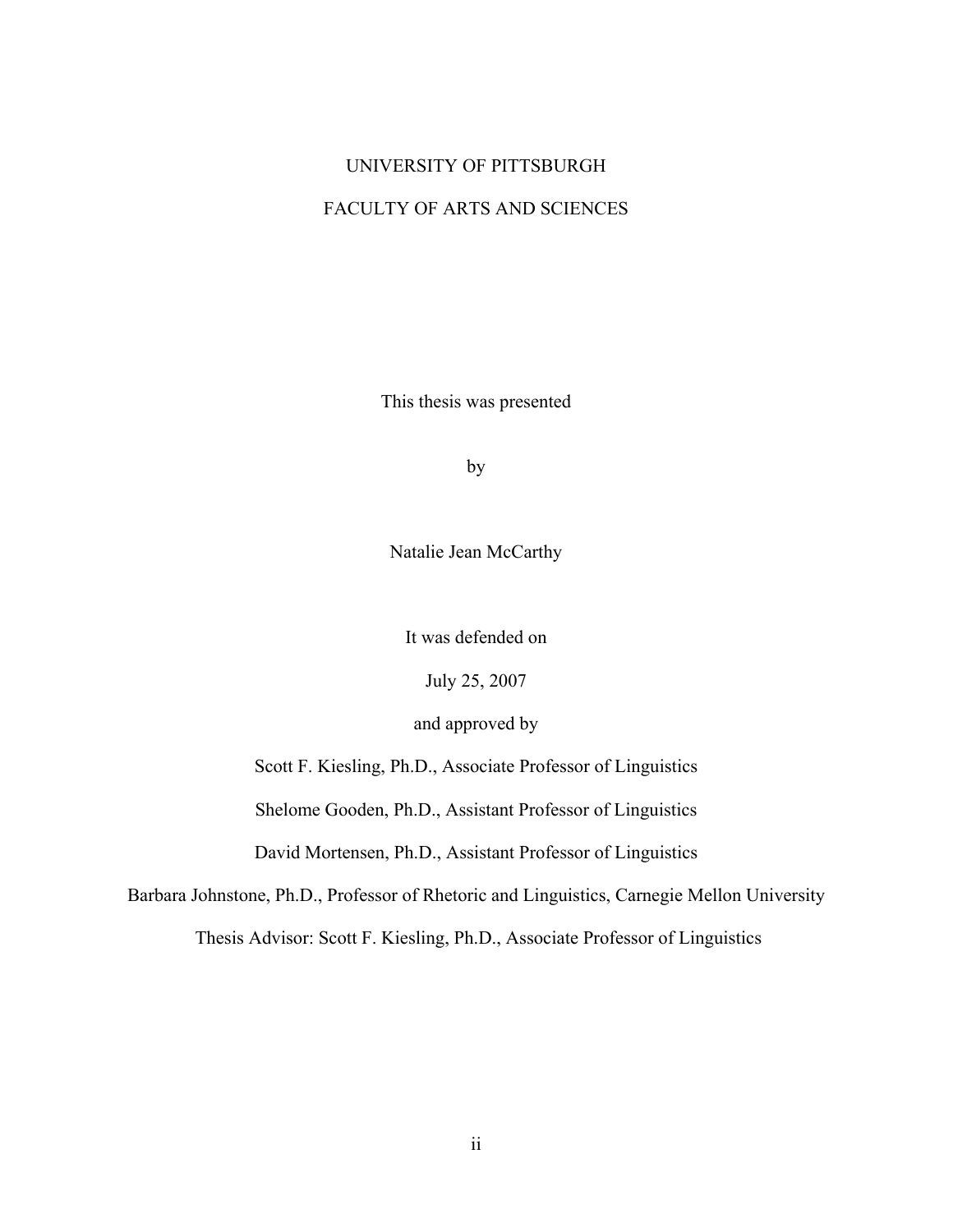Copyright © by Natalie J. McCarthy

2007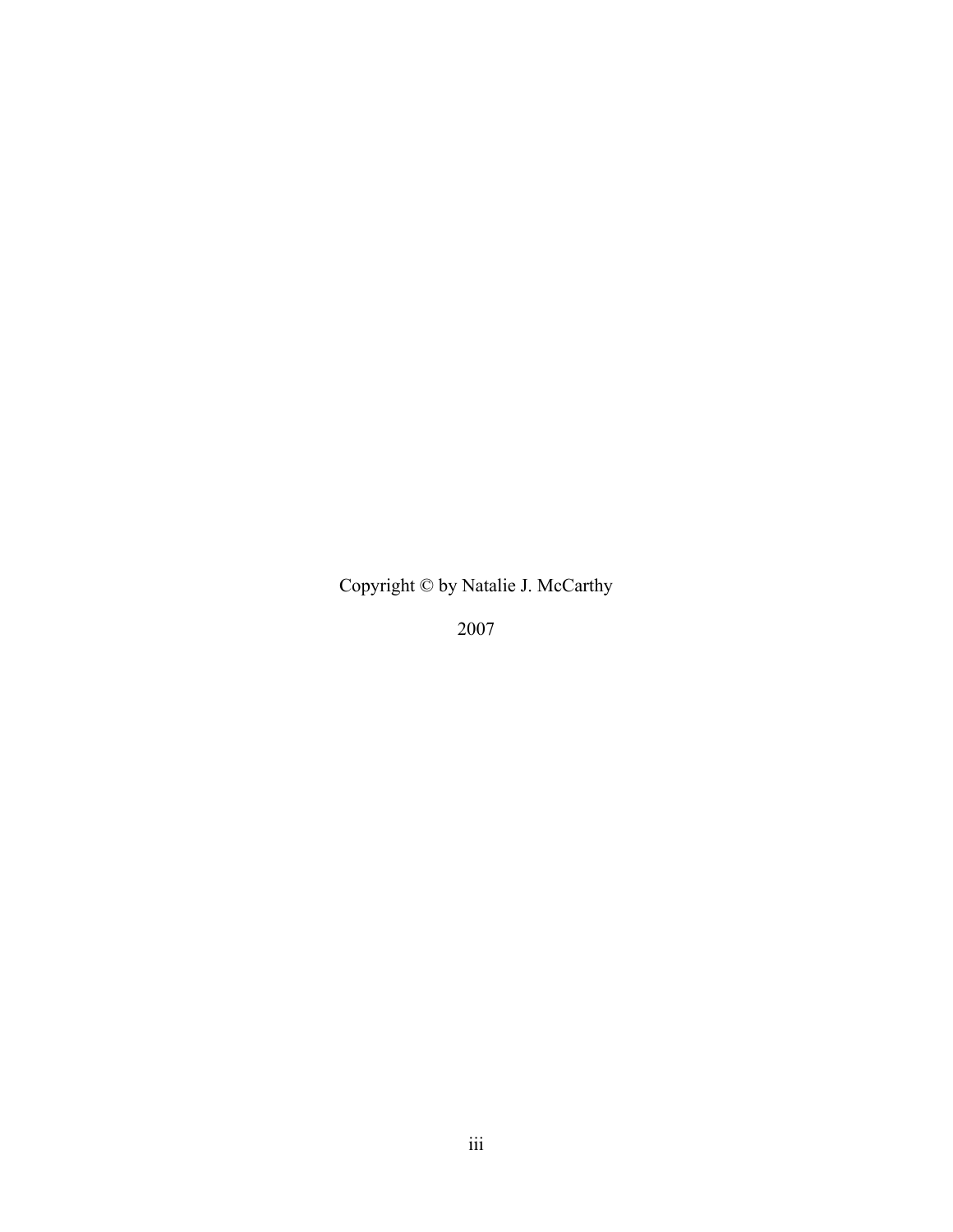## **THE NORTHERN CITIES SHIFT AND LOCAL IDENTITY IN A SUBURBAN CLEVELAND GROUP**

Natalie Jean McCarthy, M.A.

University of Pittsburgh, 2007

This study examines the use of the Northern Cities Shift (NCS) and local identity in a group of speakers from the Cleveland, Ohio area. Members of a suburban recreation center participated in audio recorded interviews, during which they answered questions about their personal background, their consumption practices, and their leisure activities, and engaged in conversation about their opinions and memories of the Cleveland area. Local identity was then scored using an identity index modeled after that in Kiesling, et al. (2005). A more locally loyal interview topic received a higher point value, while a less locally loyal topic received a lower point value. The sum of these values formed an overall identity score.

Tokens of both (aeh) and (e) were gathered from each speaker's interview. Tokens of (o), (oh), (ey), and (iy) were also gathered as reference points within the vowel space of each speaker; these tokens were measured in a controlled, pre-fricative or alveolar stop environment. Using a Praat script, first and second formant measurements were gathered within the first third of each token. These measurements were then normalized.

Using multiple regression, the vowel measurements were modeled based on the identity score and other social factors, including sex and age, and linguistic internal factors. This produced no statistically significant results. However, several subsections of the overall identity score were found to be statistically significant.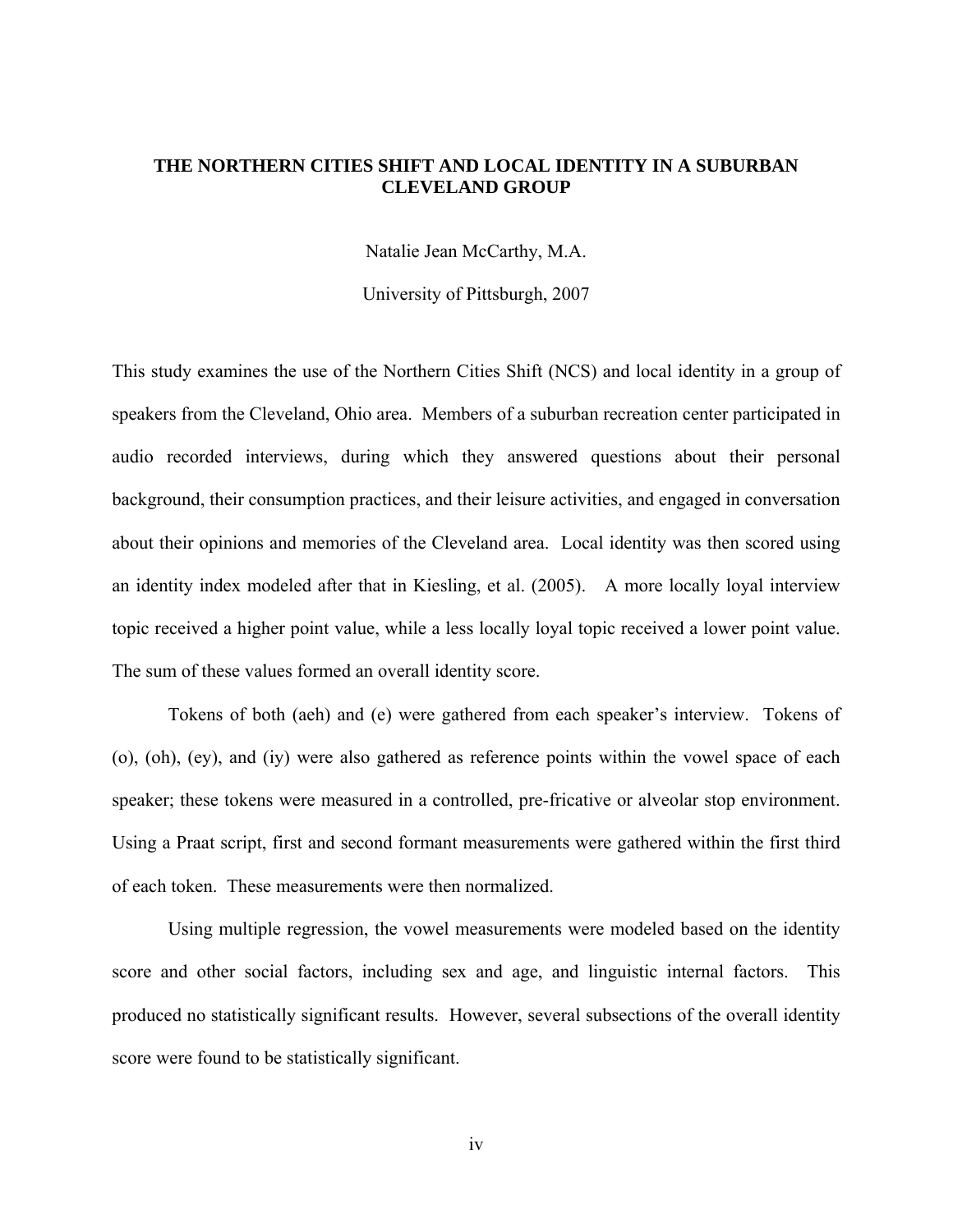## **TABLE OF CONTENTS**

| 1.0        |     |       |                                              |
|------------|-----|-------|----------------------------------------------|
| 2.0        |     |       |                                              |
|            | 2.1 |       |                                              |
|            | 2.2 |       |                                              |
| 3.0        |     |       |                                              |
|            | 3.1 |       | HISTORY OF CLEVELAND AND CUYAHOGA COUNTY  12 |
|            |     | 3.1.1 |                                              |
|            |     | 3.1.2 |                                              |
|            |     | 3.1.3 |                                              |
|            | 3.2 |       |                                              |
|            |     | 3.2.1 |                                              |
|            |     | 3.2.2 |                                              |
|            | 3.3 |       |                                              |
| 4.0<br>4.1 |     |       |                                              |
|            |     |       |                                              |
|            |     | 4.1.1 |                                              |
|            |     | 4.1.2 |                                              |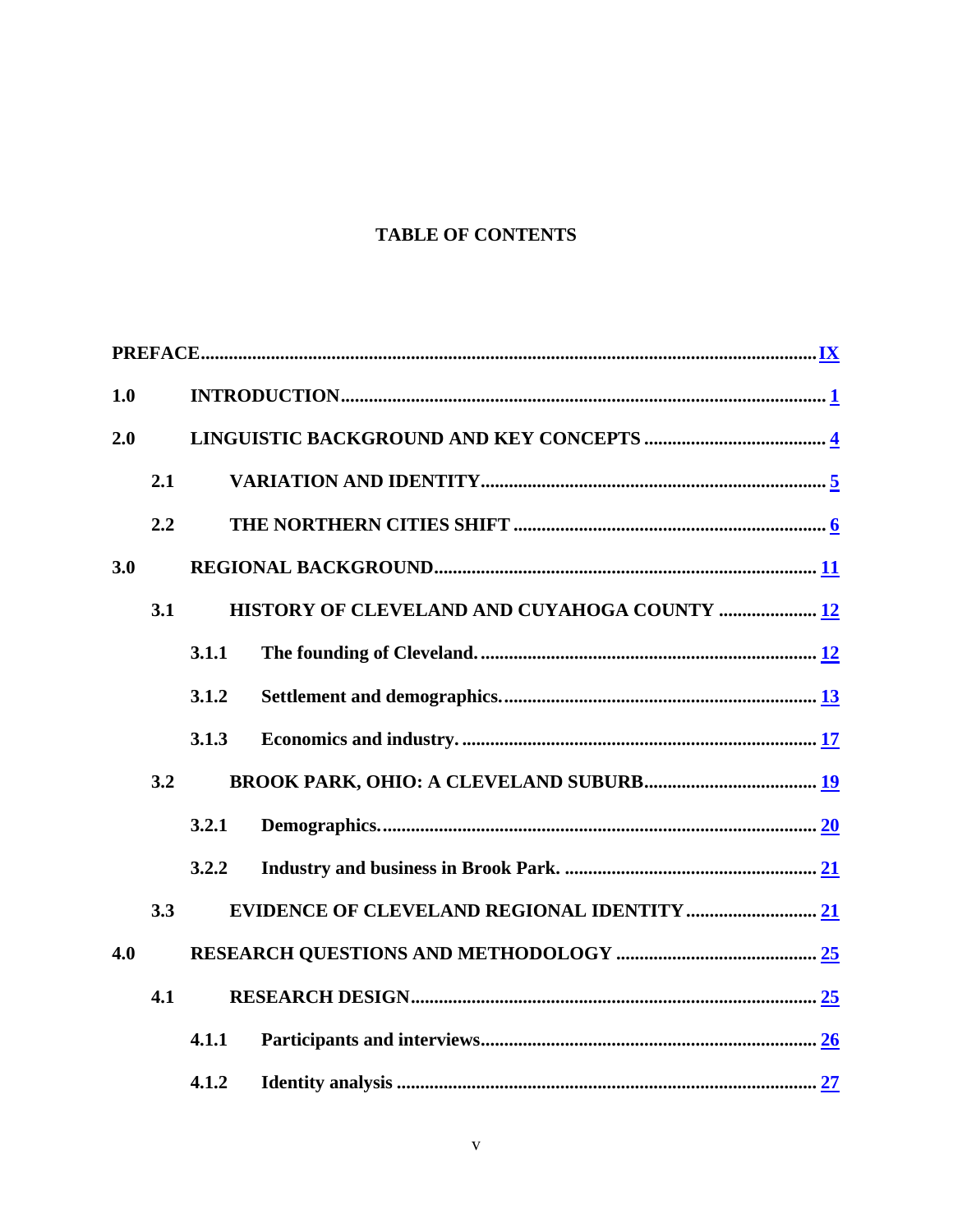|     |     | 4.1.3 |  |  |  |
|-----|-----|-------|--|--|--|
|     |     | 4.1.4 |  |  |  |
|     | 4.2 |       |  |  |  |
| 5.0 |     |       |  |  |  |
|     | 5.1 |       |  |  |  |
|     |     | 5.1.1 |  |  |  |
|     |     | 5.1.2 |  |  |  |
|     | 5.2 |       |  |  |  |
| 6.0 |     |       |  |  |  |
|     |     |       |  |  |  |
|     |     |       |  |  |  |
|     |     |       |  |  |  |
|     |     |       |  |  |  |
|     |     |       |  |  |  |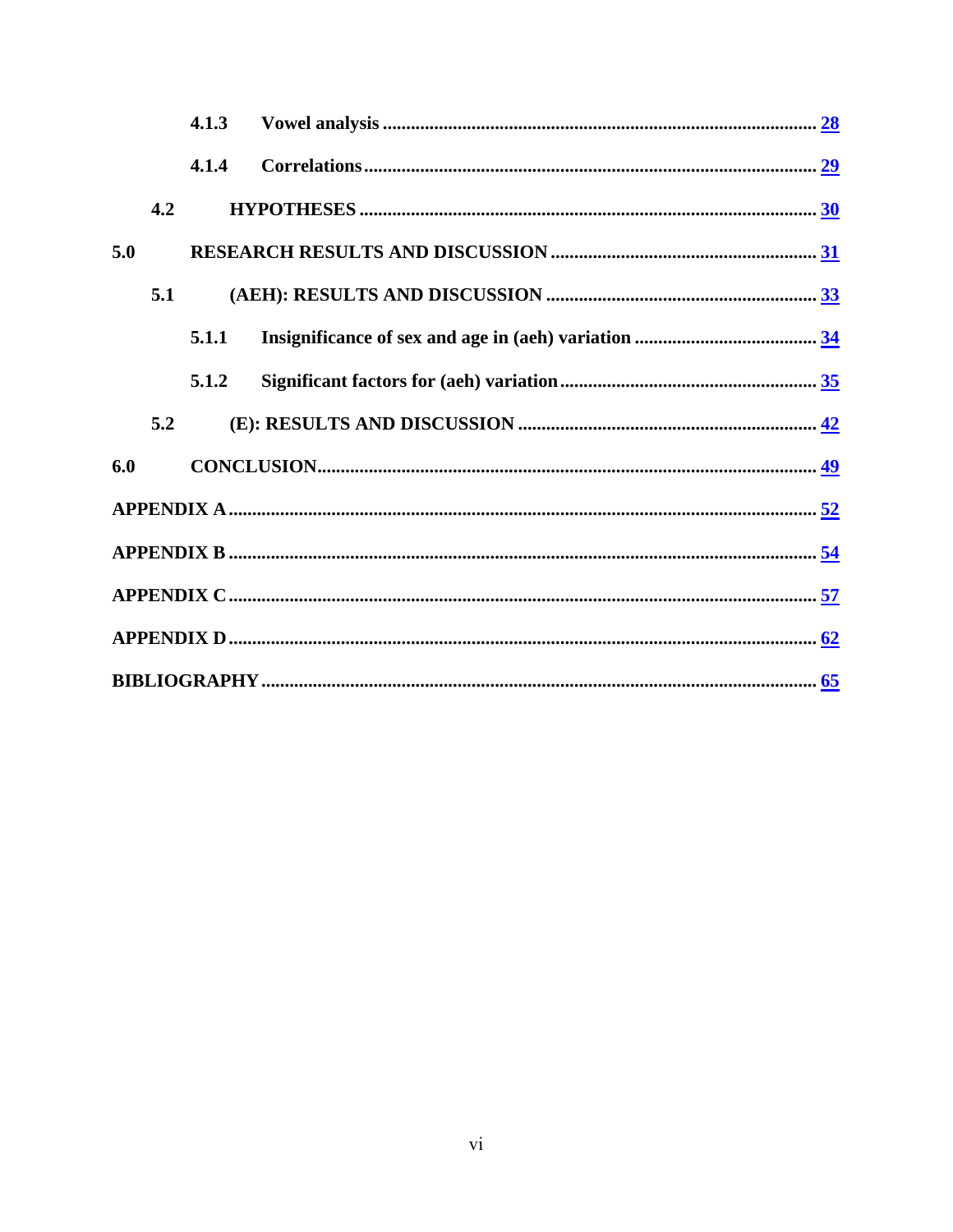# **LIST OF TABLES**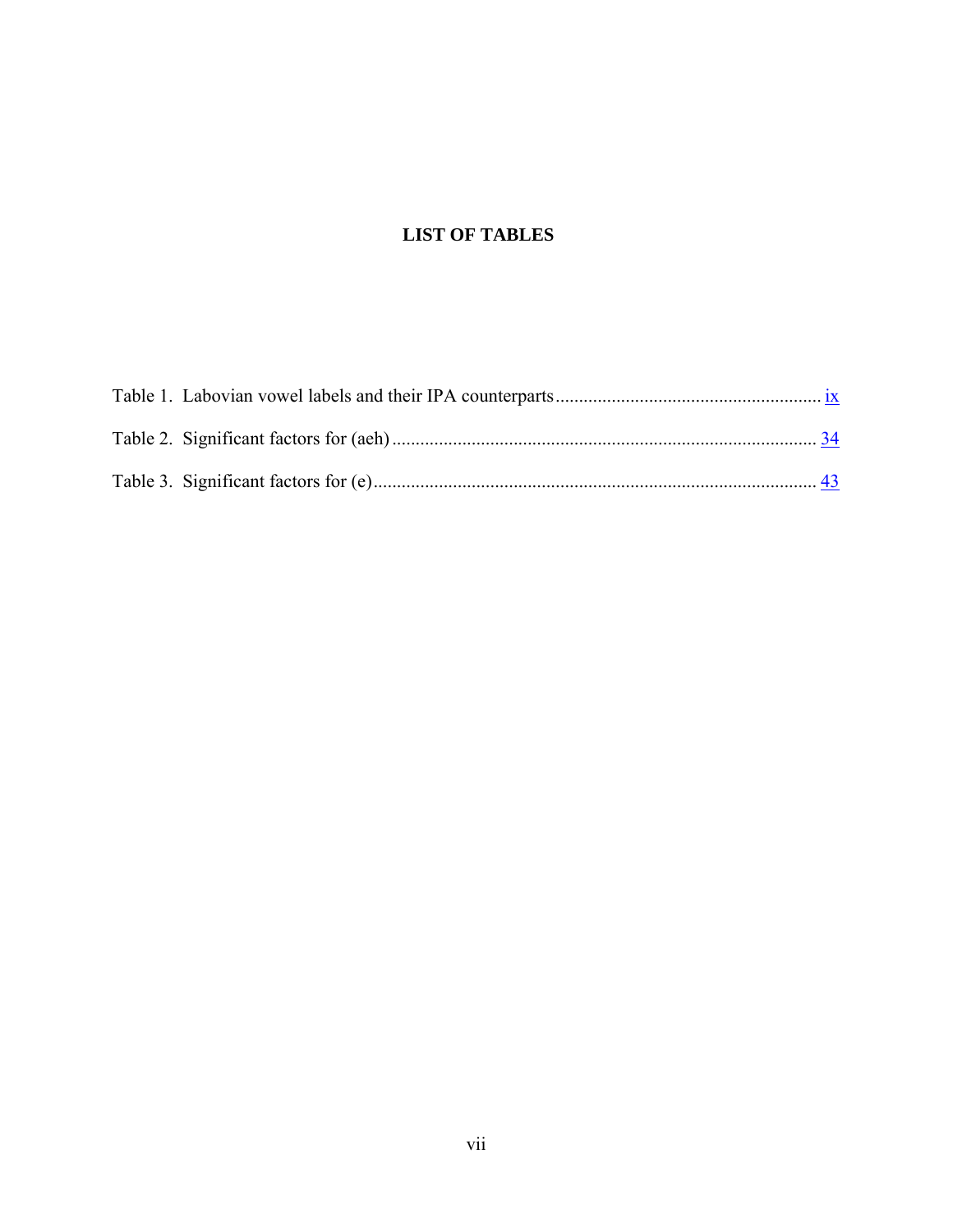# **LIST OF FIGURES**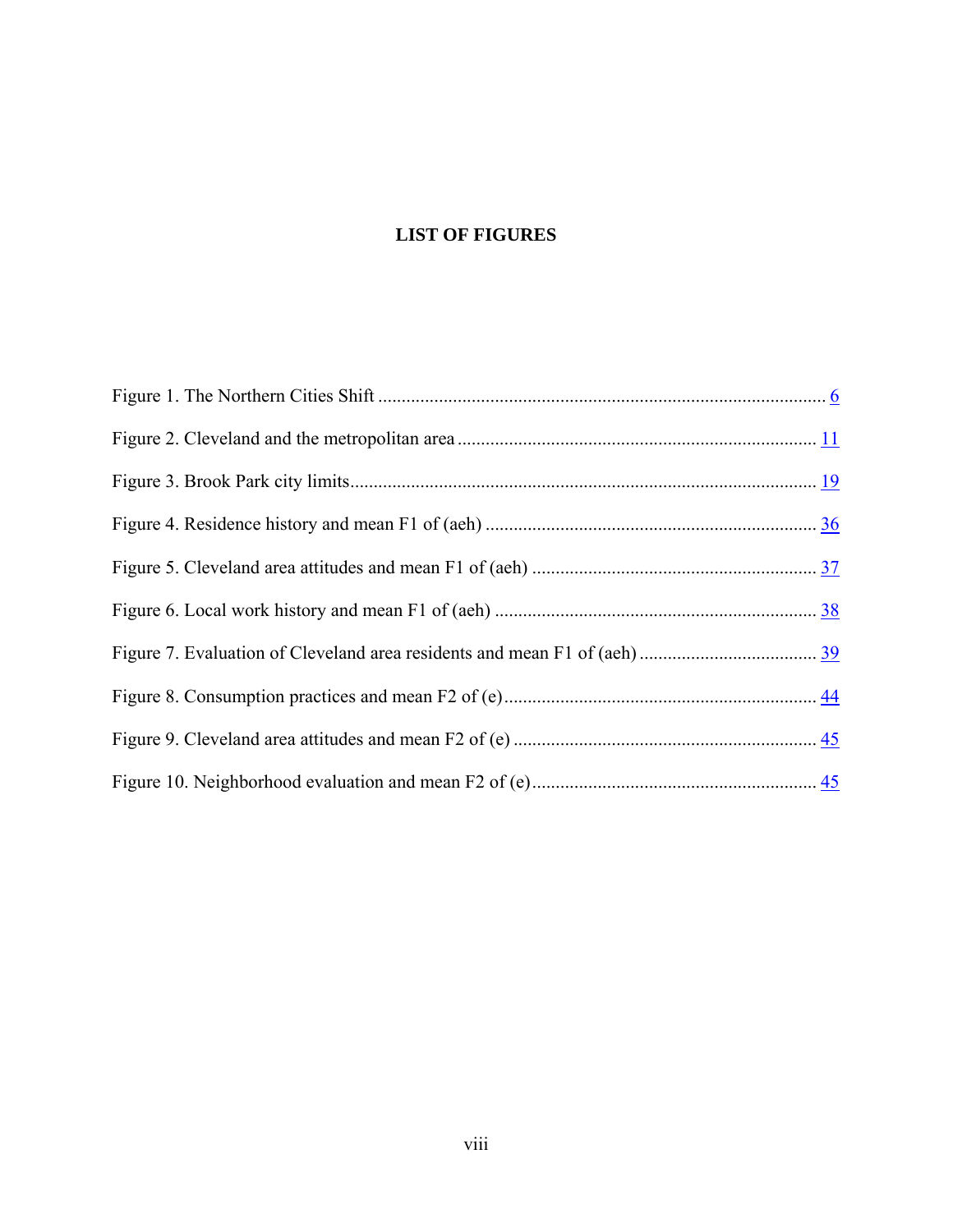## **PREFACE**

<span id="page-8-0"></span>First, a note on vowel labels: for typographical ease, the labeling system used by Labov (1991, 1994) will be the primary system used throughout this study. These labels correspond with traditional IPA symbols as shown in Table 1 below.

| <b>Labovian label</b> | <b>IPA/phonetic label</b> |
|-----------------------|---------------------------|
| aeh                   |                           |
| eh                    |                           |
| ٠<br>1y               | $\cdot$ (1)               |
| ey                    | $e^{0}$                   |
| oh                    | ວ                         |
| O                     | a                         |

**Table 1.** Labovian vowel labels and their IPA counterparts

 Also, I would like to acknowledge several people whose work and support have made this study possible. First, I would like to thank my thesis advisor, Dr. Scott Kiesling, for his encouragement and endless supply of patience. I am also grateful to my other committee members, Drs. Shelome Gooden, David Mortensen, and Barbara Johnstone, for their knowledge and assistance. In addition, I would like to thank Gary Marken, Amanda Konery, and the rest of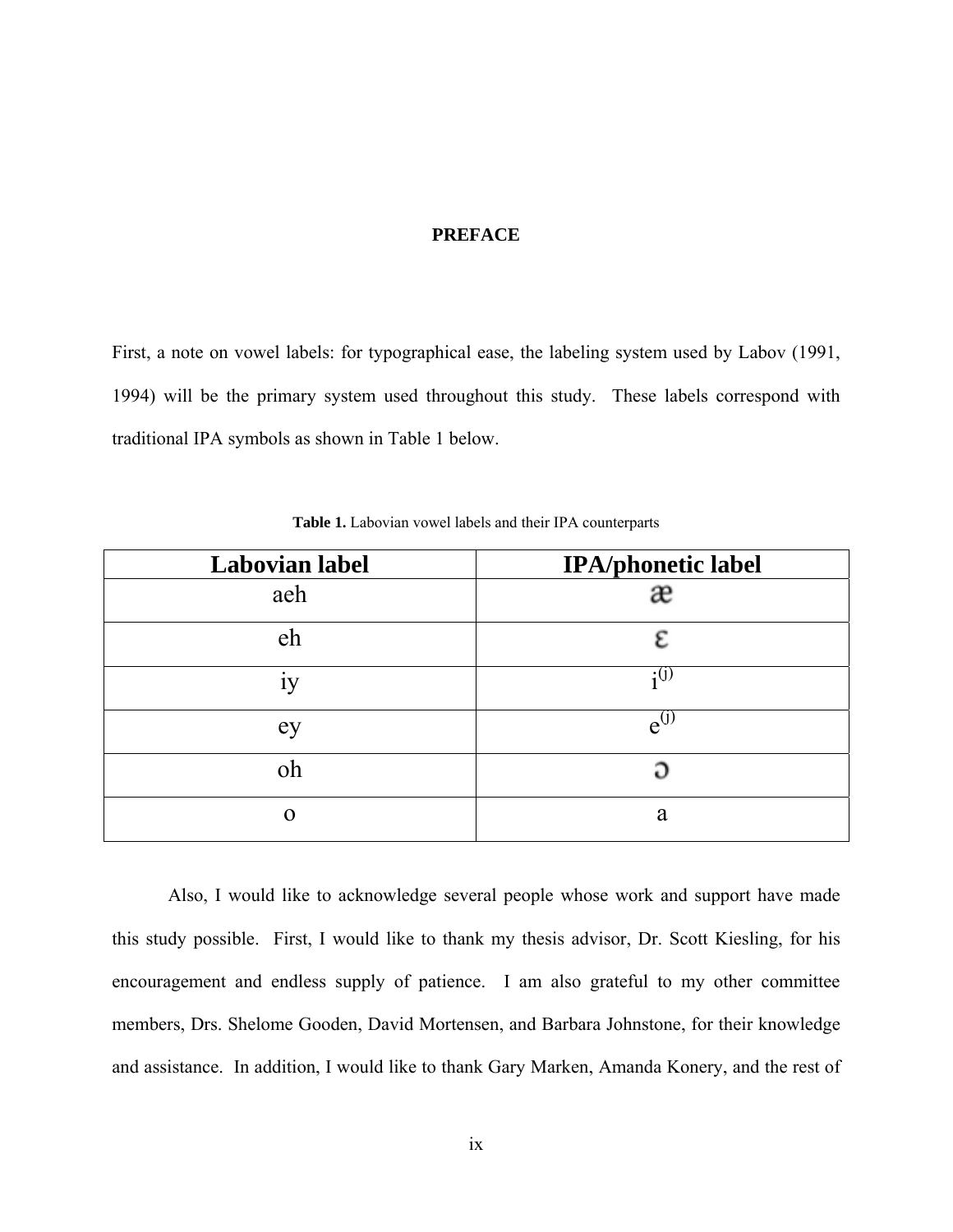the recreation center staff for enthusiastically advertising my study and providing valuable interview space. Many thanks also go to Dr. W. Dennis Keating at Cleveland State University and Dr. Margaret Brooks-Terry at Baldwin-Wallace College; my technical support, Omar Amer and Jeremy Paul Bye; my brothers, Shawn and Kyle, and my very supportive family; Rob Mucklo and my other linguistics classmates; and, of course, my fellow "Clevelanders," for so warmly sharing with me their time, thoughts, and memories.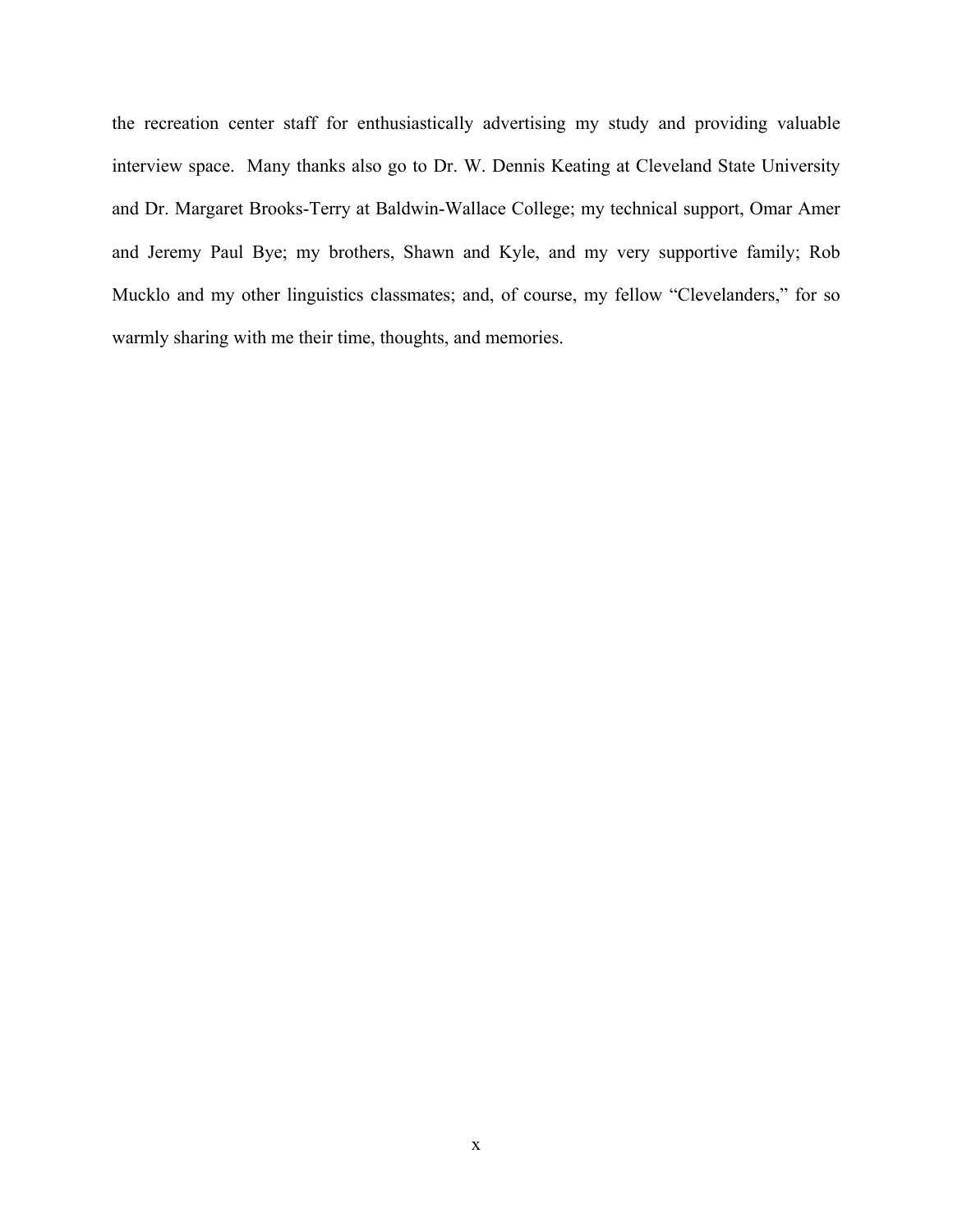### **1.0 INTRODUCTION**

<span id="page-10-0"></span>The intersection of identity and language use is not a recent focus for sociolinguistic research. Many studies have examined how aspects of identity are demonstrated through linguistic behavior, be it phonological, morphological or discoursal (LePage & Tabouret-Keller, 1985; Labov, 1963; Bailey, 2001; Hazen, 2002; Johnstone et al., 2006). Specifically, previous work has demonstrated that the common linguistic behavior of a group of native residents in a region can index their regional identity (e.g. Beal, 2003; Johnstone & Kiesling, forthcoming). These studies mark a move away from explaining linguistic variation through the employment of broad sociological categories, such as age and sex. Previously described dialects are being reexamined upon the backdrop of personal orientation and speaker identity; the Northern Cities Shift (NCS) is one group of linguistic features that is just beginning to figure into studies of identity and variation.

Several previous studies (including Callary, 1975; Ito & Preston, 1998; Eckert, 2000; Gordon, 2001; Hillenbrand, 2003; Evans, 2004) have researched the NCS in Chicago, as well as Detroit and other parts of Michigan. These studies have included both acoustic analyses and discussions of the social significance of advanced variants of the shift. They comprise largescale descriptive studies and detailed ethnographic research on smaller communities of practice. Research has even been conducted on the spread of the NCS to central Ohio (Keiser et al., 1997).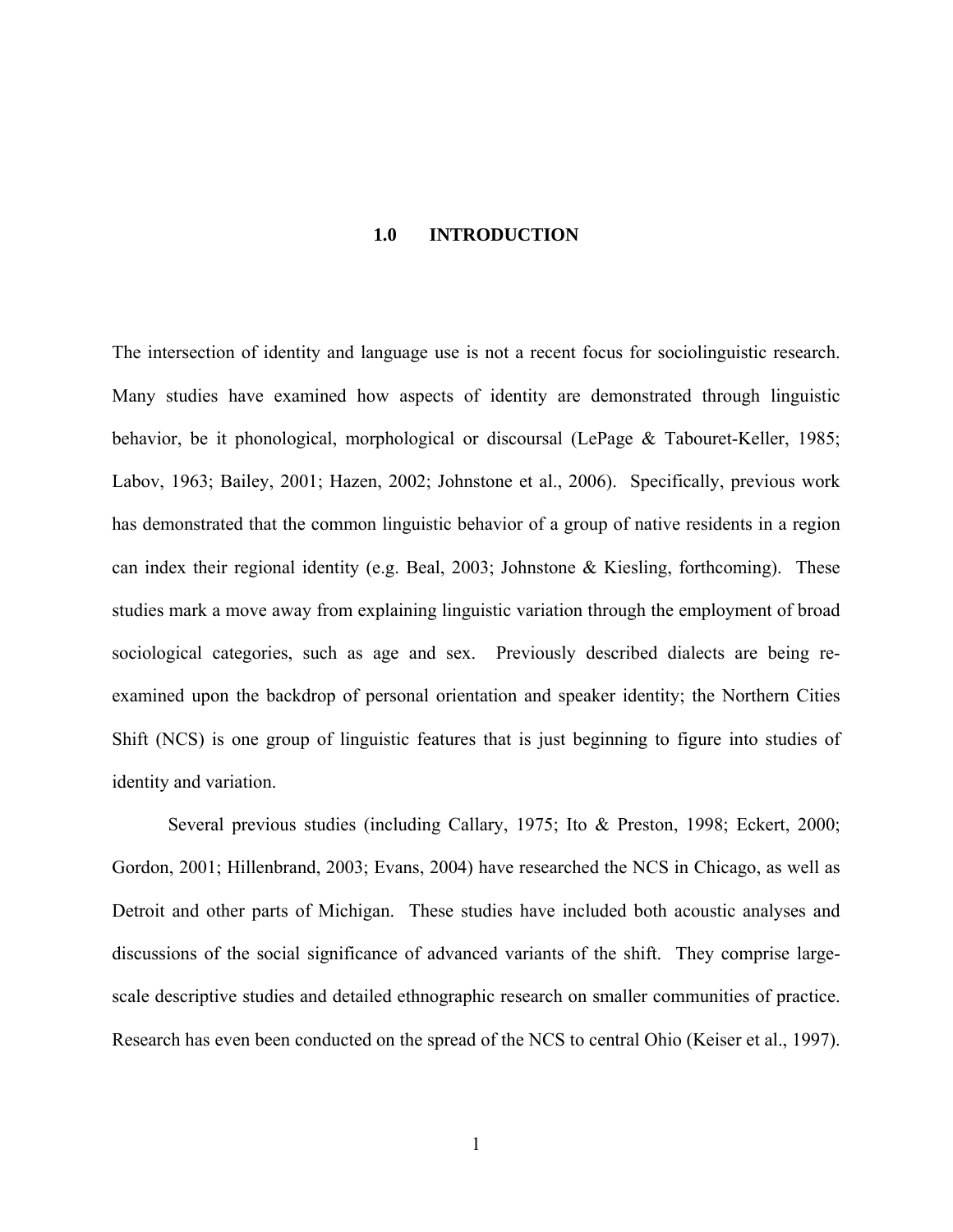Despite this body of research, the NCS in the Cleveland metropolitan area has yet to be extensively examined.

This work, then, aims first to contribute to the growing body of research on the NCS, and second, to address the gap in the body of research on greater Cleveland speakers' use of NCS variants. The primary goal of this study is to investigate the social significance of the NCS by examining the use of raised (aeh) and backed (e) in Brook Park, a suburban Cleveland community. Local media, culture, and politics indicate that there exists a Cleveland regional identity—a solidarity built around being the underdog in economics and national exposure. This study seeks to find a correlation between the extent of Brook Parkers' sense of Cleveland regional identity and their use of advanced (aeh) and (e) NCS variants.

This thesis is organized as follows: Section 2.0, *Linguistic Background and Key Concepts*, discusses previous work on variation, identity, and the NCS. Specifically, it first reviews research that has found cultural identity, personal orientation, and speakers' attitudes to be significant factors in sociolinguistic variation. Secondly, a description of the NCS is offered through an explanation of earlier descriptive and sociolinguistic research. Lastly, this section reviews the role of ethnicity in the NCS.

Section 3.0, *Regional Background*, offers insight into the current social environment of the Cleveland area. This is first introduced through a description of metropolitan Cleveland's socio-historical and socio-economic background, including the city's founding, prevalent economic trends, and population distribution. These topics are then extended to Brook Park, Ohio, the suburban community in which the current study was conducted. An explanation of the parallel circumstances between Brook Park and Cleveland is offered, followed by a summary of evidence for a Greater Cleveland regional identity.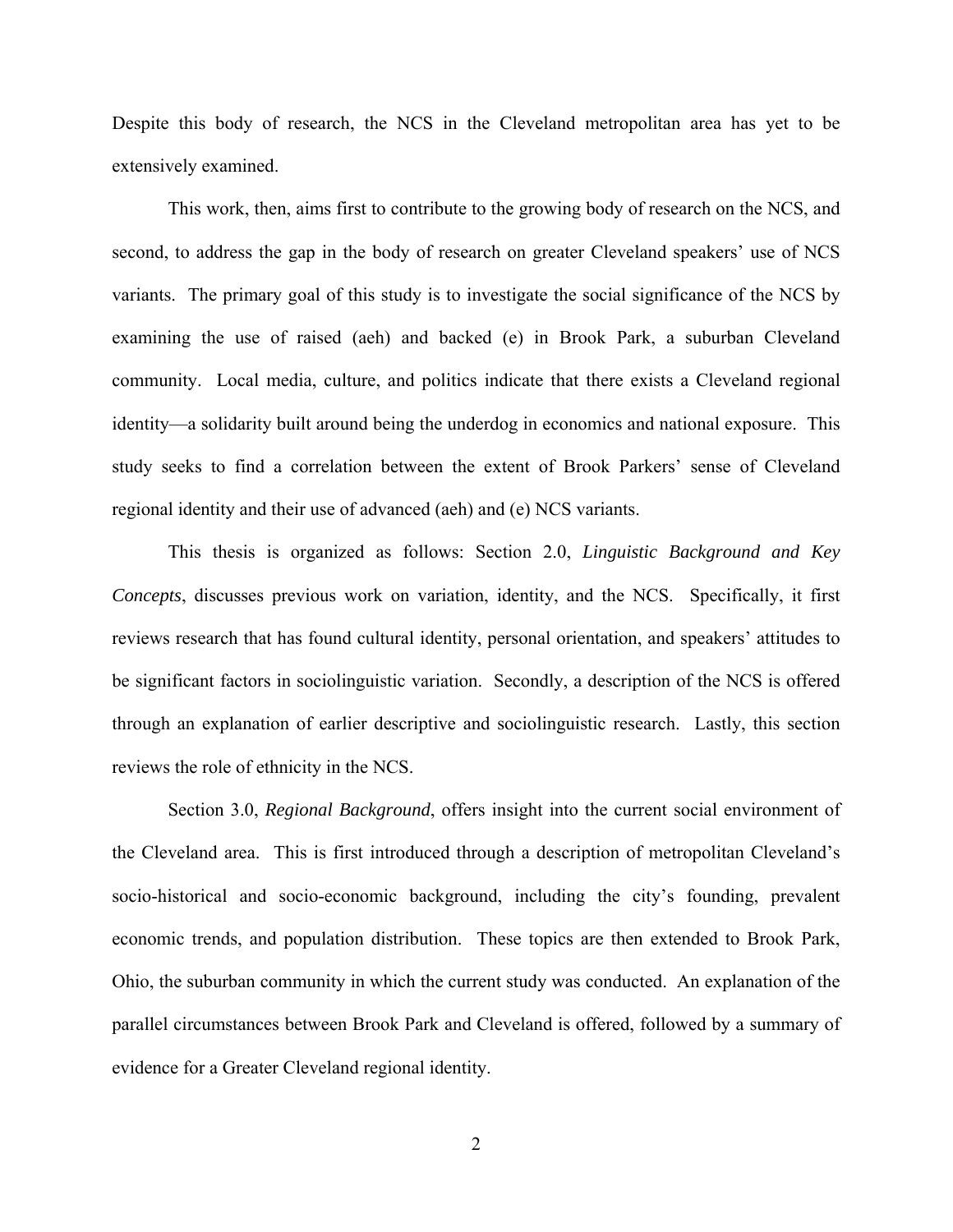Section 4.0, *Research Questions and Methodology*, reviews the hypotheses of this study and the manner in which they were tested. This section describes the speaker sample, the sociolinguistic interview process, and the statistical analysis of the data. This is followed by Section 5.0, *Results and Discussion*, which lists the findings of the statistical analysis along with the results of other tests conducted on the data. This section also includes an interpretation of the significant factors and how they pattern. Finally, Section 7.0, *Conclusion*, recapitulates the main points of the study and offers suggestions for future research.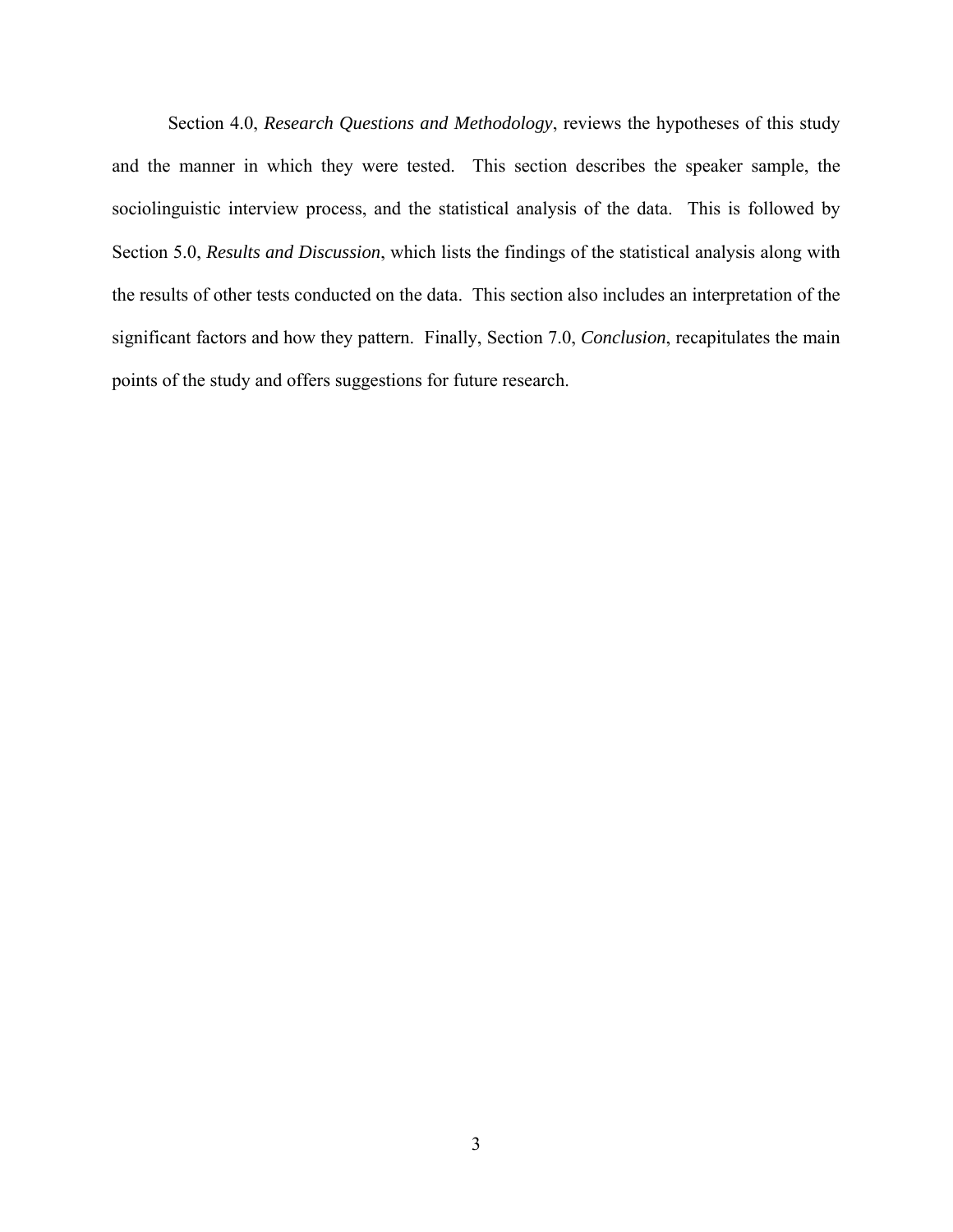### <span id="page-13-0"></span>**2.0 LINGUISTIC BACKGROUND AND KEY CONCEPTS**

Numerous studies have examined variation within different languages. Regional or dialect variation maps the use of certain linguistic features to various physical and political areas, such as states or geographical regions. Sociolinguistic variation, however, aims to map linguistic features to social factors. These factors can range from gender (Holmes, 1997) and ethnicity (Dubois & Horvath, 2003) to age (Tagliamonte & D'Arcy, 2004) and socioeconomic class (Labov, 1972; Trudgill, 1974). In other words, sociolinguistic variationists "seek…measures of social variation to which they can relate the kinds of linguistic variation they observe" (Wardhaugh, 2002, p.145).

For this study, the relationship between social and linguistic variation requires an understanding of two key background topics: first, how identity can factor into sociolinguistic studies, and second, what linguistic features may be involved in Cleveland area variation. Therefore, this section reviews previous studies of both regional and sociolinguistic variation. First, identity-based sociolinguistic studies are reviewed. This discussion is followed by a review of literature on the Northern Cities Shift (NCS).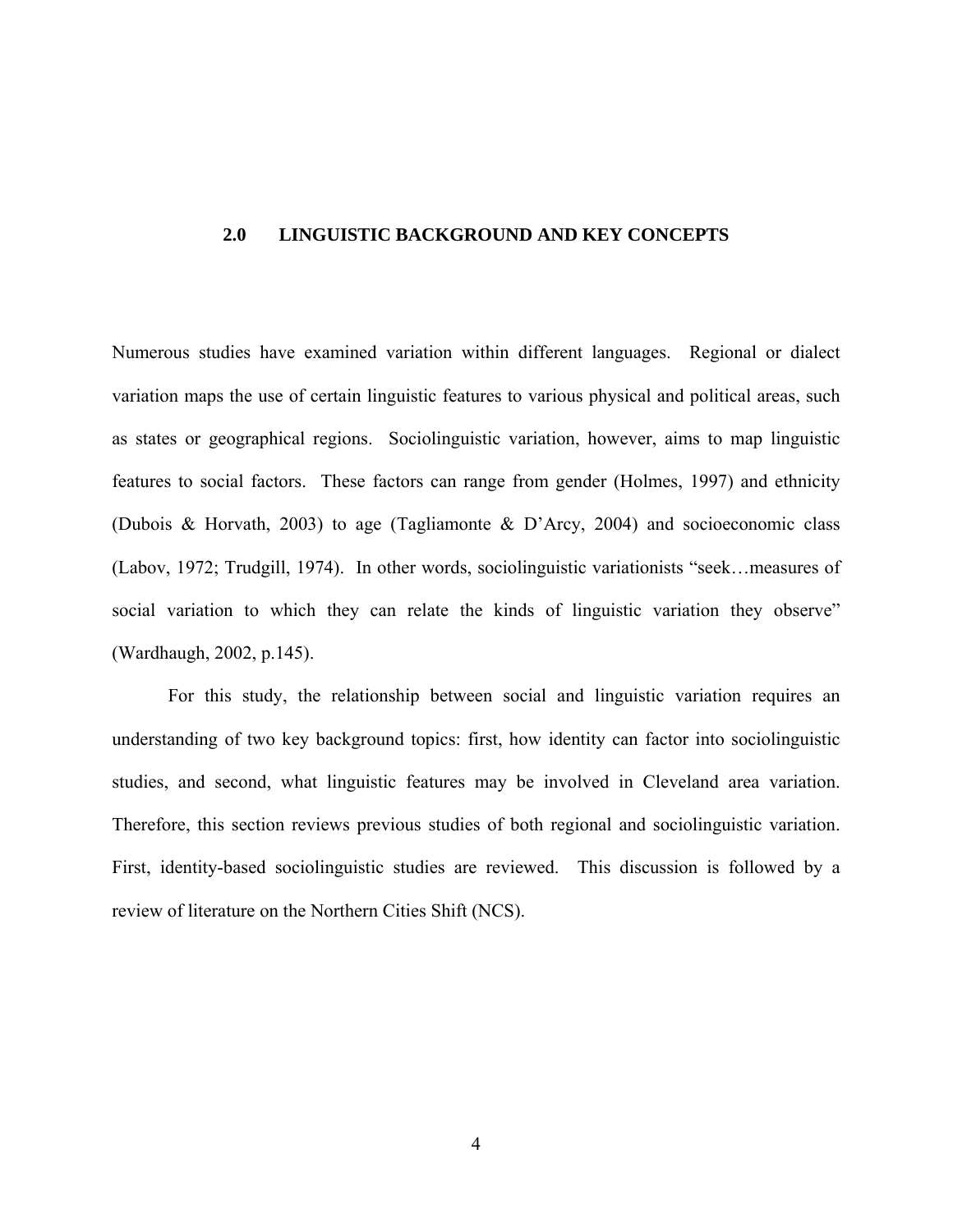## **2.1 VARIATION AND IDENTITY**

<span id="page-14-0"></span>Although geographical region and broad, sociological categories, such as age and socioeconomic status, may explain many instances of linguistic variation, they certainly do not account for all variation. Moreover, while these broad categories may help describe a speaker, they do not alone constitute a speaker's identity. Rather, a speaker's personal orientations, belief systems, and individual behavior may account for their language use in a way that sociological factors cannot (see, for example, Labov, 1963; Gal, 1978; Eckert, 2000).

For example, Eckert's (2000) analysis of a Detroit area high school shows that the use of advanced NCS variants correlates with membership in a certain community of practice. The most advanced speakers share certain attitudes and beliefs toward traditional authority and their suburban community. Also utilizing the concept of personal identity, Johnson-Weiner (1998) demonstrates that language shift among Anabaptist communities can be attributed to their outlook on lifestyle change; specifically, the groups' outlook on evangelism and interaction with outsiders impacts their shift from German to English. Similarly, Gal (1978) finds that young women in an ethnically Hungarian community are leading a language shift from Hungarian to German. This shift correlates with the women's views on the traditional peasant lifestyle they associate with speaking Hungarian. Regardless of whether the linguistic landscapes of these communities can be partially explained by sociological factors, their complexity and depth is only illuminated by the speakers' alignment with specific cultural notions.

 This type of alignment plays a role in what Hazen (2002) calls "cultural identity." As he explains, "Cultural identity is a sociolinguistic factor that involves how speakers conceive of themselves in relation to their local and larger regional communities" (p. 241). Built into an account of variation, then, may be a combination of the history of the geographical area, an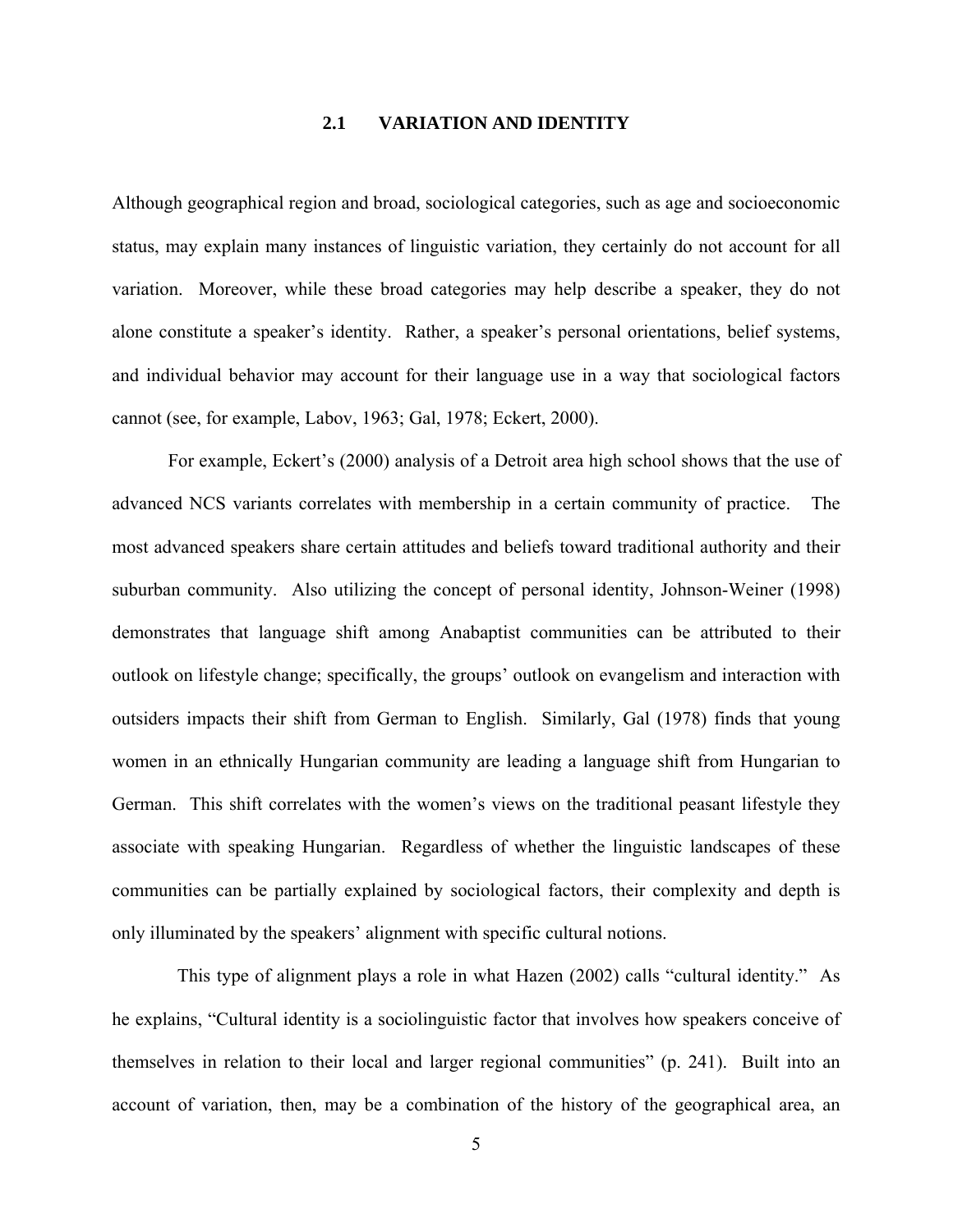understanding of the local and extra-local forces acting upon the speaker, a comprehension of the local norms for using and interpreting language (Eckert, 2000; Wolfram, 2003), and an ethnographic description of the community, its residents or participants, and its language. Unlike analyses through sociological criteria, sociolinguistic studies that incorporate cultural identity must discover that identity through the actual discourse, behavior, and lifestyles of the speakers; it is not a blanket variable that can be applied equally to every speech community.

The use of cultural identity as a sociolinguistic variable means that a linguistic feature can serve as a marker, or second-order index, of a speaker's local identity. That is, the linguistic feature can "evoke and/or construct" the speaker's local identity (Johnstone Andrus, & Danielson, 2006, p. 81). Speakers may not be aware of the tie between, for instance, the pronunciation of their vowels and their orientation to their hometown, but still may be able to change the pronunciation of their vowels in order to sound more or less local, and are often able to distinguish their dialect from an outsider's. Thus, speakers may have some level of metapragmatic awareness (Johnstone & Kiesling, forthcoming). Even though they may not be able to reflect upon the ideologies that make their speech uniquely local, the correlation between the linguistic feature and the identity exists, and is able to be ascertained through study (Labov, 1972; Johnstone, et al., 2006).

Numerous studies have discovered such a correlation. Frazer (1983) and Labov (1963) both find a correlation between the use of a phonological variant and speakers' endorsement of a traditional, local lifestyle. Bailey (1991) observes that in Texas, monophthongal /ai/ is more likely to be found in the speech of people who positively evaluate their home state and want to express their Texan authenticity. Johnstone, Andrus, and Danielson (2006) mention one of their Pittsburgh area participants, Arlene C., who consciously avoids the use of local, monophthongal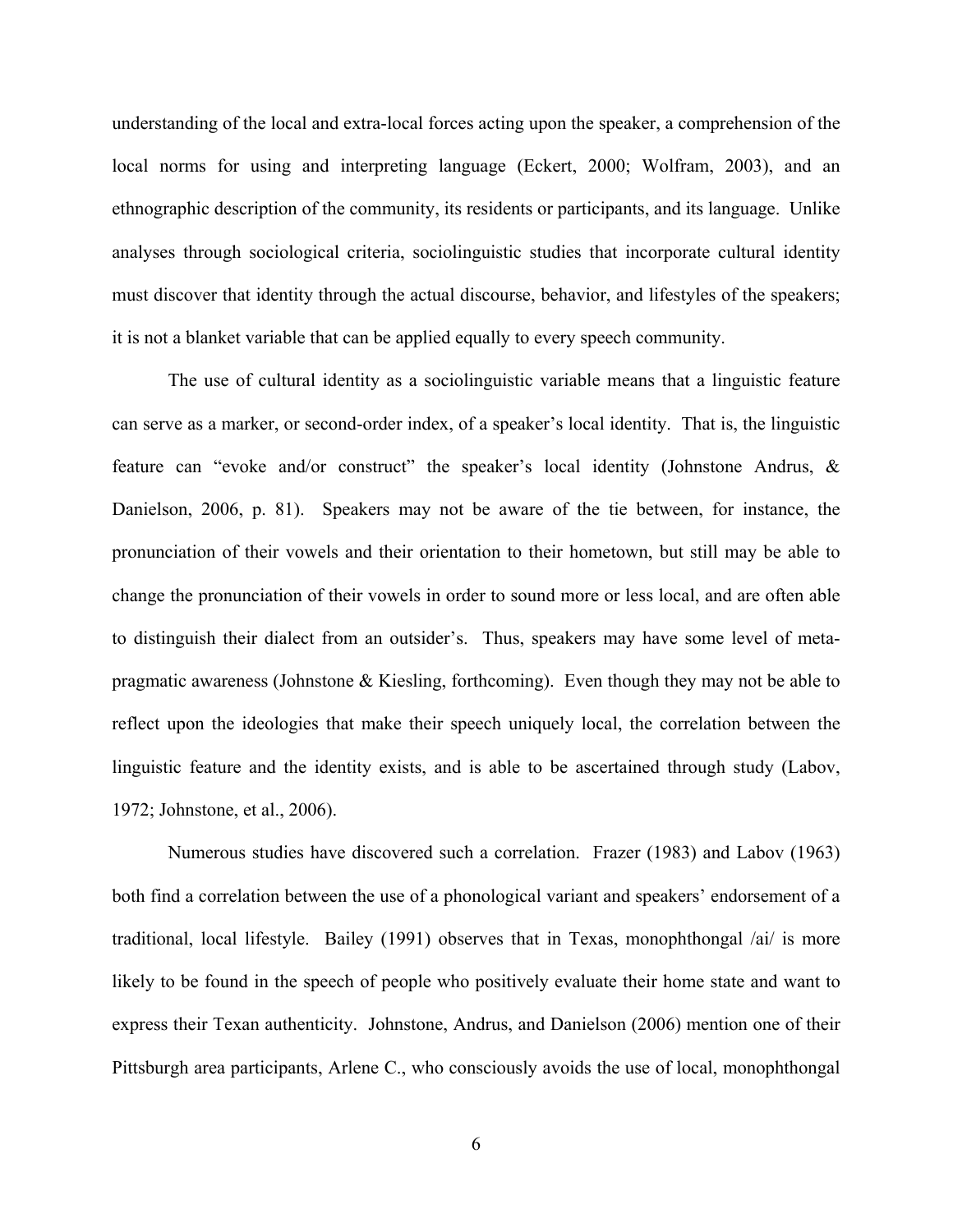<span id="page-16-0"></span>/aw/ because she wants to distance herself from the variant's working-class, urban stigma (p. 91). In Hazen's (2002) study of rural Warren County, North Carolina, he finds that speakers' cultural identity—be it local or expanded, that is, at the county level or above—correlates to their use of vernacular variants. Similarly, Ito and Preston (1998) find that non-urban Michigan residents who have a stronger local identity avoid the use of the historically urban, non-local Northern Cities Shift.

All of these studies find that linguistic features are doing some sort of social work, reflecting the cultural identity of the speakers. That is, the way in which people align themselves with or against their locality can be conveyed through their use of the local dialect. In Cleveland, the local dialect is marked by a series of vowel shifts, known collectively as the Northern Cities Shift.

## **2.2 THE NORTHERN CITIES SHIFT**

The Northern Cities Shift (NCS) is a series of sound changes that covers a large area from western New England and New York to regions west of Wisconsin (Labov, 1991; Gordon, 2001). Cleveland is well within this region, and according to the *Atlas of North American English* (Labov, Ash, & Boberg, 2006), Cleveland speakers show all signs of the NCS. The dialect is characterized by an extensive shifting of the short vowels, as shown in Figure 1 below.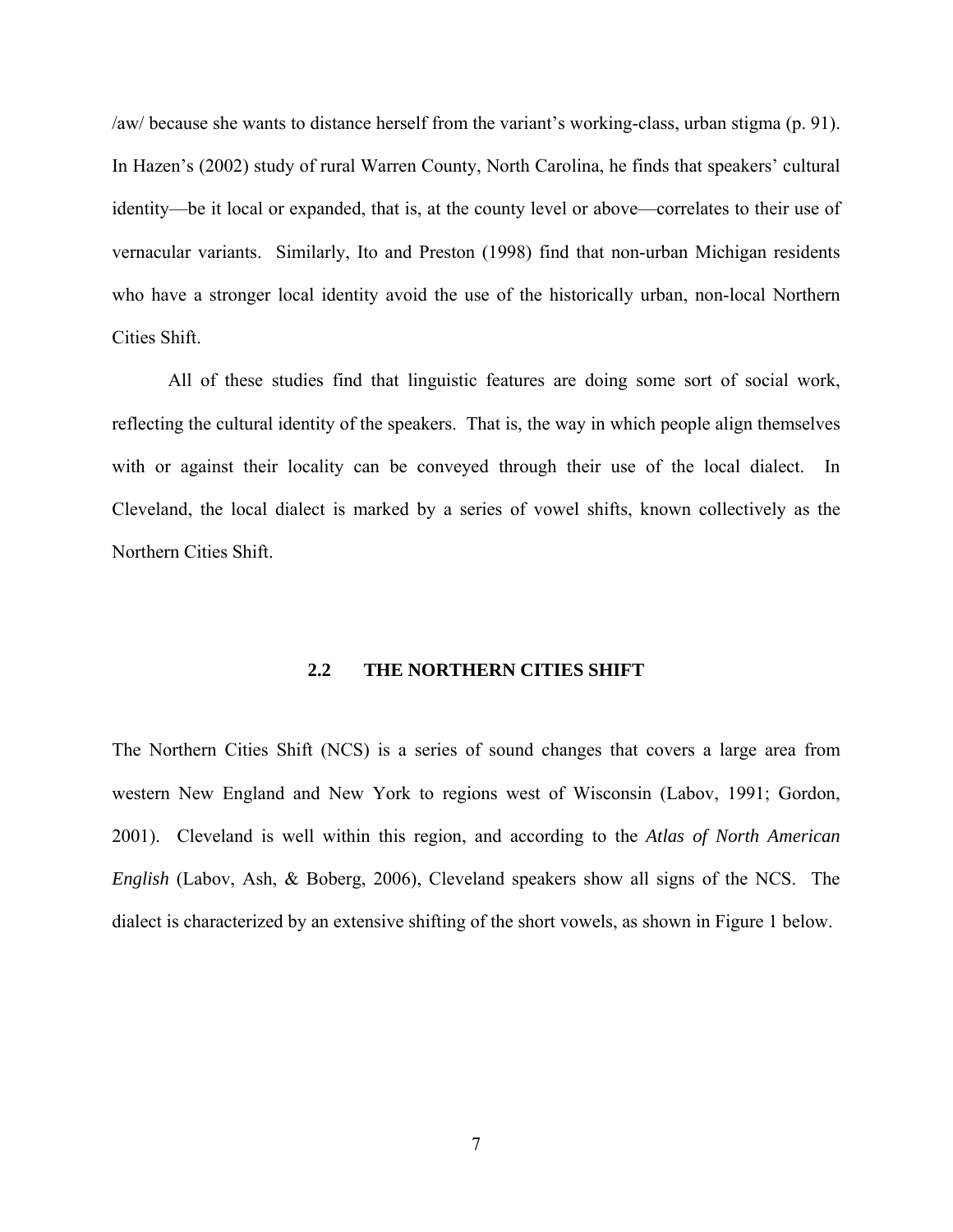<span id="page-17-0"></span>

**Figure 1.** The Northern Cities Shift (taken from Evans, 2004, p. 156)

Labov (1994) describes this as a chain shift, in which the shift of one vowel triggers a chain reaction, prompting the other vowels to fill the newly openings in the vowel space. He claims that /aeh/ is the first shift; by raising, /aeh/ clears the low front position of the vowel space. This prompts a "drag chain" that fronts /o/ to the open space left by /aeh/. The shift of o/, then, drags /oh/ to a lower, centralized position. Meanwhile, /e/ might kick off another drag chain: /e/ moves toward the open low front position, thereby lowering /i/. The backing of /e/ might also kick off a "push chain": when /e/ backs, it pushes  $/\wp$  further back. This shift then pushes /oh/ to a lower, more centralized position; this position is reinforced by the earlier upward shift of /aeh/ (Labov, [1](#page-17-1)994, p. 195).<sup>1</sup>

Labov (1994, p. 178) and Gordon (2001, p. 13) cite Ralph Fasold as the first linguist to make note of the NCS; in 1969, he noted /aeh/ raising, /o/ fronting, and /oh/ lowering and centralizing. Since Fasold's discovery, researchers have offered some descriptive accounts of

 $\overline{a}$ 

<span id="page-17-1"></span><sup>&</sup>lt;sup>1</sup> The chronology of these vowel changes, and the designation of the NCS as a chain shift, has been subject to scrutiny. Gordon (2001) and Stockwell and Minkova (1997) each present alternative views of the NCS that challenge its characterization as a series of push and drag chains. However, there is substantial evidence that /aeh/ raising is one of the older, if not the oldest, shifts in the NCS, and /e/ backing is relatively much more recent (Callary, 1975; Labov, 1994; Eckert, 2000). In light of this evidence, and the fact that the shifts' chronology plays a very minor role in this study, my adoption of Labov's (1991, 1994) chronology should not impact my analysis.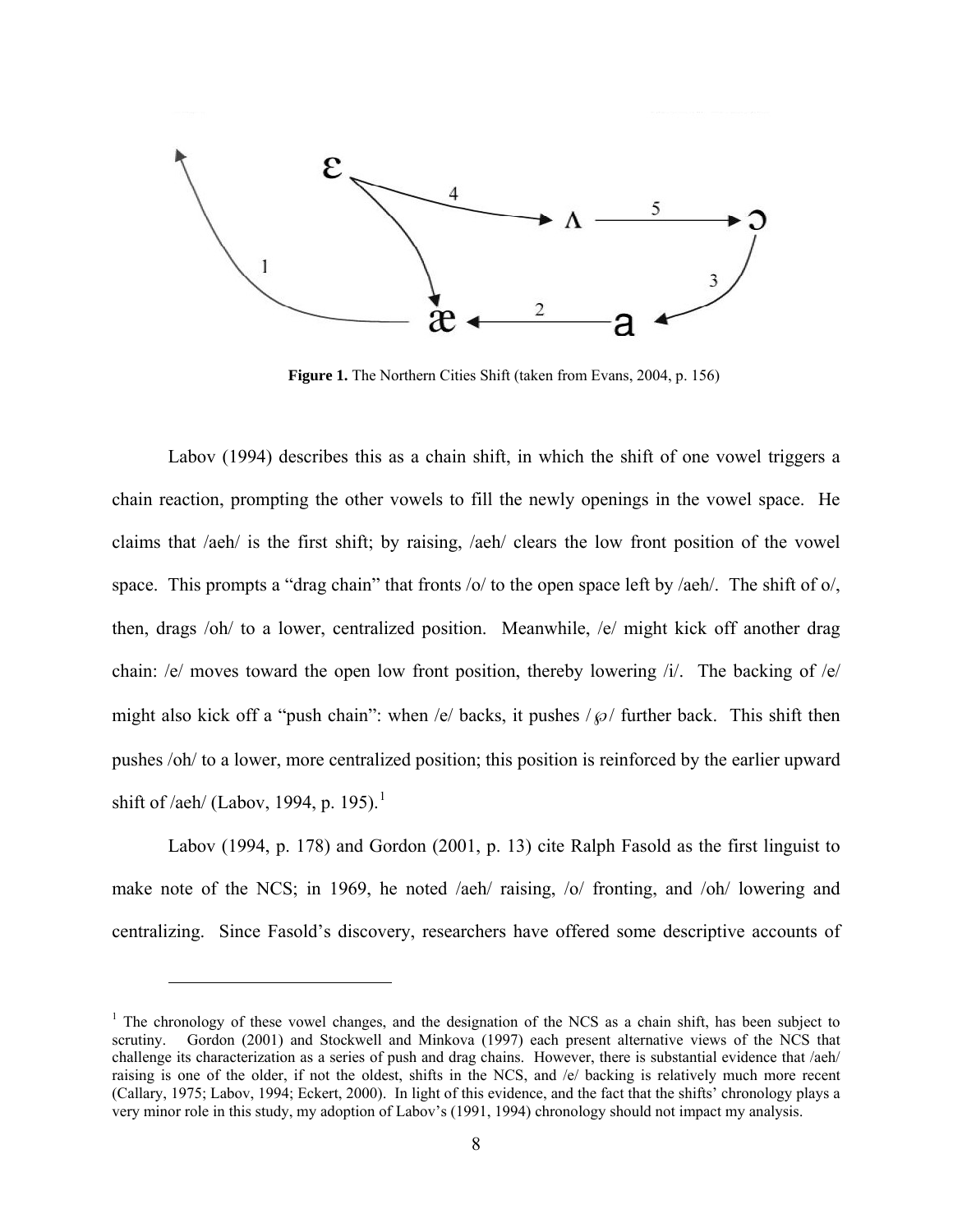the NCS (Gordon, 2001; Hillenbrand, 2003). Labov also has led several descriptive studies of the NCS, offering an overview of the extent of the shift and its geographical distribution (Labov, Yaeger, & Steiner, 1972; Labov, Ash, & Boberg, 2006).

Geographically, the NCS has been a historically urban phenomenon. Callary's (1975) analysis of /aeh/ raising in Illinois found that the height of the variable positively correlated with the size of the speaker's community, rather than the community's distance from Chicago. However, Gordon (2001) found that features of the NCS are moving to smaller communities along the Detroit-Chicago corridor, and Ito and Preston (1998) found that some members of nonurban communities in Michigan also demonstrate aspects of the NCS.

Other descriptions of the NCS have been taken from sociolinguistic variation research. Evans (2004) describes the use of the NCS in speakers from Ypsilanti, Michigan, while correlating it to their Appalachian social networks. Eckert has done extensive research (1989, 1991, 2000) on the use of advanced NCS variants by high schoolers in the Detroit area. Herndobler (1993) describes gender-based NCS variation in a working-class Chicago community. Ito and Preston (1998) utilize the cultural identity of speakers—specifically, their feelings toward their hometown—in describing their use of the NCS. While all of these studies contain descriptions of the NCS within particular speakers or speech communities, their main focus is not descriptive, but rather social.

However, many social aspects of the NCS have not yet been extensively researched. For example, only a small percentage of sociolinguistic research on the NCS has focused on the impact of ethnicity on variation. Knack (1991) describes the differences in NCS features within groups of Jewish and non-Jewish Michigan residents. Gordon (2000) examines the dialect of Mexican-Americans and African-Americans in the greater Chicago area, discovering that their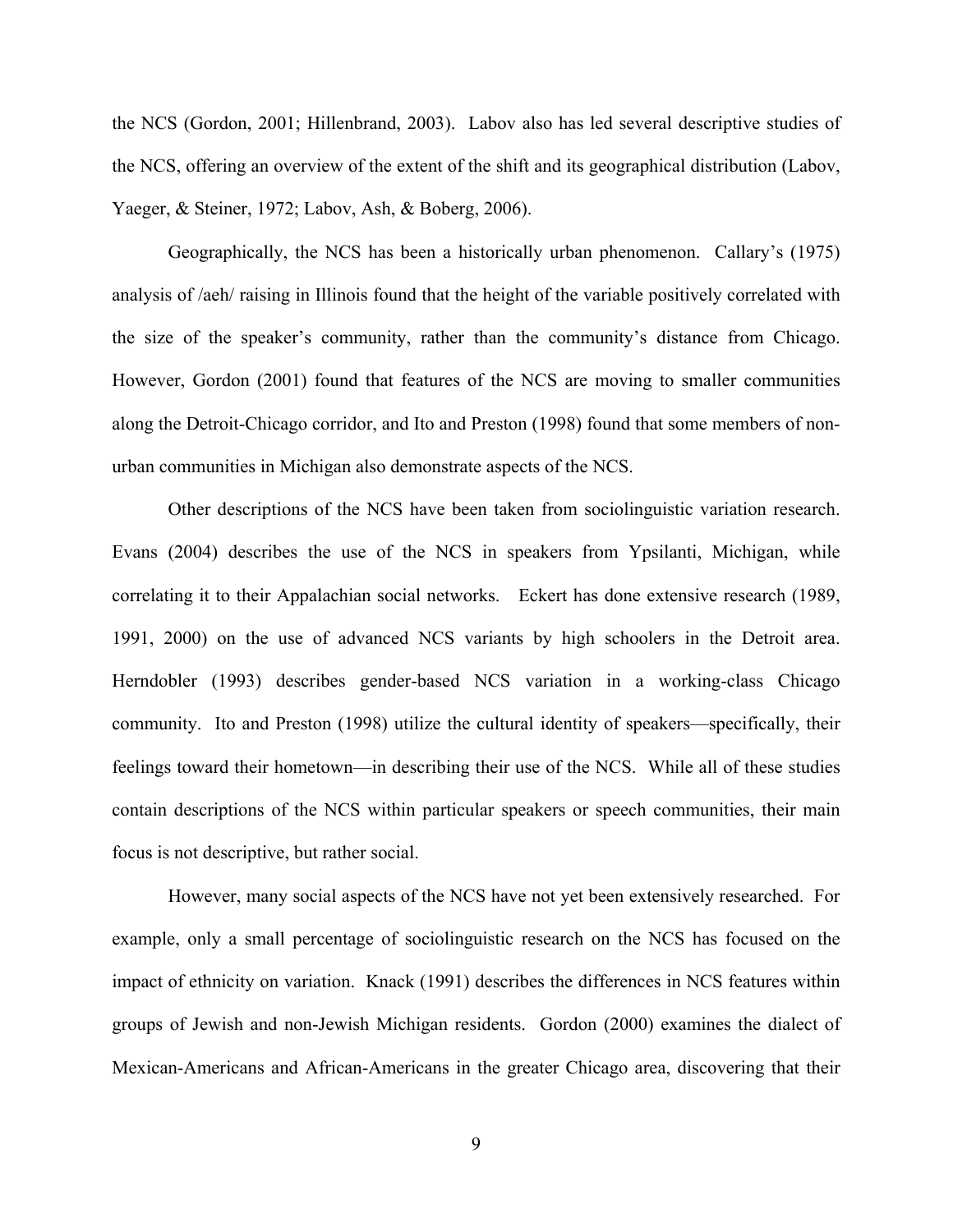use of NCS features is minimal. Indeed, most of the research on ethnicity and the NCS focuses on African-American communities. Anderson and Milroy (1999) find that the vowels of Detroit African-Americans are not affected by the NCS. In contrast, Jones (2004) finds that African-American speakers in Lansing do demonstrate some accommodation to the NCS, at least in /aeh/ raising. Their dialect is not, however, completely consistent with the NCS. While evidence seems to show the primary participants in the NCS are European-American speakers, extensive studies on ethnicity and the NCS—and, in fact, the NCS in general—have yet to be completed.

Overall, while investigations of the NCS have made a notable contribution to the study of linguistic variation and change, the body of research is still relatively small. In fact, the use of the NCS in greater Cleveland has yet to be the main focus of any linguistic research. This study aims to address that void.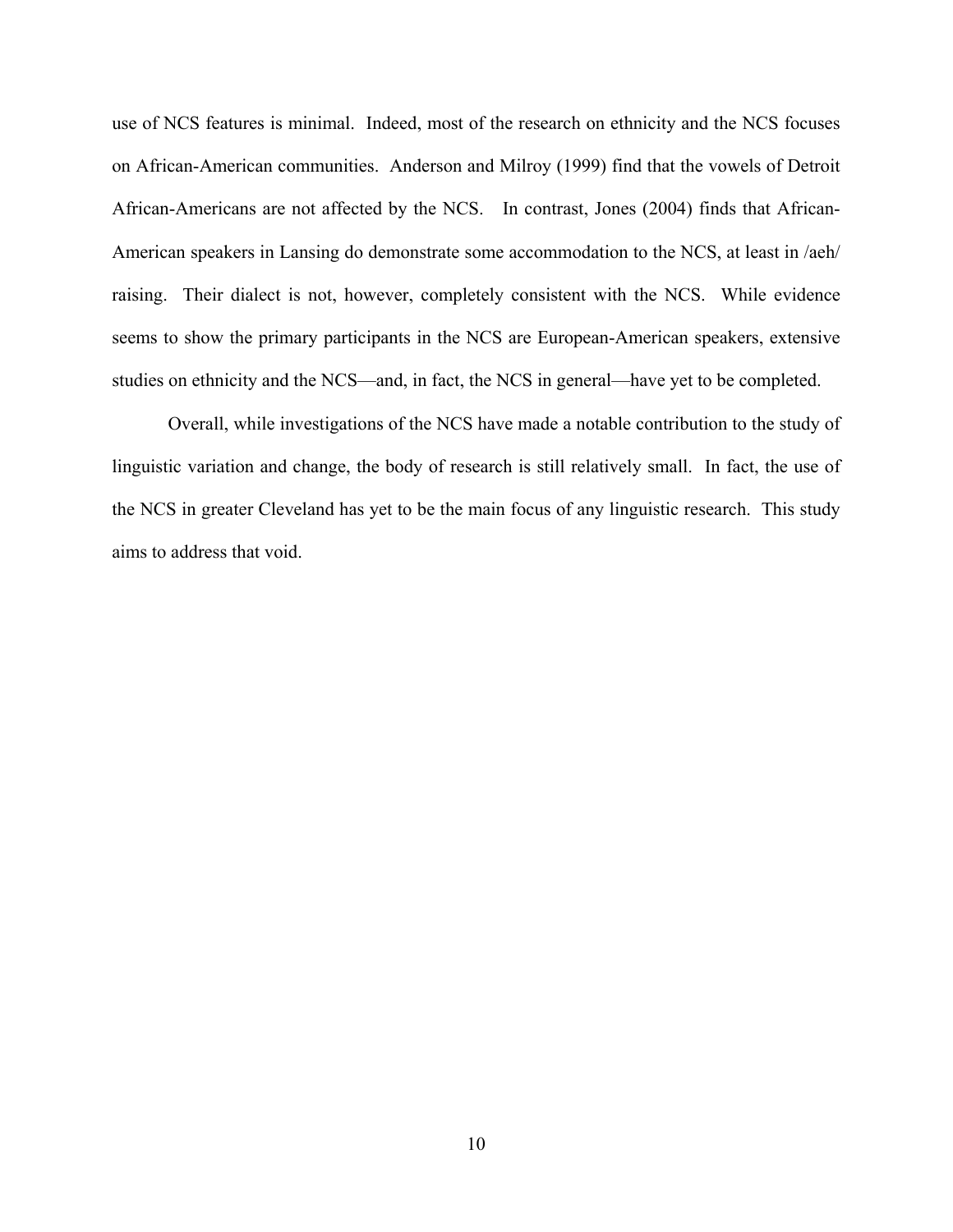## **3.0 REGIONAL BACKGROUND**

<span id="page-20-1"></span><span id="page-20-0"></span>Some background information on Cleveland can help describe the social setting upon which the NCS operates. The city's rise to the status of industrial powerhouse and its subsequent economic collapse seem to have an impact upon many aspects of life in the area (Knepper, 1989; Keating, Krumholz, & Perry, 1995; Miller & Wheeler, 1997).

Cleveland's experiences influence those of its suburbs; the city is the giant of not only Cuyahoga County, but the surrounding counties as well (see figure 2 below). It is not surprising, then, that "Cleveland" has become a term that envelopes both the city proper and the surrounding area.



Figure 2. Cleveland and the metropolitan area (taken from the Ohio Department of Transportation)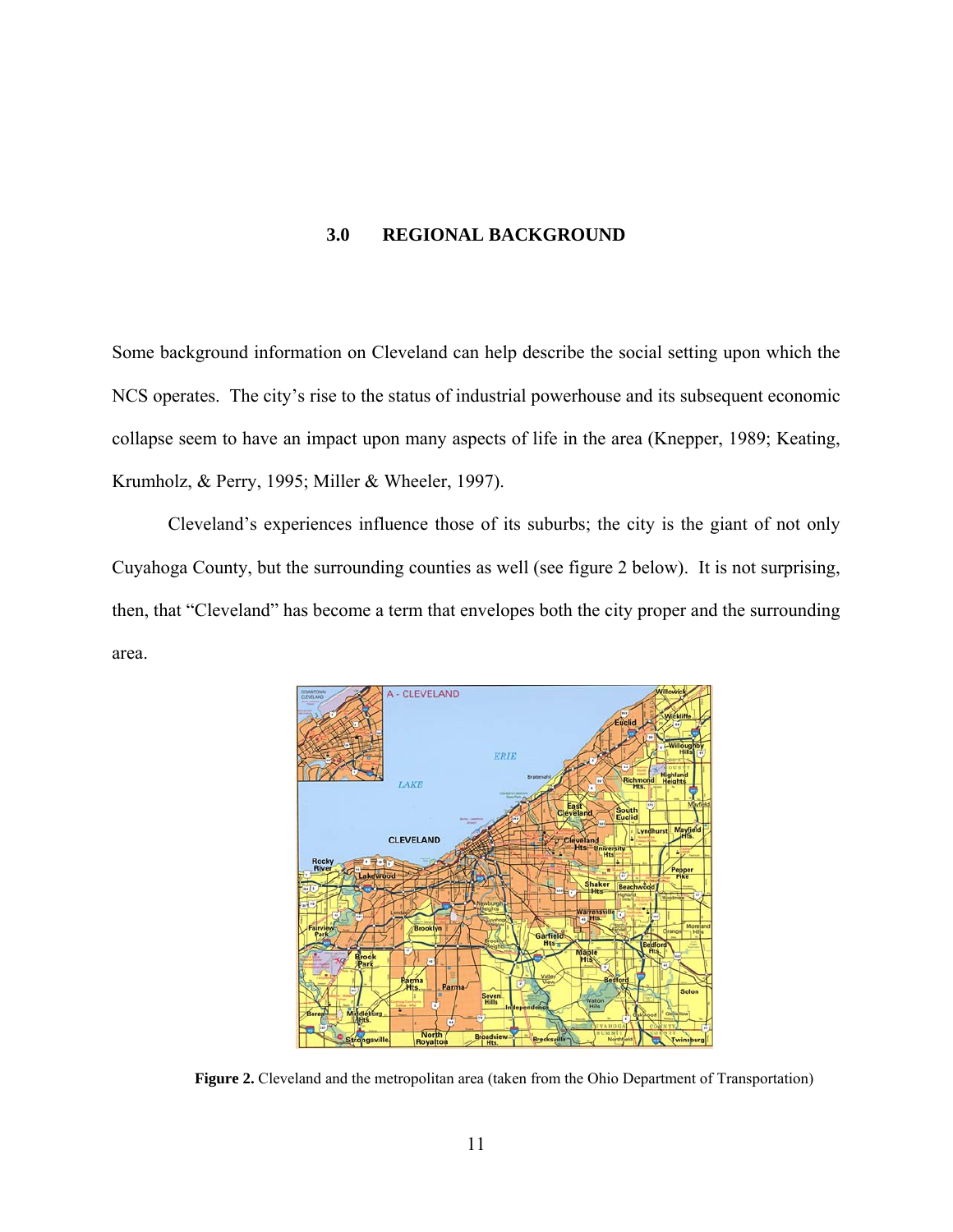<span id="page-21-0"></span>With this in mind, this section examines the history, economy, and population of Cleveland and Cuyahoga County. Also included is a discussion of Brook Park, the suburb featured in this study for how it economically and socially parallels Cleveland. Lastly, the idea of a Cleveland regional identity will be considered. This information forms the social base upon which linguistic variation in greater Cleveland can operate.

## **3.1 HISTORY OF CLEVELAND AND CUYAHOGA COUNTY**

Cleveland, once envisioned as an extension of New England, developed through its industrial economy and immigrant population. The city grew from being a small town of Connecticut settlers to a bustling industrial center in less than a century. Cleveland's history since the turn of the twentieth century, however, has been marked by economic recession, suburbanization, and population loss (Keating, Krumholz, & Perry, 1995; Miller & Wheeler, 1997).

## **3.1.1 The founding of Cleveland**

In the late eighteenth century, the state of Connecticut owned a large tract of land west of Pennsylvania. Formally named the Western Reserve of Connecticut, this land was known in the common parlance as "New Connecticut", despite the fact that families from that state had yet to settle the area. Eventually, much of the Reserve was bought by the Connecticut Land Company, a private business co-managed by the General Moses Cleaveland (Perry, 1995). In the summer of 1796, Cleaveland also led the first surveying expedition into the Western Reserve (Hatcher, 1991).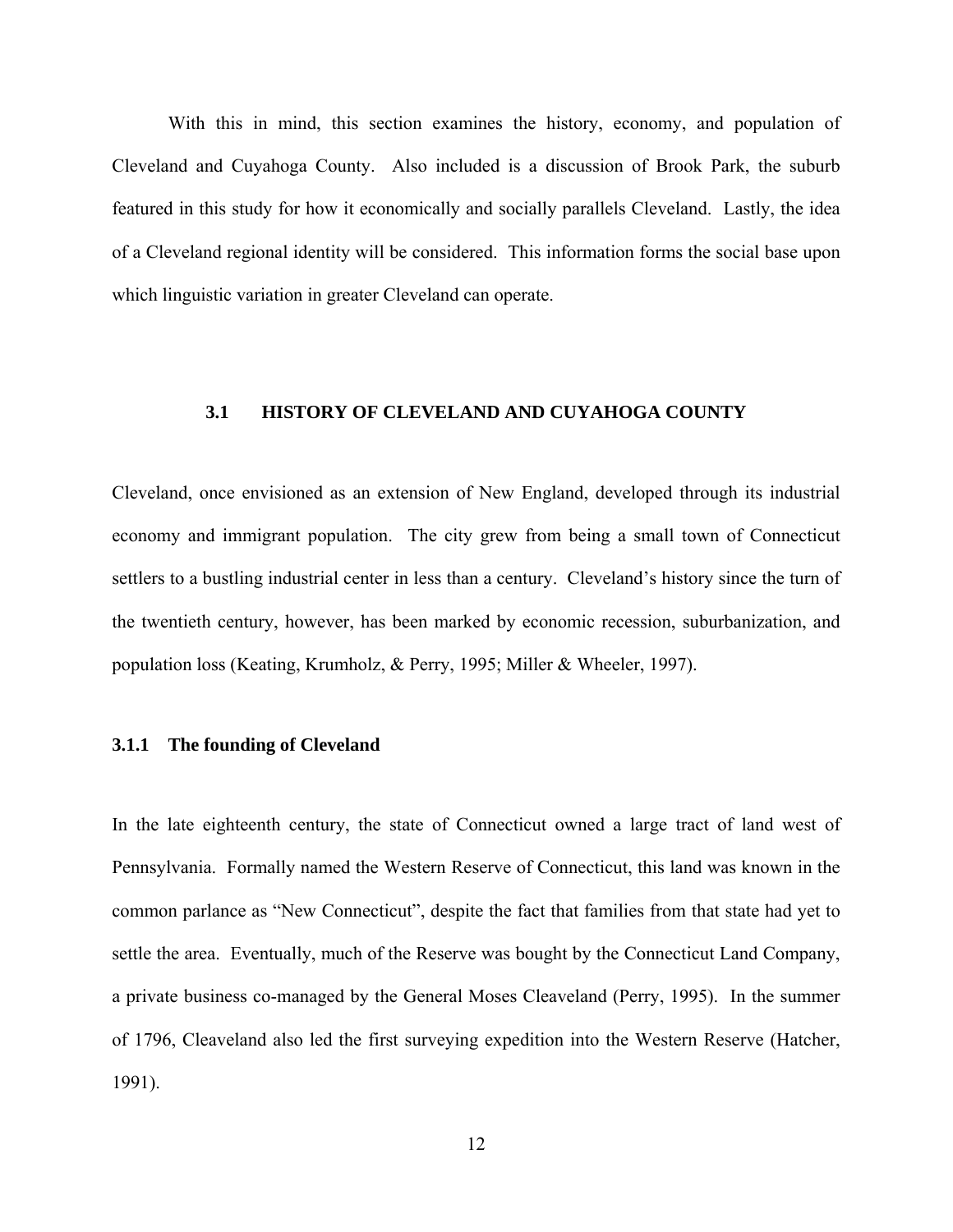<span id="page-22-0"></span>Not surprisingly, then, it was Cleaveland who determined where to establish the principle city of the Reserve. He decided on the location where the Cuyahoga River met Lake Erie, and naturally, the town was named after him (Hatcher, 1991). Whether by misspelling (Perry, 1995), purposeful respelling (Knepper, 1989), or orthographic variation (Hatcher, 1991), cartographers placed Cleveland—not *Cleaveland*—on the map.

### **3.1.2 Settlement and demographics**

 $\overline{a}$ 

Cleveland remained a hamlet for much of its early history. Though the Connecticut Land Company placed lots for sale in 1797, very few settlers bought land. In fact, in 1800, only one resident lived in Cleveland (Miller & Wheeler, 1997, p. 14). In the early 1800s, Cleveland became an official port-of-entry and the seat of the newly formed Cuyahoga County, but this attracted few settlers. By 1810, only fifty-seven people lived in Cleveland; by 1825, however, Cleveland grew to be a village of 500 residents (Miller & Wheeler, p.21). It was during this time that residents erected churches and schools, established a newspaper, and launched cultural activities<sup>[2](#page-22-1)</sup> (Miller & Wheeler, 1997).

 A boom in population did not occur until the mid-1800s, when canals and railroads made Cleveland much more accessible for industrial trade. Moreover, Cleveland's industries started to gain success at this time (see section 3.1.3), also fostering population growth. The city was home to 5,000 residents when the Panic of 1837's economic crisis struck (Miller & Wheeler, p. 38). Though this slowed population growth, Cleveland reached a population of about 44,000 by

<span id="page-22-1"></span> $2<sup>2</sup>$  In light of the current state of Cleveland's economy, it is interesting to note that even during this time of early growth, a poverty problem existed. Miller and Wheeler (1997) write that "a number of poor appeared" (p. 23). They explain that "the township warned several families to leave its jurisdiction to prevent their becoming dependent on the village and it later paid for the removal of one family and for the funeral of another person" (p. 23).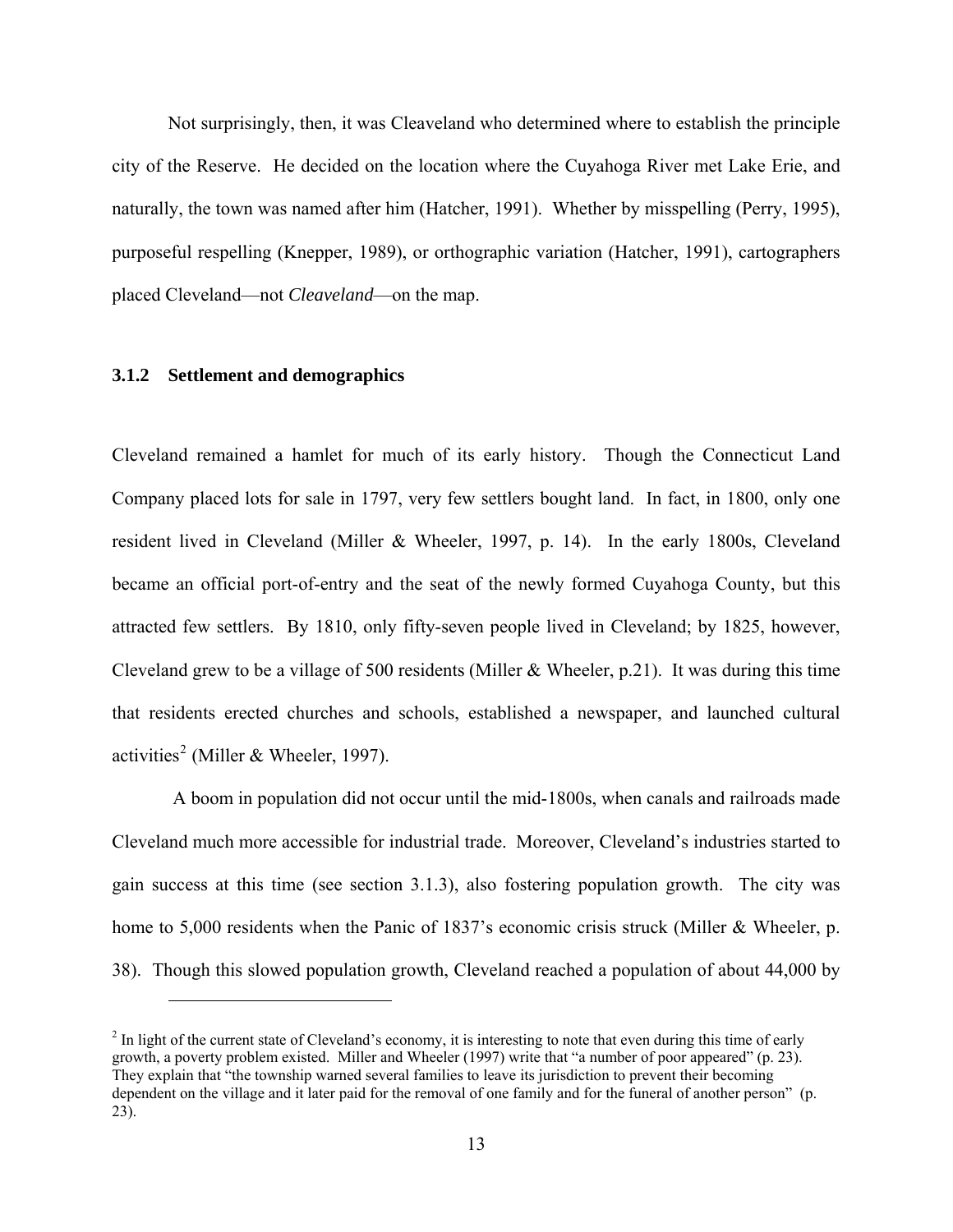1860 (Miller & Wheeler, 1997, p.53). Nearly a century later in 1950, Cleveland's population peaked at 914,808 residents (Miller & Wheeler, 1997, p. 199). With this population growth came increased poverty, intensified government assistance needs, and political turmoil (Miller & Wheeler, 1997, pp. 89-96). Though plenty of programs attempted to address these concerns, Cleveland still suffers from similar social issues today (Miller & Wheeler, 1997, pp. 192-98; Keating, Krumholz, & Perry, 1995).

In the vein of social matters, is important to note the role of African-Americans and immigrants in Cleveland's population growth. As Miller and Wheeler (1997) write, the black population mirrored Cleveland's general growth pattern; until World War I, African-Americans continued to move to the city, notably from the southern states. Despite the fact that African-Americans "never made up more than 2 percent of the population," "they were not isolated residentially" or socially (p. 55). In fact, Cleveland court cases supported African-Americans, black workers of all skills existed in all industries, and the public schools were integrated in 1840. After World War I, however, racism became more apparent; blacks had problems finding suitable, affordable housing; their residential area became more and more limited and ghettoized; and they experienced increasingly more discrimination both in and out of the workplace.

Immigrants to the Cleveland area shared a similar experience. Miller and Wheeler (1997) report that in 1860, an estimated two-thirds of Cleveland's population was European immigrants (p. 55). By 1890, they write that "fully three-quarters of the city's population was…either foreign-born or the children of foreign-born parents" (p. 82). Unlike African-Americans, however, immigrants usually settled in ethnic enclaves. As Hatcher (1991) describes,

> South of the Public Square, scattered along the bluff overlooking the Flats, were the congested and overflowing masses of Italians and Jews. Their district, one of the worst, was called the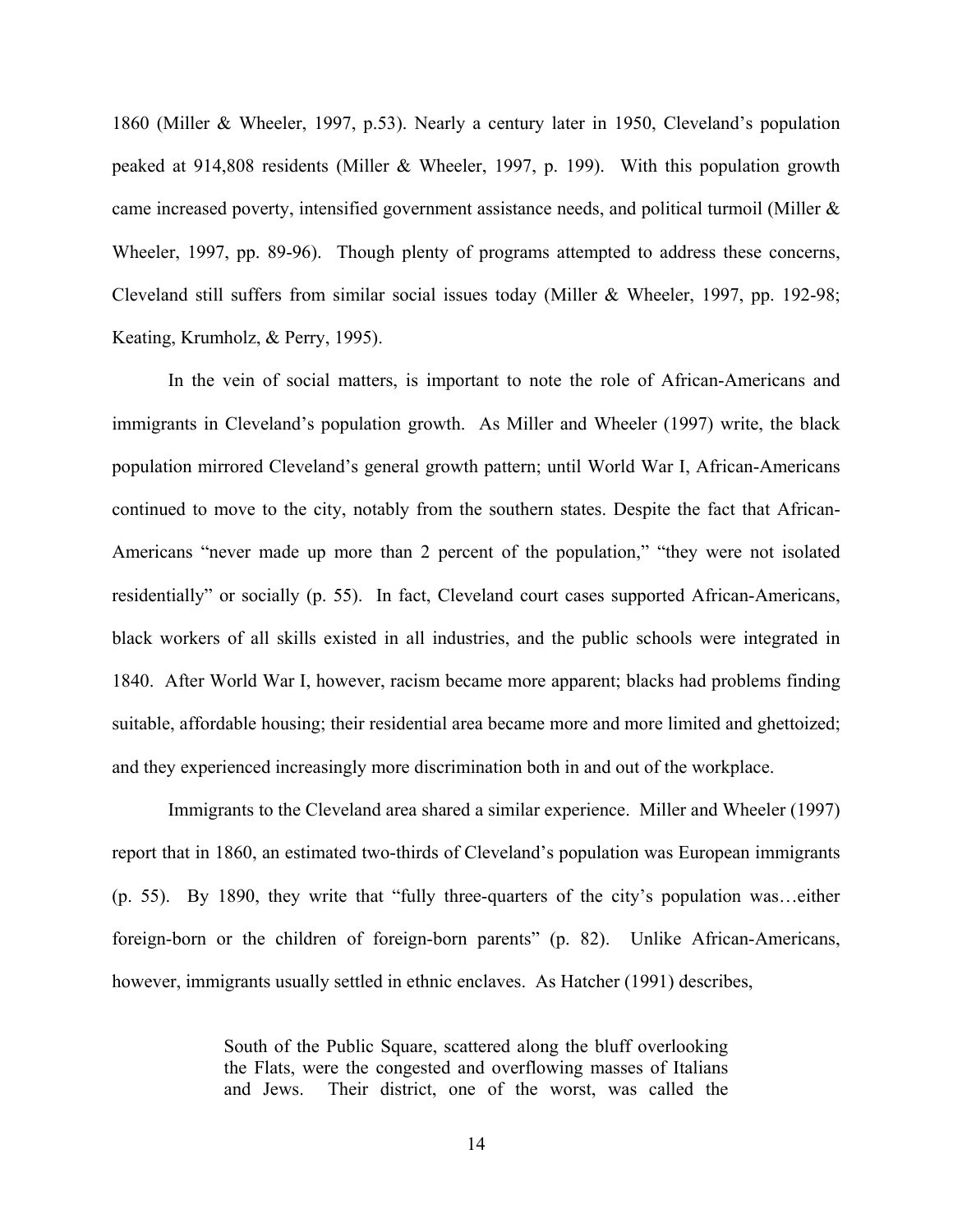Haymarket. Russian Jews gathered in the Ghetto around the street markets in the same vicinity. The Hungarians and Slovaks made Buckeye Road their home. Murray Hill, near Lake View Cemetery, became Little Italy, populated by monument cutters and gardeners, many from Campo Basso. The Slovenes, Croatians, and Lithuanians settled along St. Clair Street. The Chinese huddled…on Ontario Street…When the construction of the Mall forced them to leave, they moved as a group to a planned settlement on Rockwell Avenue. Hungarians, Portuguese, Lithuanians, Norwegians, Swedes, Finns, Swiss, Turks, French, Slovaks, Greeks, Japanese, Mexicans, Irish, Welsh, Scotch, English—from all over the world they came to "the most desirable town in the 'Great West' to live in." (p. 234)

During this time, immigrants "were often feared, distrusted, and resented by their native hosts" (Miller & Wheeler, 1997, p. 86), while their African-American neighbors enjoyed a relatively tolerant climate for the era. Unlike African-Americans, however, Cleveland's various ethnic groups were eventually un-marginalized as immigration slowed in the 1950s. As European-Americans, the children of immigrants faced no racism while integrating into dominant society (Miller & Wheeler, 1997).

This impacted the current residential pattern of Cleveland. By the mid-twentieth century, social life in the city was deteriorating, despite a booming industrial economy (see section 3.1.3).

As Knepper (1989) explains,

…tens of thousands moved from older city residential areas to the outskirts of town…[and] in what had once been pleasant neighborhoods of single-family houses…the poor and underprivileged moved in. […] Such neighborhoods never seemed to have enough police or fire protection; schools and playgrounds were inadequate; public services such as garbage collection and street cleaning were erratic. City officials regarded them, with reason, as problem areas (p. 401).

The children of European immigrants and others who could afford to relocate to the suburbs did so; likewise, new residents to the area were attracted to the suburbs rather than the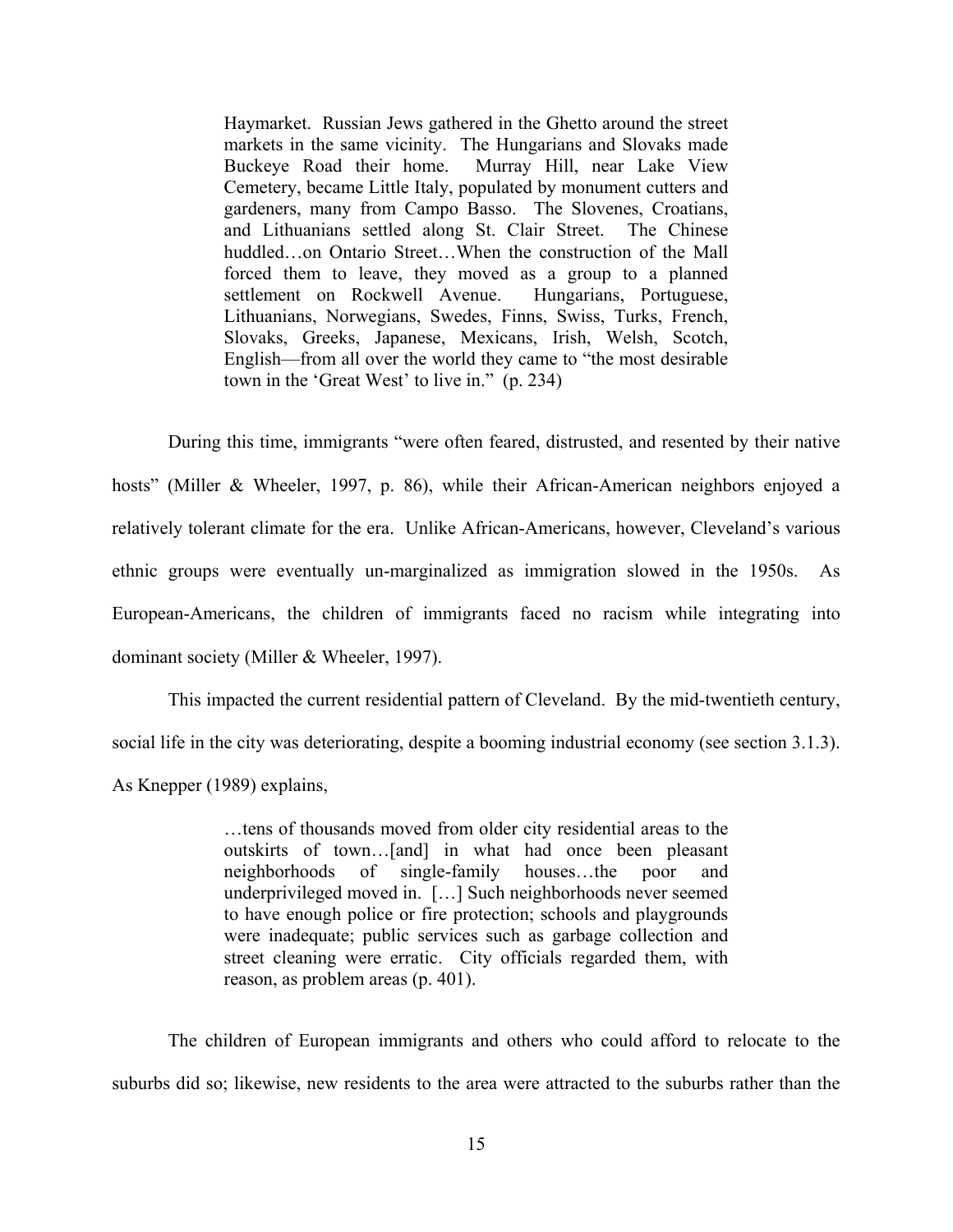suffering Cleveland neighborhoods. Highway and housing construction in the outer reaches of Cuyahoga County facilitated this suburban boom (Miller & Wheeler, 1997), as did G.I. loans that aided veterans in the construction of new homes (Knepper, 1989, p. 398). The city countered the exodus with urban renewal efforts, which only served to shift the problems of one neighborhood to another. By and large, African-Americans were forced to stay in the deteriorating neighborhoods and suffer the effects of urban decline. The Hough neighborhood on Cleveland's east side is a perfect example of the demographic shift in the 1950s and 1960s: "in 1950, its two square miles were home to 66,000 Clevelanders, 95 percent of whom were white"; however, by 1960, African-Americans "displaced by urban renewal began moving to Hough, and…the neighborhood was 74 percent black" (Miller & Wheeler, 1997, pp. 166-167).<sup>[3](#page-25-0)</sup> Thus,

Cleveland's first attempt at urban renewal didn't solve many problems; in fact, it only encouraged white flight, which in turn fostered massive suburbanization, "resulting in significant losses not only of people but of income and property taxes as well" (Miller & Wheeler, 1997, p. 162). By the 1970s, "the city of Cleveland lost 24 percent of its population, 177,000 people" (Bier, 1995, p.250). In 1990, Cleveland had a population of only 505,616 (U.S. Census Bureau [USCB], 2006).

This trend continues, as the population hasn't grown in recent years. As the suburbs continue to spread outward into neighboring counties, the population of Cleveland—and Cuyahoga County in general—continues to decline. In the fifteen years between 1990 and 2005, the city of Cleveland lost over 53,000 residents; of those remaining, almost 54% were African-American. Similarly, Cuyahoga County lost nearly 98,000 residents by 2006; however, over 65% of those remaining were European-American (USCB, 2006). The color line that divides the

 $\overline{a}$ 

<span id="page-25-0"></span><sup>&</sup>lt;sup>3</sup> The Hough Riots, possibly one of the biggest tragedies in Cleveland history, were staged in this neighborhood in the summer of 1966. They followed just one year after the infamous Watts uprising in Los Angeles.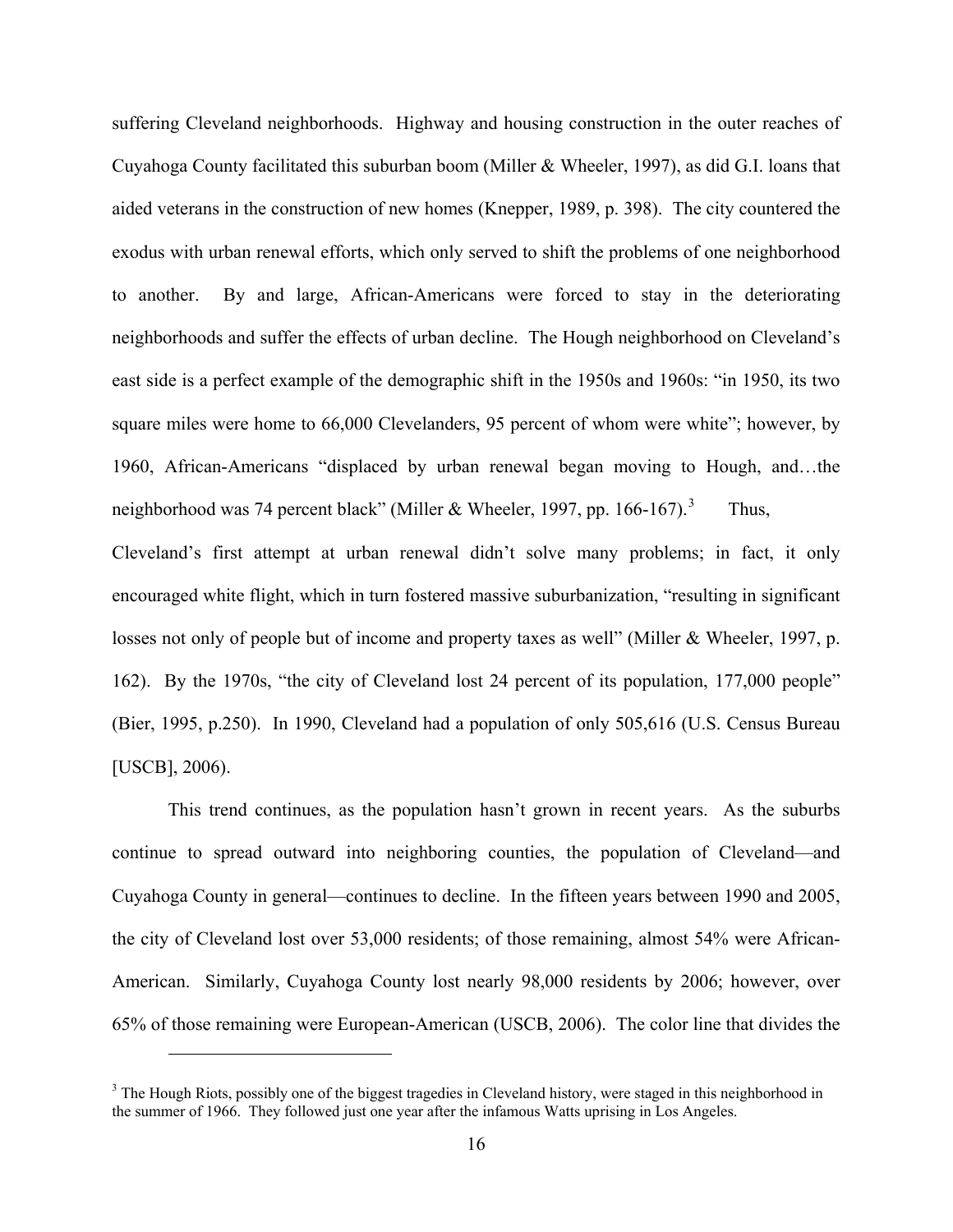<span id="page-26-0"></span>city from suburbia is becoming increasingly better defined, while the core of the Cleveland metropolitan area is home to fewer and fewer people.

As would be expected, this population growth—and subsequent decline—mirrored Cleveland's economy. Cleveland's current economy is very different from the industrial powerhouse it was during its periods of population expansion.

#### **3.1.3 Economics and industry**

Cleveland had a slow economic start, but by the mid-nineteenth century, its industrial economy was quickly growing. Canals and railroads made the city more accessible for trade, and Cleveland profited from the industries in nearby states (Perry, 1995, p. 16); moreover, the increased traffic through the area promoted the local economy. By the 1840s, Cleveland's commerce was flourishing, but it wasn't until the 1860s that industry would greatly figure into the local economy. The city's oil, iron, and steel industries enjoyed success, which in turn promoted a wide array of manufacturing ventures. During this period, John D. Rockefeller relocated to Cleveland and founded the Standard Oil Company. Despite a nation-wide recession in the 1870s, Cleveland's industry experienced a general boom in the second half of the  $19<sup>th</sup>$ century, and the large number of employment opportunities fostered immigration and population growth (Miller & Wheeler, 1997; Hatcher, 1991).

This economic success carried into the twentieth century. In 1909, "the Cleveland metropolitan district had 2,230 manufacturing establishments", and "the principal industry was iron and steel, closely followed by foundries and machine shops. Automobiles and automobile parts placed third" (Miller & Wheeler, 1997, p. 101). World War I promoted more industrial activity that lasted through the 1920s. The Great Depression, however, greatly affected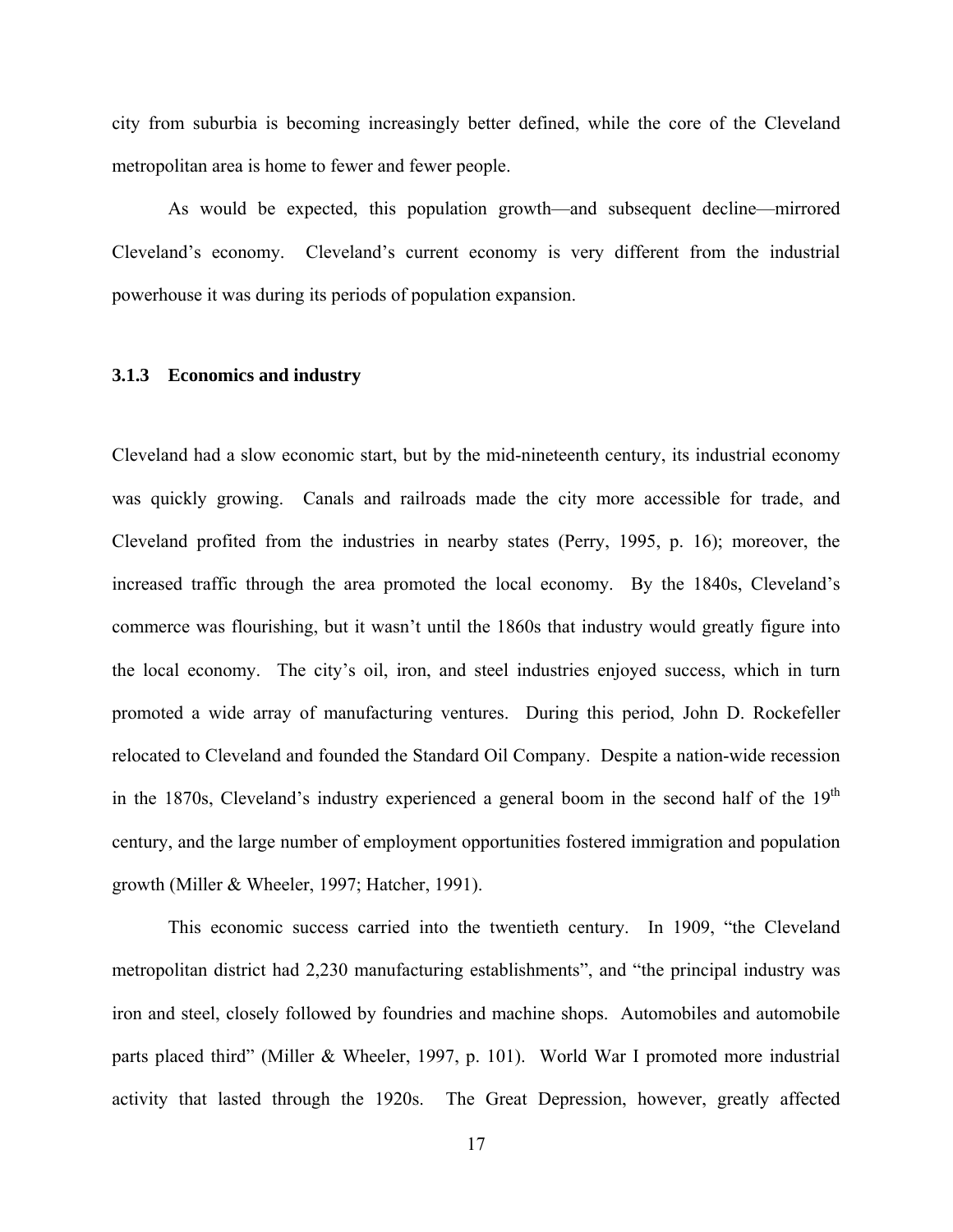Cleveland's economy; industry halted, wages drastically decreased, and unemployment soared. World War II alleviated many of these problems, though the area's economic base started to spread into the suburbs during this time. By the 1960s, however, manufacturing and industry were losing ground to the service sector, and Cleveland's economy was struggling to make this transition (Miller & Wheeler, 1997). The recession of the 1970s worsened the situation, and by the end of that decade, many companies, such as Eaton and Westinghouse, began closing plants (Hill, 1995, pp. 57-59).

At the end of the twentieth century, Cleveland had yet to fully recover from these economic blows. As Hill (1995) explains, "…the region's economy still rests on manufacturing for its health and survival" (p. 67). Unfortunately, the manufacturing sector hasn't rebounded. A quick look on the forums at Cleveland.com, a popular city news website, reveals ongoing discussions labeled "brain drain," "economic development," and "price of poverty." The *Plain Dealer* newspaper frequently publishes articles on the state of the city's economy; it even features an online report on the economy and an ongoing series of articles entitled "Quiet Crisis" that looks into the city's decline.<sup>[4](#page-27-0)</sup> Clearly, economic depression is still an important matter among Clevelanders (see section 3.3).

It's reasonable, then, to consider the idea that Cleveland's history—both economic and social—has been tied to that of its suburbs, and that residents of Cleveland's suburbs have shared in Cleveland's experiences. To that end, this study focuses on Brook Park, Ohio, an inner-ring suburb of Cleveland. Brook Park is representative of the suburban Cleveland area in that it is working class and largely European-American. Moreover, a look into Brook Park's economic and social background illustrates that the suburb is closely tied to the city.

 $\overline{a}$ 

<span id="page-27-0"></span><sup>&</sup>lt;sup>4</sup> This series can be found at www.cleveland.com/quietcrisis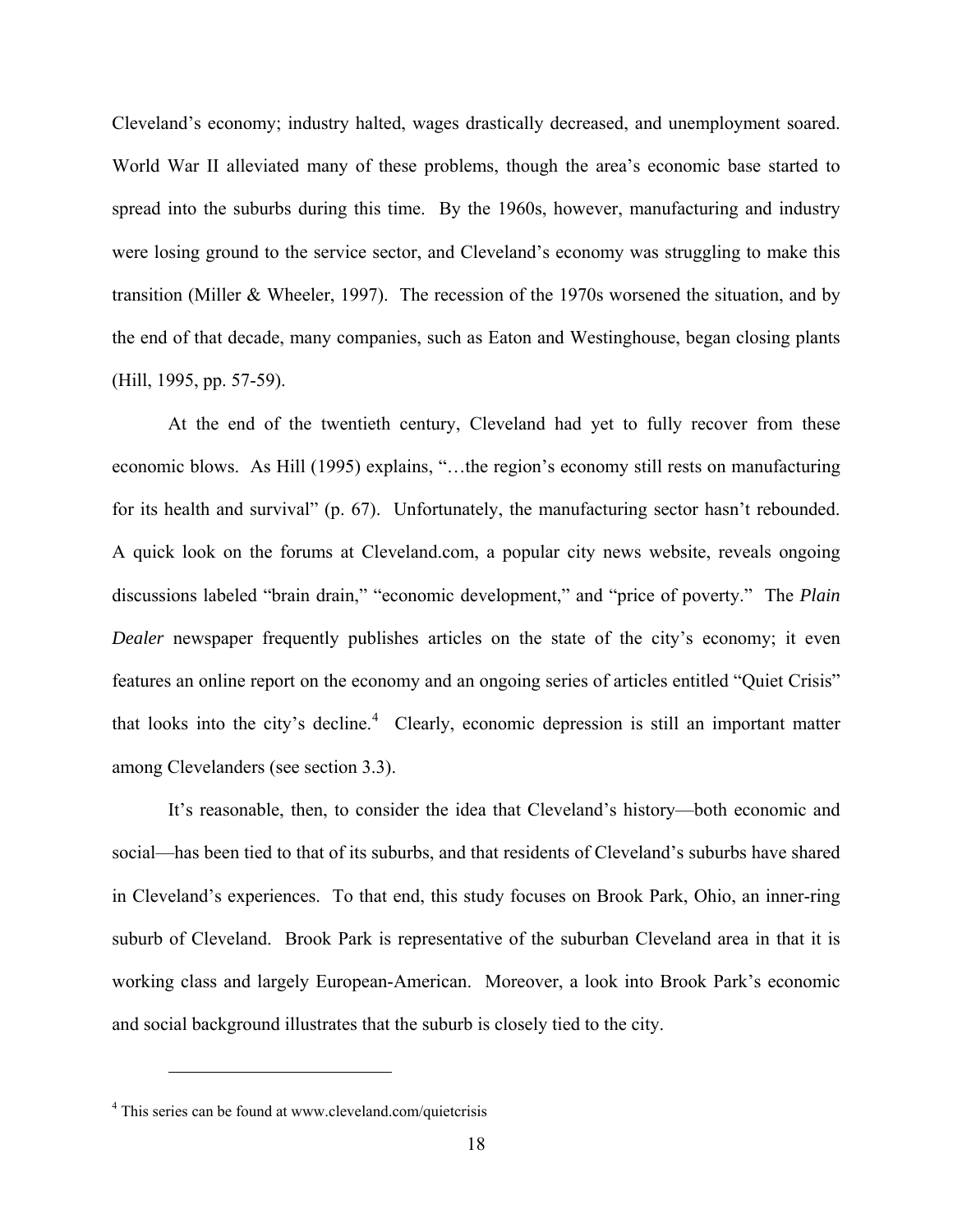## **3.2 BROOK PARK, OHIO: A CLEVELAND SUBURB**

<span id="page-28-1"></span><span id="page-28-0"></span>Brook Park, Ohio is a small, suburban city that shares its northern border with Cleveland proper (see Figure 3 below). Only eleven square miles in size, the city was established in 1914 and incorporated in 1961. It is now home to over 20,000 residents as well as some of the region's industrial giants (*Brook Park*, 2004; USCB, 2006). The city's past is tied to that of Cleveland, both socially and economically: Brook Park is not only evidence of the suburban expansion that has been powered by Cleveland's population loss (Bier, 1995), but also serves as a remnant of the region's manufacturing history. Therefore, the region's history is partially reflected in Brook Park's history, and this shared experience may play a vital role in the potential for Brook Parkers' local identity.



**Figure 3.** Brook Park city limits (adapted from Ohio Department of Transportation map)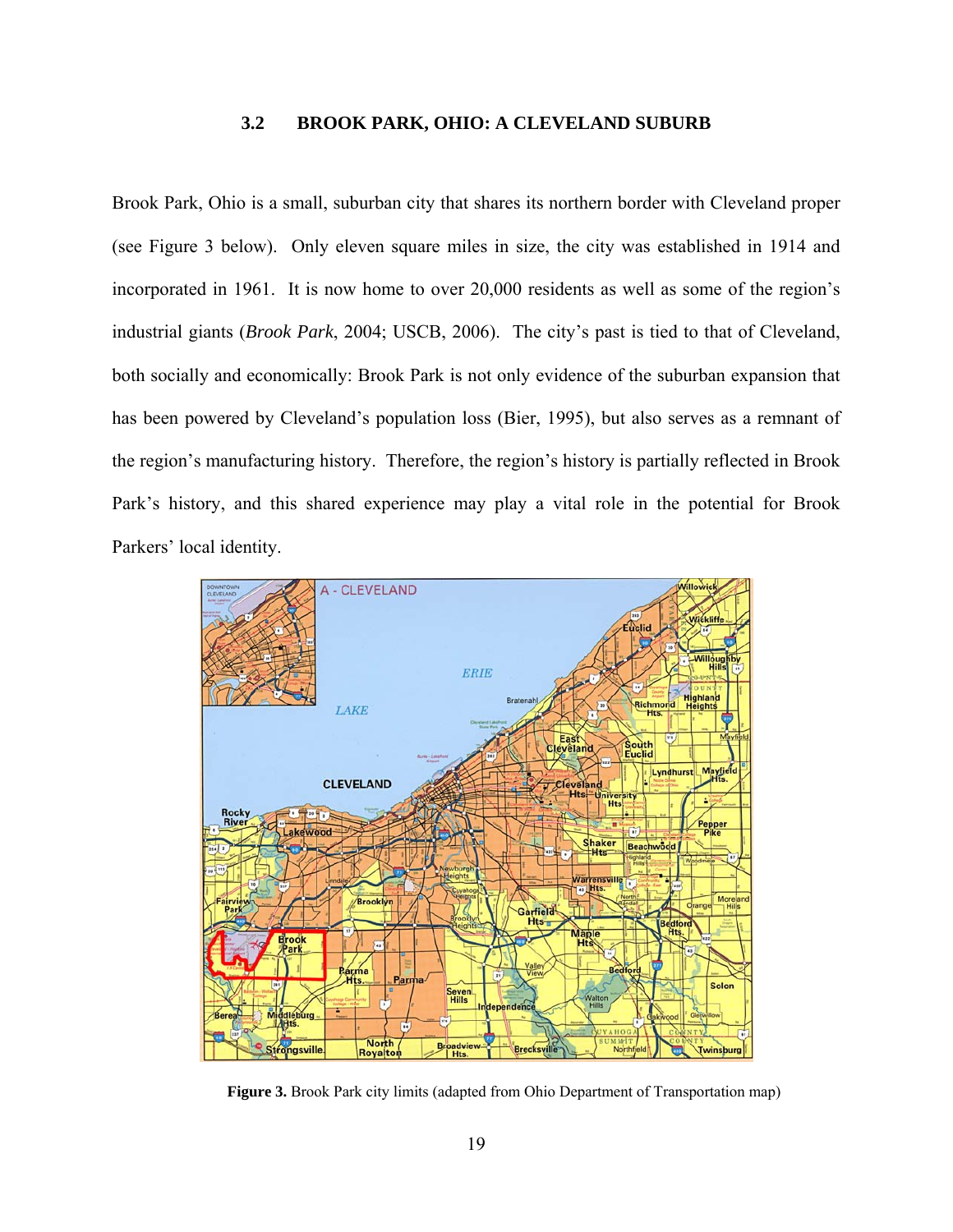### <span id="page-29-0"></span>**3.2.1 Demographics**

Brook Park has over 21,000 residents; the median age in 2000 was 40.1 years, and nearly 95 percent of the population was white. The majority of the adult population graduated from high school, though only a small minority went on to attain a bachelor's or post-graduate degree. The most prevalent employment is in the manufacturing industry. The city's per capita income in 2000 was \$20,411, which exceeded Cleveland's per capita income by over \$5,000, but ranked among the lowest of nearby suburbs.

Over 40 percent of Brook Park's population has lived in the same house for the past 25 years or longer. In 2000, only 1,343 housing units were specified as rentals; the majority of Brook Park's housing is owner-occupied. Of these owner-occupied properties, the median home value was \$112,400. Again, while this is a significantly higher value than that of the city of Cleveland, it is the lowest among nearby suburbs (USCB, 2006; see Appendix A for more information).

These statistics paint a picture of a population that is predominantly European-American and relatively non-mobile. Congruent with Cleveland area history, the figures show that a great number of residents bought homes in Brook Park during the suburban boom of the 1960s and '70s and have since stayed. Moreover, based on home values, educational attainment, and income, Brook Park can be classified as working class. This status is solidified by the suburb's industrial landscape: Brook Park has served as the headquarters for several large manufacturing companies since World War II.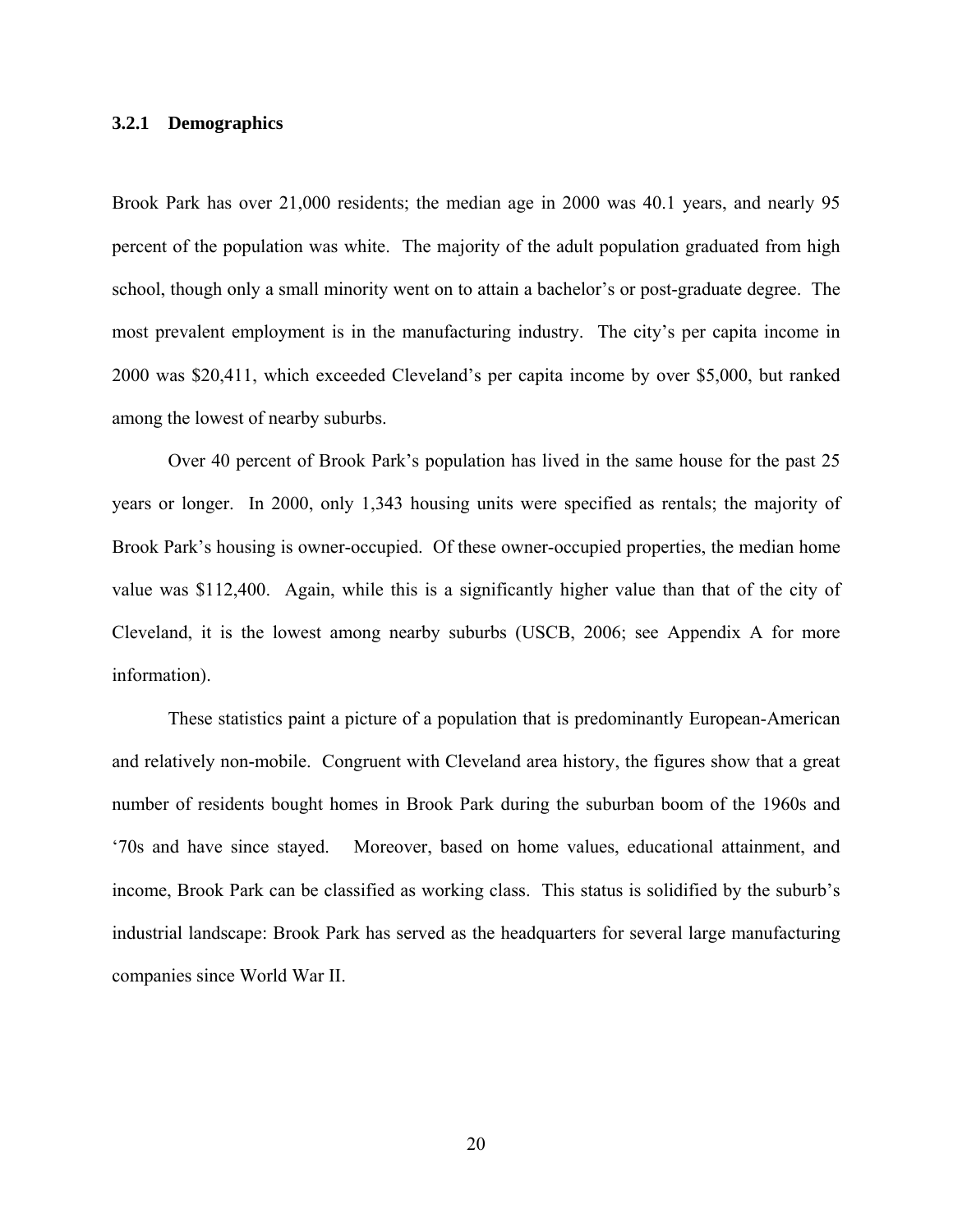### <span id="page-30-0"></span>**3.2.2 Industry and business in Brook Park**

Some of the greater Cleveland area's largest industries and businesses have been located in Brook Park. In the 1940s, the Fisher Aircraft Assembly Bomber Plant fostered housing construction and population growth. Firestone, B.F. Goodrich, and Goodyear all operated factories in Brook Park (Brook Park*,* 1996). Today, Brook Park's landscape is marked by the expanse of the Ford Motor Company's plants, which employ thousands of workers to produce aluminum casting and engines (Ford Motor Co*.,* 1996). As Hill (1995) states, the greater Cleveland area "clearly remains a manufacturing center"; in the region, "manufacturing's share of local employment…remains substantially above the national average" (p. 59).

Thus, the suburb seems typical of the area: industrial, working class, and otherwise consistent with regional patterns. The bigger question, however, is if Brook Parkers feel as though they are part of a greater Cleveland regional community. This leads to the question of whether or not there exists a Cleveland regional identity, and if so, what shape that identity takes.

## **3.3 EVIDENCE OF CLEVELAND REGIONAL IDENTITY**

*The Plain Dealer*, Cleveland's only major newspaper, has been reporting on Cleveland's various "crises" for the past few years. These special reports figure prominently in the paper's website: entire series of articles outlining topics such as regional brain drain, economic recession, and the failings of the city public school system line the site's archives. These reports are given ominous names, such as "The Quiet Crisis" and "The Price of Poverty." It takes only a few moments of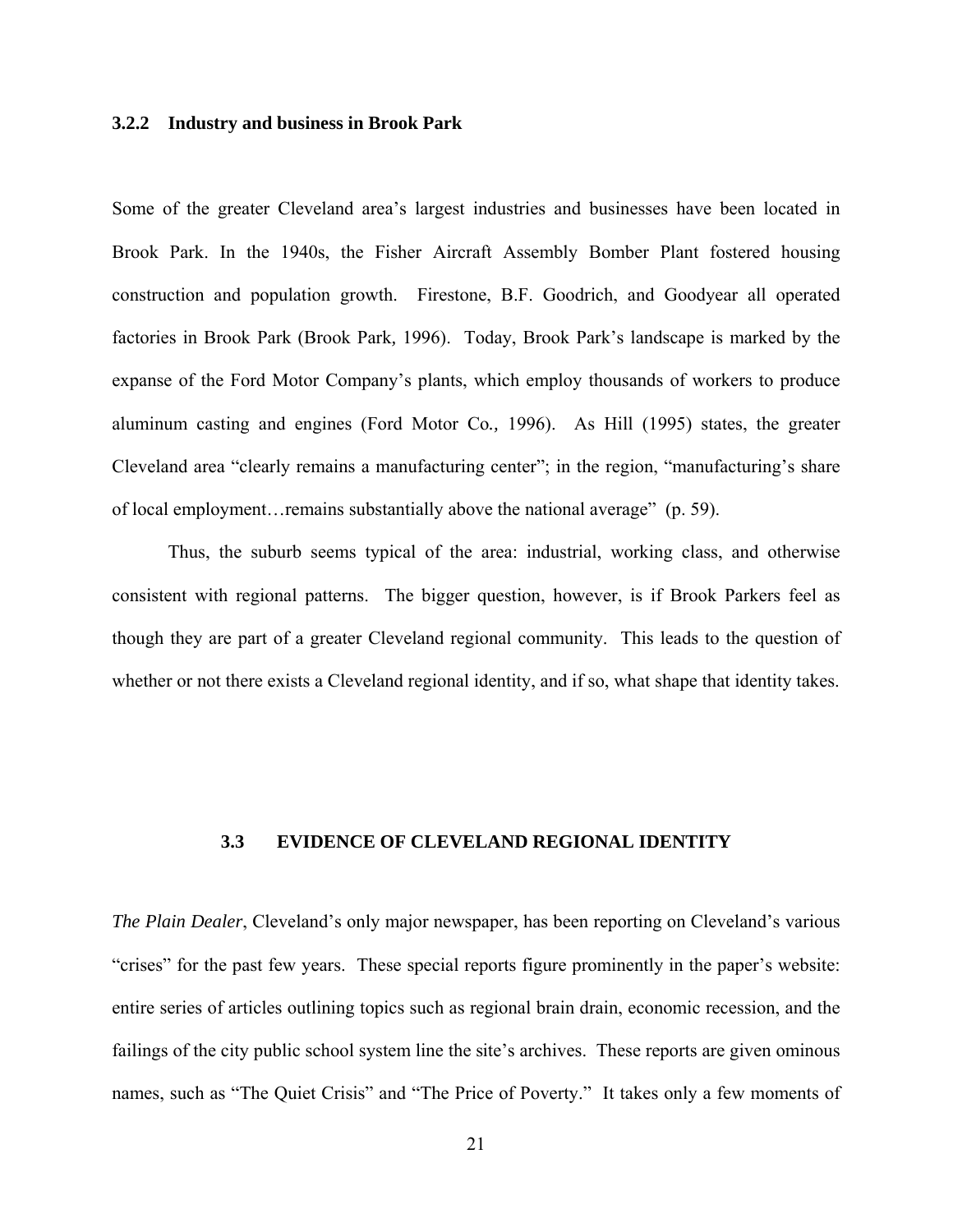scanning articles and letters to the editor to realize that Cleveland's press—and its readership are not oblivious to the city's problems.

Perhaps as a result of the economic recession that has settled upon the greater Cleveland area, poverty has become one of the city's biggest issues. In 2003, the United States Census Bureau ranked Cleveland as the nation's poorest large city. In August of 2006, Cleveland topped the list again. At that point, almost a third of city residents were living in poverty (Suchetka and Galbincea, 2006).

What is striking about Cleveland's financial problem is that it doesn't seem to be isolated to the city. In one 2006 *Plain Dealer* article about the "poorest city" ranking, the authors mention that "for those living in the eight counties around Cleveland, median household income dropped by \$1,778 over the last five years" (Suchetka and Galbincea, 2006). In the minds of these local journalists, the "poorest city" isn't simply a single city; it's a region of eight counties.

There are dozens of *Plain Dealer* articles that utilize similar thinking. In an article addressing "Cleveland's economy", the journalist uses the words *Cleveland, Cleveland metropolitan area,* and *the metropolitan area* interchangeably (Koff, 2001). The first article in a series addressing "poverty in Cleveland" is titled "The 'burbs clamp down: Laws directed at untoward activity."<sup>[5](#page-31-0)</sup> Under the heading "Cleveland attracts the students but loses the grads," an article showcases the relocation of students who grew up in Westlake and Parma—two Cuyahoga County suburbs—and a student who attended Oberlin College, located over 30 miles west of Cleveland proper. The *Plain Dealer* clearly extends the term *Cleveland* to include the entire metropolitan area.

 $\overline{a}$ 

<span id="page-31-0"></span><sup>&</sup>lt;sup>5</sup> See www.cleveland.com/poverty/plaindealer/index.ssf?/base/news/1161161039289790.xml&coll=2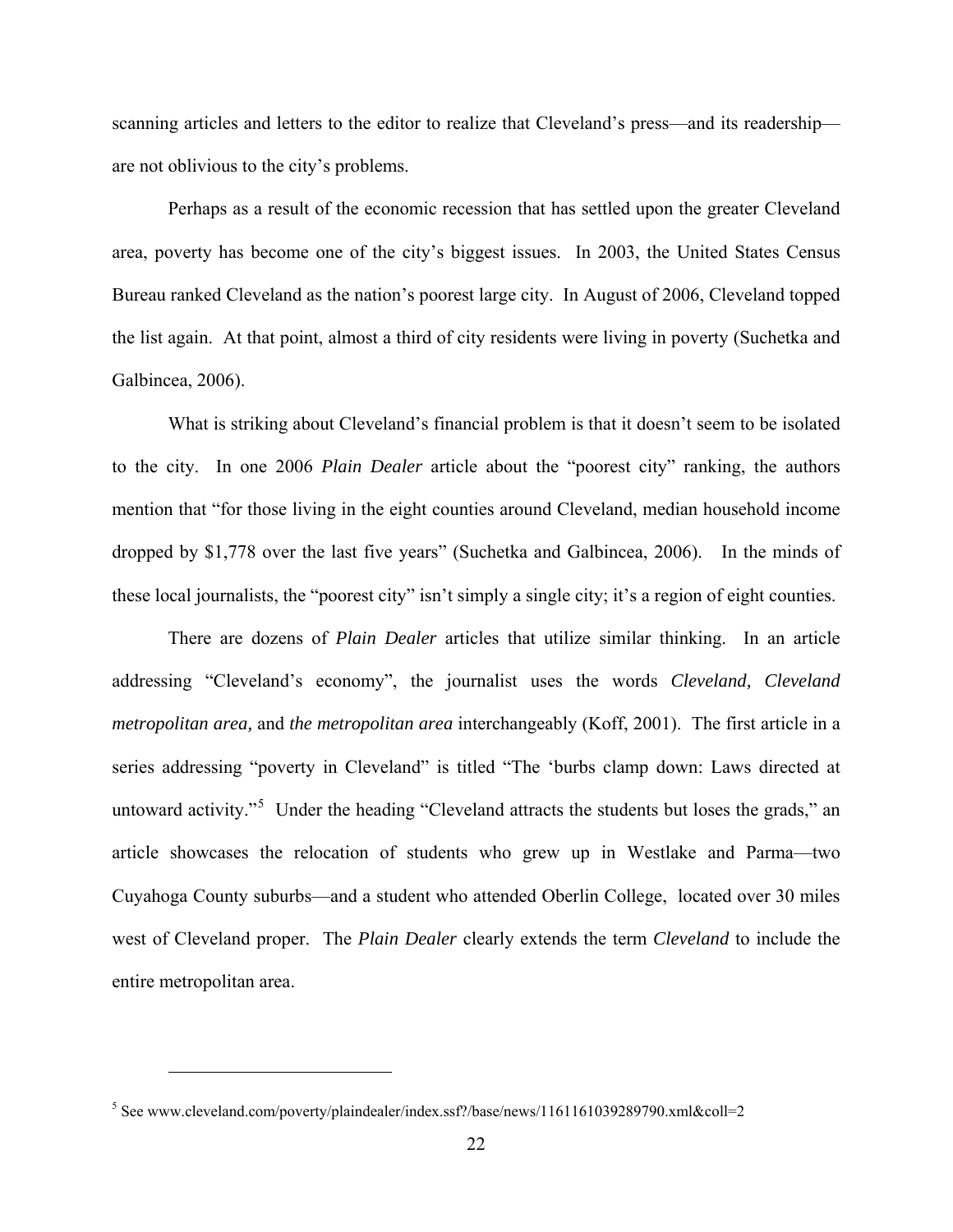This practice goes beyond the local media, though; businesses seem to share in the regionalism. The Cleveland metropolitan area phone book lists dozens of business names that start with the word *Cleveland,* and a great many of them aren't located in Cleveland at all: the Cleveland Hearing and Balance Center is actually located in an east side suburb; the Cleveland Spray Booth Specialists are located in the southwest corner of Cuyahoga County; Cleveland Glass Block has two locations, neither of which are in the city; and the Cleveland Pregnancy Center urges women to call its suburban phone number for advice.

The popular consciousness also seems to equate *Cleveland* with *the greater Cleveland region*. The various "You know you're from Cleveland if…" lists that circulate the internet make references that seem to cater more toward the larger suburban population than to those who live within Cleveland city limits. Items on these lists such as *You really don't know what the Warehouse District is, you just know that it's a great place to party; You have no idea how exactly to get to the Flats--you just kind of end up there;* and *You live less than 30 minutes from some college or university* imply a lack of familiarity with city neighborhoods and roadways, as well as a sizeable distance from the major urban universities such as Cleveland State, the Cleveland Institute of Music, and Case Western Reserve.

Even an informal survey of residents from the greater Cleveland area confirms that they consider themselves "Clevelanders" regardless of whether or not they actually live within city limits. Over the course of two months, I asked random members of my own network how they would identify themselves if asked where they were from. While none of them live in Cleveland proper, all but one of them responded, "I'd say I'm from Cleveland." The one who didn't identify as a Clevelander nevertheless included Cleveland in her response, stating that she would explain, "I'm from Streetsboro, which is about 30 miles southeast of Cleveland."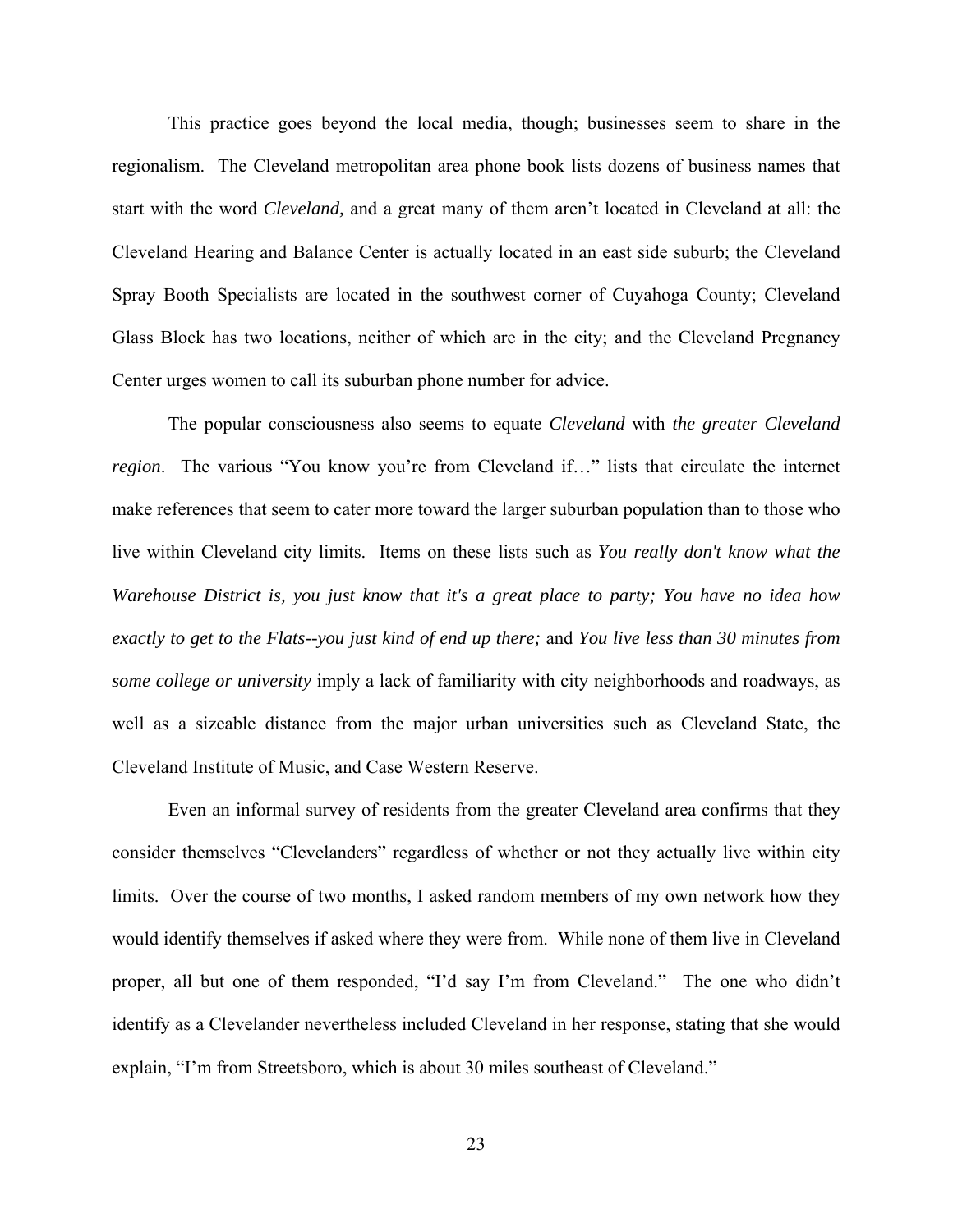Thus, adding to the fact that Brook Park socially and economically parallels the city of Cleveland is the regional Cleveland identity implied by the local media, business, and popular opinion. Built into the methodology of this study, then, was the treatment of "local identity" as "Cleveland identity." As the following section discusses, the research design measures aspects of speakers' local identity; therefore, should a participant have a super-local, suburban identity, it would become evident through the gathering and the analysis of the data.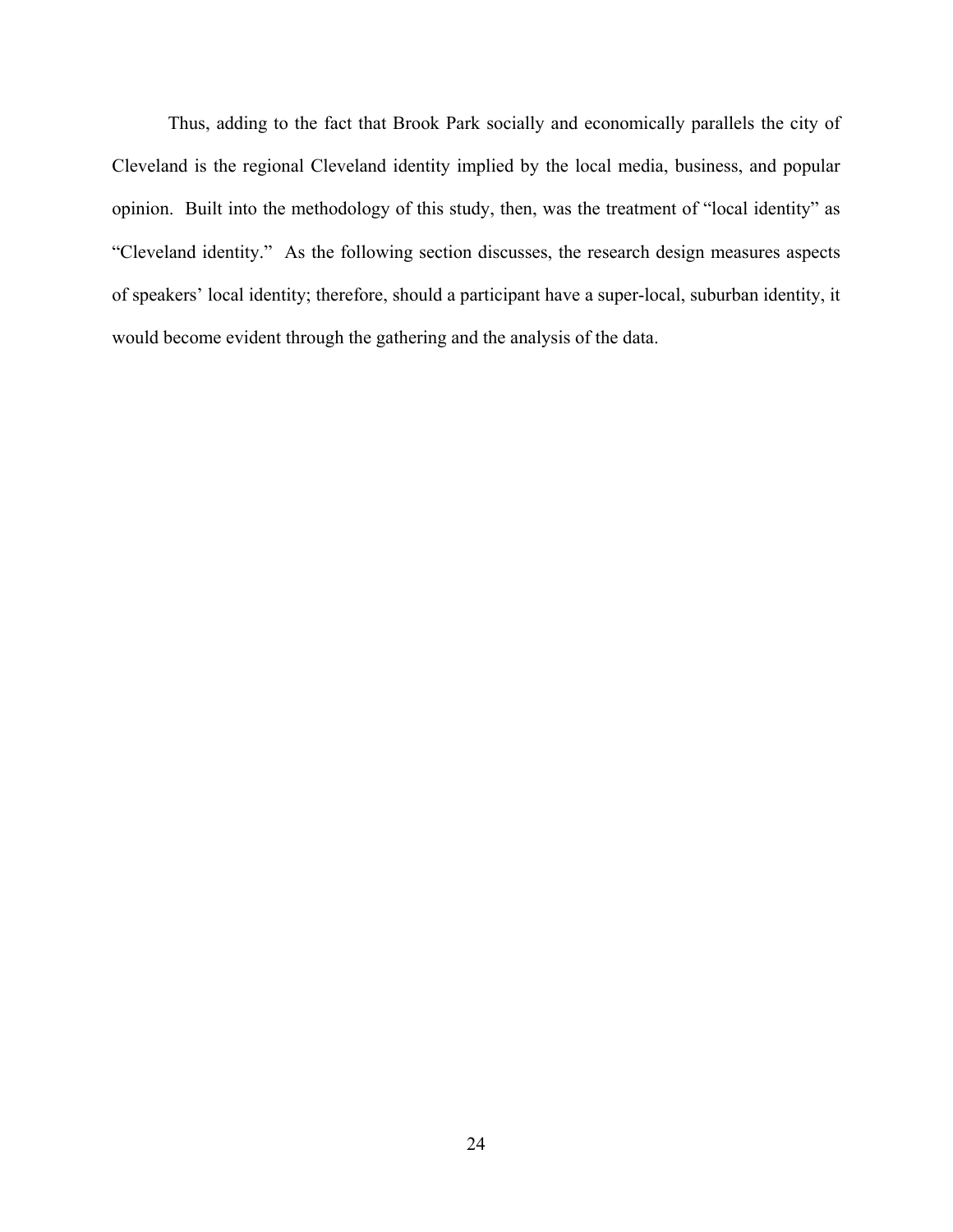### <span id="page-34-0"></span>**4.0 RESEARCH QUESTIONS AND METHODOLOGY**

This study aims to discover if a group of suburban Cleveland speakers' sense of local, Cleveland identity positively correlates with their use of raised (aeh) and backed (e). As features of the NCS, these variables are historically urban linguistic forms. Greater Cleveland is an area involved in the NCS, and as such, the local dialect contains the shifted variants of /aeh/ and /e/. Moreover, the city of Cleveland serves as the center of a regional "locality" toward which speakers may align themselves. Should this group of speakers engage phonetic forms in local identity work, they would most likely use forms native to the region with which they identify.

### **4.1 RESEARCH DESIGN**

This research is based on eighteen sociolinguistic interviews with members of the Brook Park recreation center. Speakers discussed their personal background, leisure activities, consumption practices, and attitudes toward the Cleveland area.

The interviews were examined and evaluated for identity. An identity index was used to determine a score for each speaker's sense of local orientation. Tokens of (aeh) and (e) were also gathered from the interviews. They were then measured in Praat to determine the extent to which they follow the NCS pattern.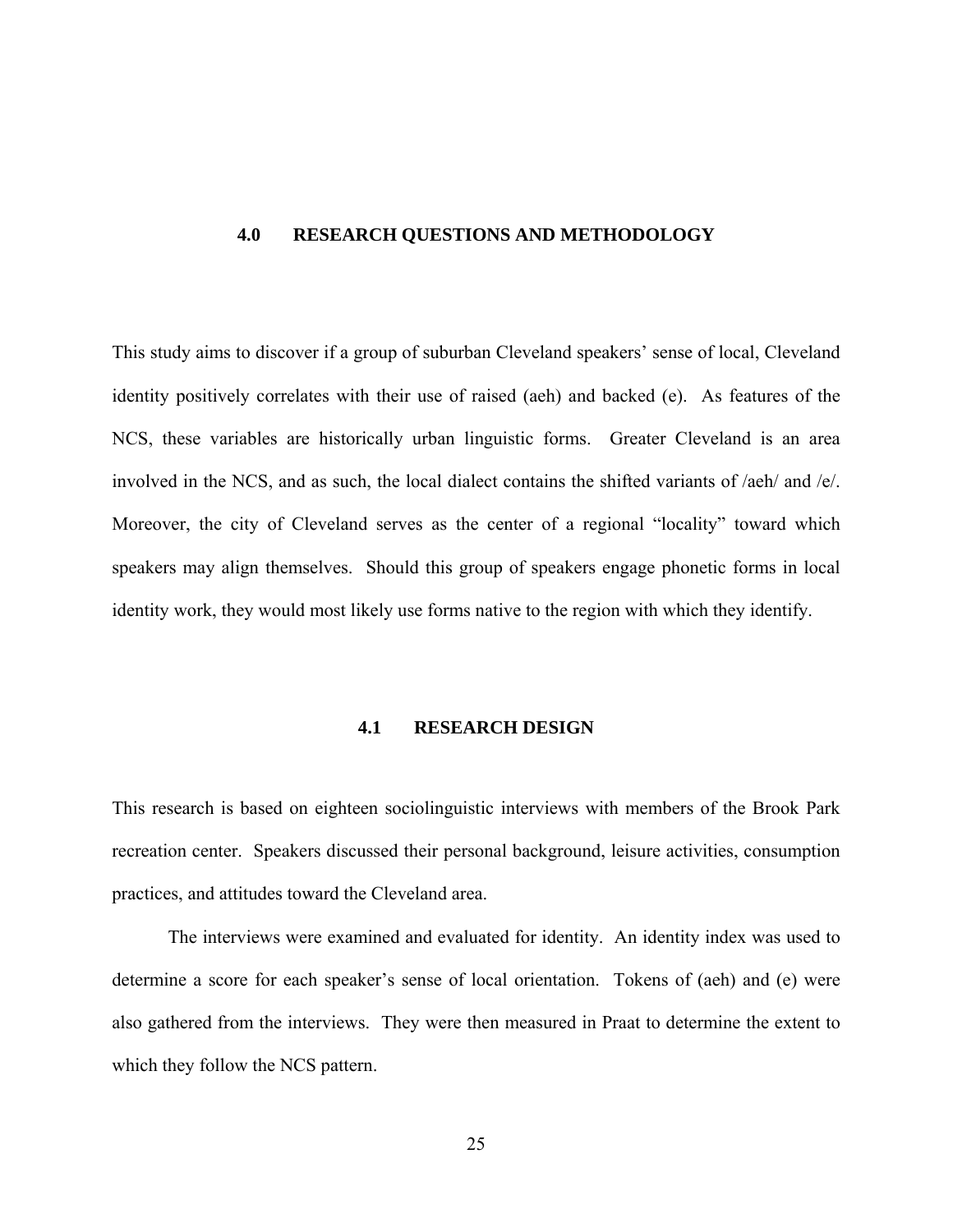<span id="page-35-0"></span>The vowel measurements were then normalized and statistically analyzed. Using multiple regression, the vowels were modeled based on the identity scores and other social variables, such as sex and age.

This section describes this process in greater detail, offering a full explanation of the research methodology. It concludes with a review of the expected outcomes of the research.

### **4.1.1 Participants and interviews**

The data were gathered through sociolinguistic interviews conducted at the Brook Park, Ohio recreation center. Recruitment of participants occurred via flyers posted at the recreation center and word of mouth among members and the recreation staff. By limiting research to the recreation center population, the project was able to achieve a higher level of experimental control: all of the participants would be from Brook Park or a nearby area, and thus would be more likely to share a similar socioeconomic background. All of the participants also had the same European-American ethnic background.

 Eighteen speakers with these characteristics participated in the interviews. Ten were female and eight were male, and their ages ranged from 18 to 79. All of them were born in the greater Cleveland area or moved there during early childhood. Furthermore, all of them lived in greater Cleveland until at least early adulthood: one left the area for college and returned several years later, and two others temporarily left the area while they served in the military. Every speaker is a current member of the Brook Park recreation center. All but two of the speakers are residents of Brook Park; the two non-residents live in nearby suburbs with socioeconomic backgrounds similar to that of Brook Park.

26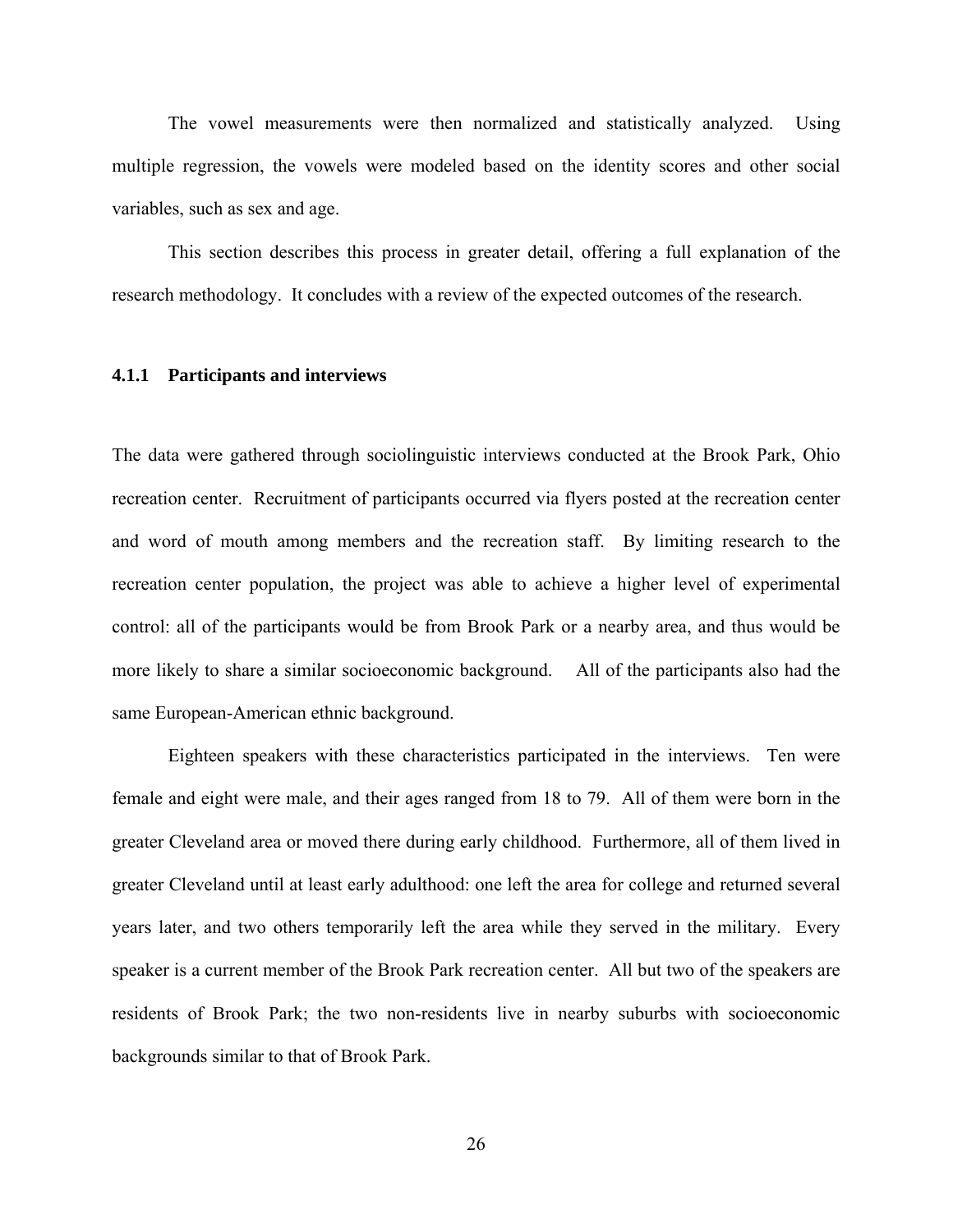Each speaker took part in one sociolinguistic interview, during which they answered questions about their personal background, their consumption practices, and their leisure activities, and engaged in conversation about their opinions and memories of the Cleveland area. The interviews were recorded using a Tascam DAT recorder and transferred to CD for computer playback and analysis.

#### **4.1.2 Identity analysis**

The content of each speaker's interview is divided into two main categories: localness of life experience and attitudinal localness. Questions regarding educational background, residence history, leisure activities, and consumption practices fit into the "localness of life experience" category. Discussion about the reputation of the Cleveland area and its residents, positive and negative aspects of the area, and personal convictions about the area fit into the "attitudinal localness" category (see Appendix C).

 An identity index modeled after that used by Kiesling, et al. (2005) guided the evaluation of the interview content. Each main answer or discussion point received a point value based on its degree of localness: a more locally loyal response received a higher point value, while a less locally loyal response received a lower point value. The value for each response was then computed into an identity sub-score, and all of the sub-scores then factored into an overall identity average. This was then translated into a percentage as their identity score (see Appendix D). Thus, a higher identity score indicates more locally loyal responses, whereas a lower identity score indicates less locally loyal responses.

These average calculations allowed for a reliable analysis of the interviews, rather than gauging each speaker relative to the others. For instance, a speaker who did not attend college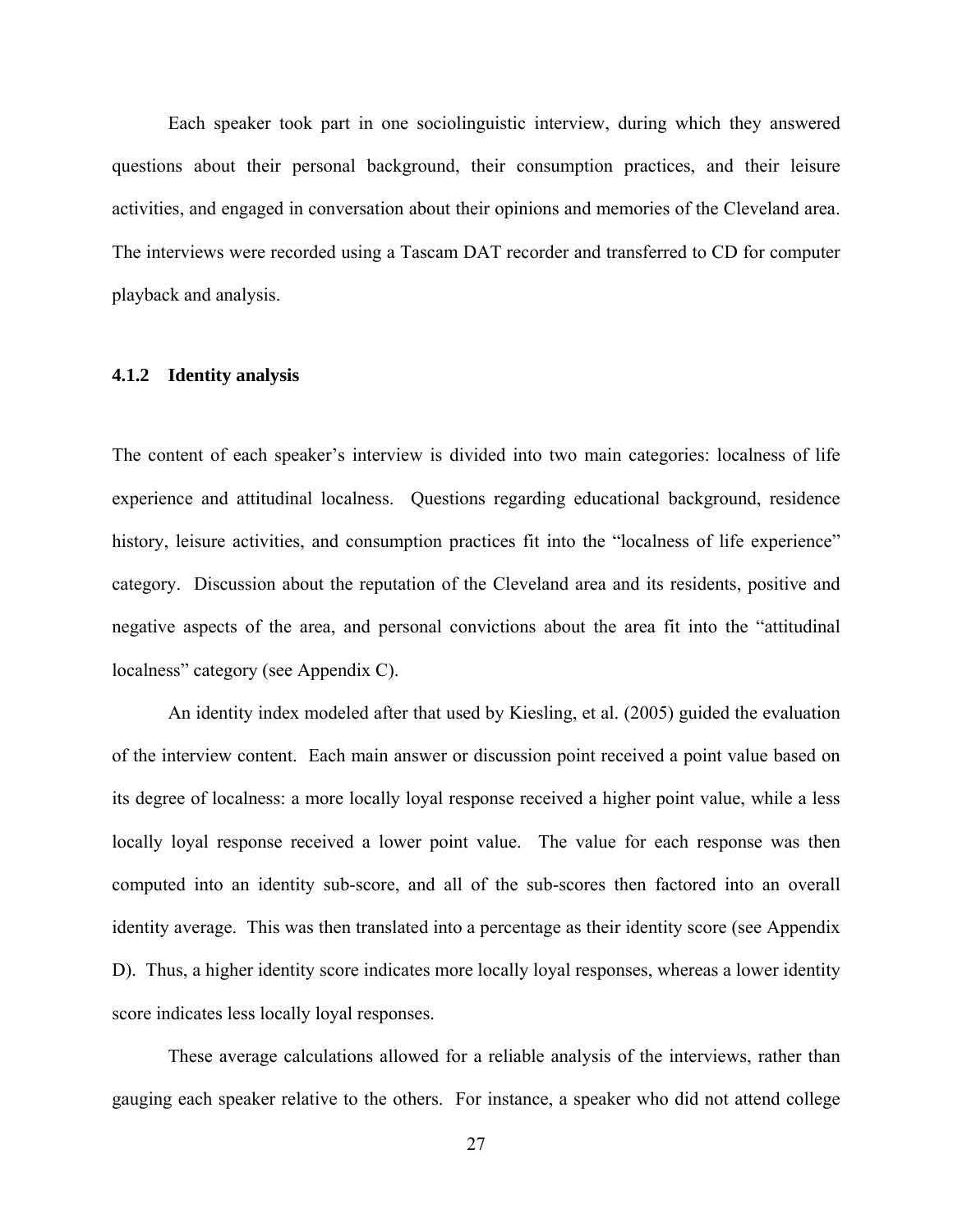did not accumulate a point deficit in relation to a speaker who attended a local college, nor did a speaker who discussed a local topic receive more points than a speaker who simply didn't talk about the topic at all. Each speaker's identity, then, was gauged individually; only the averages were compared.

Moreover, this system also allowed for a more specific analysis of each tenet of the interviews. The ability to consult both an overall identity score and response-based sub-scores promotes flexibility in the final analysis; it minimizes the possibility of overlooking a specific interview topic's role in variation.

#### **4.1.3 Vowel analysis**

The two variables for this study are (aeh) and (e). Both of these vowels are involved in the NCS in Cleveland (Labov et al., 2006) and elsewhere (Labov, 1991; Labov, 1994; Ito & Preston, 1998; Gordon, 2001). Raised (aeh) is said to be the leader of the shift. It is the oldest, and therefore the most advanced and stable shift; backed (e), however, is relatively new and is one of the final shifts in the chain (Labov, 1994). It is possible that these chronological differences may play into the variation of each vowel.

Moreover, the potential indexicalities of (aeh) and (e) further differentiate them. As Ito and Preston (1998) state, the phonological changes involved in the NCS do not seem to be "available to respondent awareness" (p. 468). By this, they seem to mean that speakers do not tend to have a meta-pragmatic awareness of NCS features; that is, shifted (aeh) and (e) are not usually second-order or higher indexes of sociocultural factors (Johnstone and Kiesling, forthcoming; Johnstone et al., 2006). Still, they do mention "there is some indication that there is low-level awareness of" the (aeh) shift (p. 481). They cite Labov (1994), in which a Detroit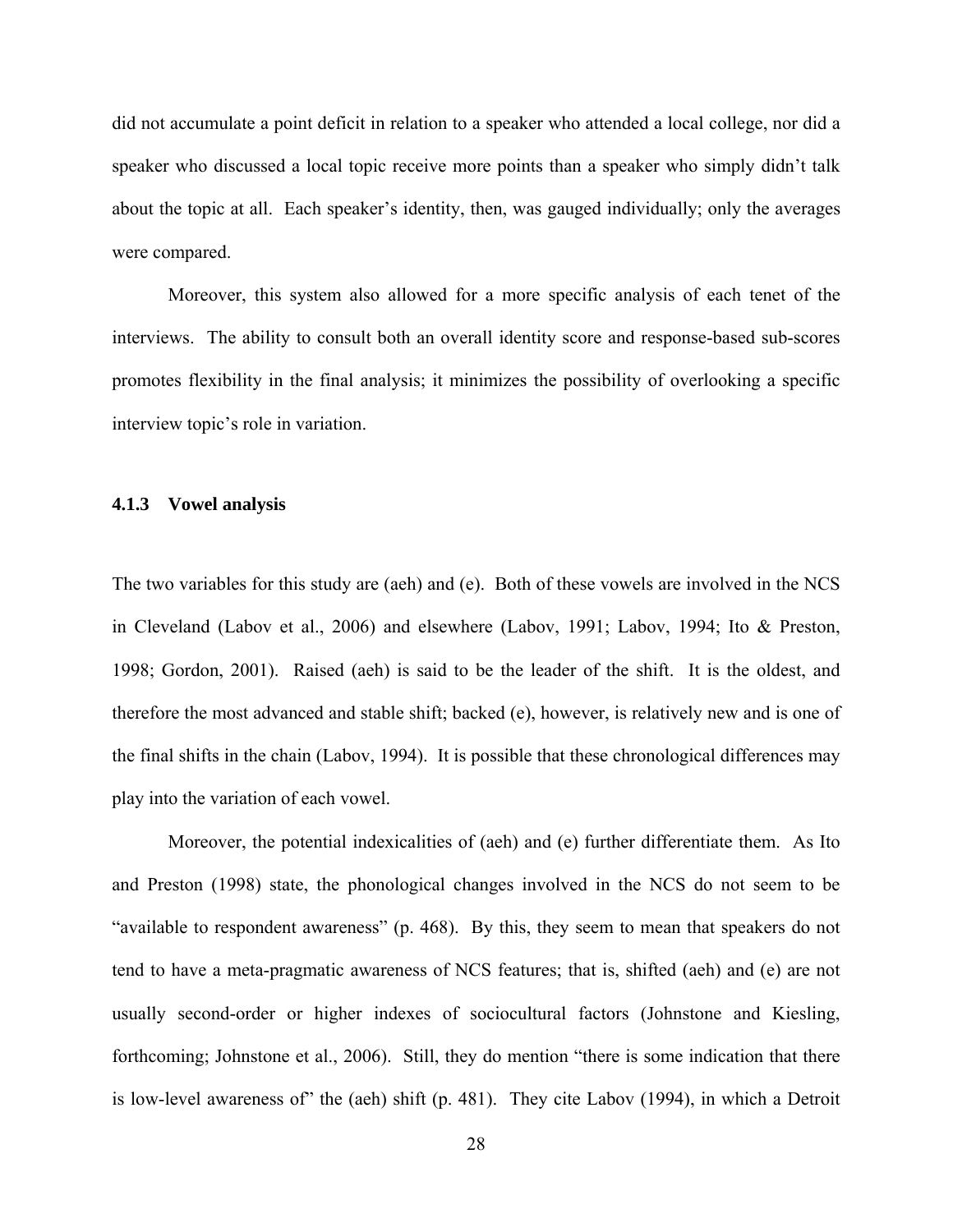speaker articulates the difference between a New Yorker's pronunciation of (aeh) and her own shifted pronunciation<sup>[6](#page-38-0)</sup>. Unlike the speakers studied in these studies, however, Cleveland-area speakers' meta-pragmatic awareness of the NCS has yet to be fully examined. In order to ensure some level of un-self conscious speech, then, it is necessary to analyze both variables: (aeh), which may serve as a second-order index or marker of local identity, and (e), which may not have moved beyond first-order indexicality, and thus may not be involved in identity work (Labov, 1972; Johnstone et al., 2006).

Thus, a target of fifteen tokens of both (aeh) and (e) were randomly gathered from each speaker's interview. A target of five tokens each of (o), (oh), (ey), and (iy) were also gathered as reference points for normalization within the vowel space of each speaker; these tokens were taken from controlled, pre-alveolar stop or fricative environments. A Praat script was then utilized to measure the vowels. At the midpoint of the first third of each token, the script measured and recorded the F1 and F2 values.

These measurements were then normalized using the Nearey method outlined by Labov, Ash, and Boberg (2006). Outliers were determined using boxplots generated through SPSS software and then removed from the data set.

#### **4.1.4 Correlations**

After the identity scores and phonetic measurements were determined, they were analyzed in SPSS. Using multiple regression, the phonetic values were modeled based on the overall identity score, the scores for specific interview topics, and other social factors such as sex and age. This

 $\overline{a}$ 

<span id="page-38-0"></span> $<sup>6</sup>$  see Labov (1994, p. 185).</sup>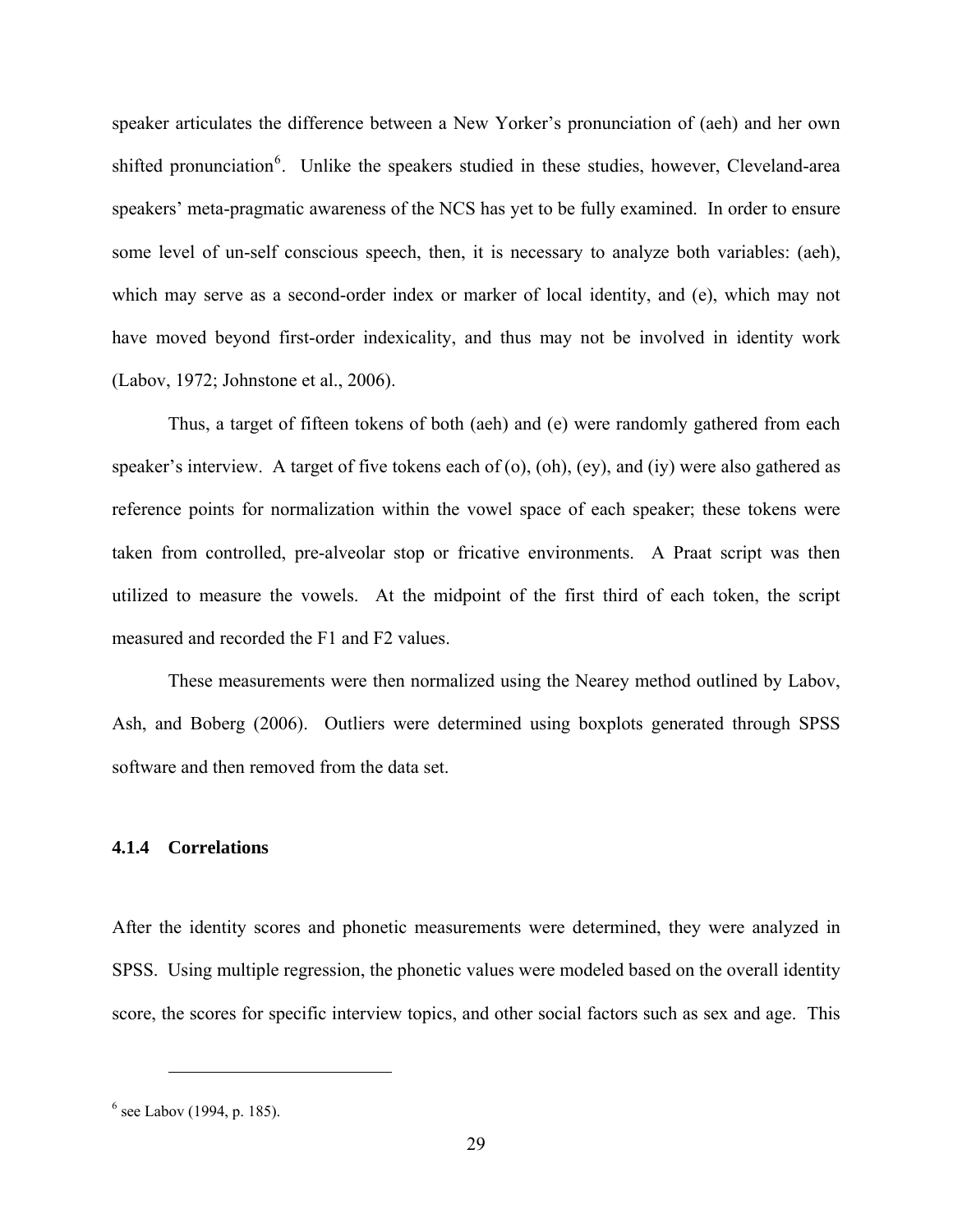was able to predict which factors significantly correlate with the speakers' pronunciations of (aeh) and (e)—specifically, whether or not local identity is a significant social factor in the advance of these NCS features.

#### **4.2 HYPOTHESES**

Following previous research that has found dialect features can index local identity (Labov, 1963; Ito & Preston, 1998; Beal, 2003; Johnstone et al., 2006; Johnstone & Kiesling, forthcoming), the expected outcome of this study is a significant positive correlation between the speakers' participation in the NCS and their Cleveland identity. Thus, there are two specific hypotheses being tested in this study:

- **Hypothesis 1:** (aeh) will be more significantly raised by speakers with a high identity score.
- **Hypothesis 2:** (e) will be more significantly backed by speakers with a high identity score.

Both variables are predicted to show a more advanced shift with stronger identity values, despite their different positions in both the NCS and, potentially, speaker awareness. This is based on the assumption that more locally loyal speakers might adopt more advanced NCS features, regardless of how those features figure into the chain shift or speakers' levels of awareness. In the following section, these hypotheses will be discussed in light of the research results.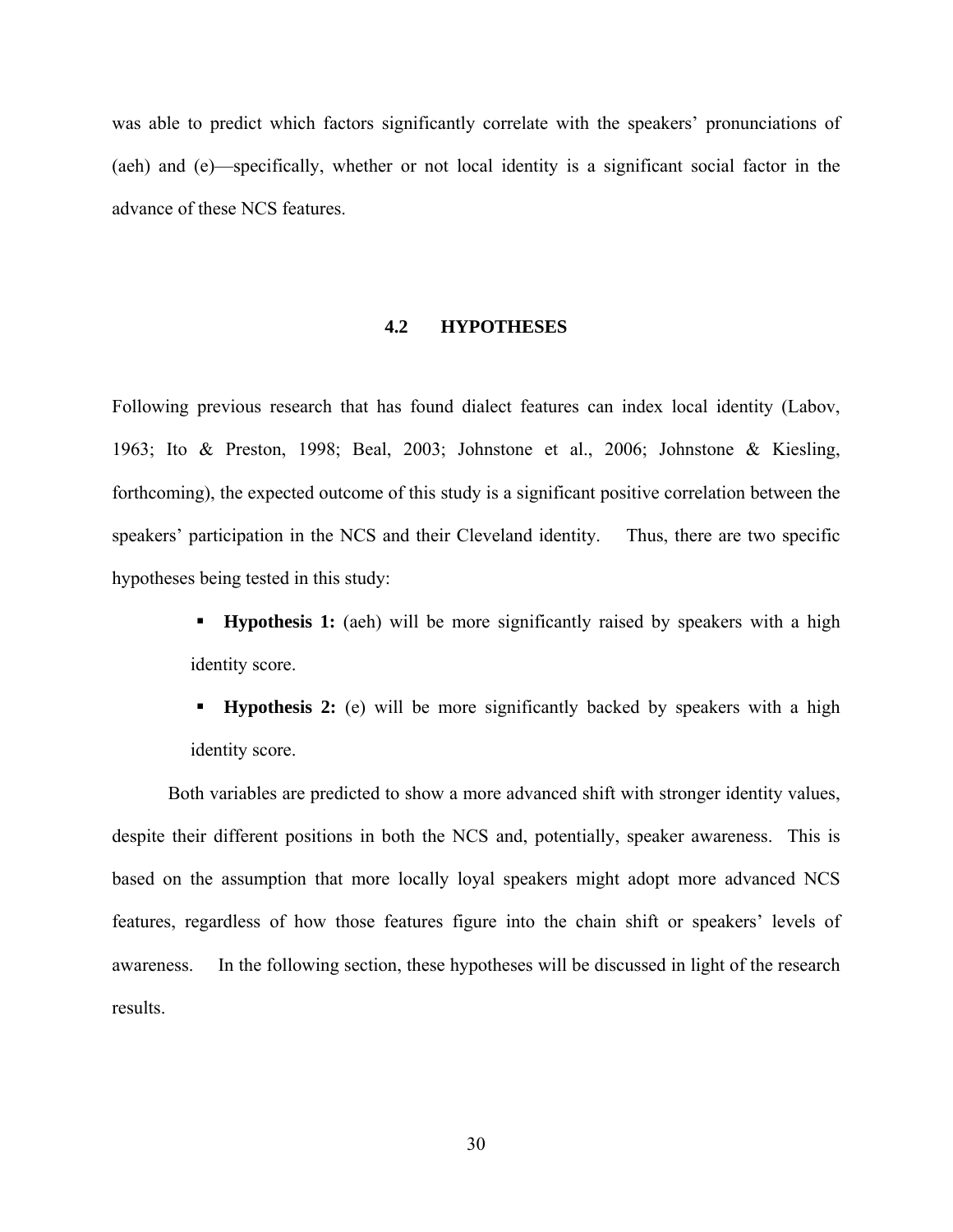#### **5.0 RESEARCH RESULTS AND DISCUSSION**

This section offers an explanation of the research results and their significance. The hypotheses for both (aeh) and (e) are not completely supported, as the overall identity score was not significant for variation of either vowel. However, the interviews were divided into identity subsections that addressed both attitudinal localness and the localness of speakers' life experience. The localness of each sub-section is represented by an identity sub-score. These sub-scores, rather than the overall identity score, are significant for variation.

 In order to interpret the results, it is necessary to understand the distribution of the identity sub-scores. First, both residence and work history are significant for /aeh/ raising ( $p \le$ .01;  $p \le 0.05$ ). Both factors were scored on a percentage scale. For residence history, 100% corresponds to the speaker having lived in the same neighborhood for his or her entire life; 80% represents lifelong residence in the general Cleveland area; 60% corresponds to the speaker living less than one-quarter of his or her life outside the Cleveland area. All of the speakers scored at least 60%, and the majority (12 out of 18) scored 80%.

The work history sub-score was based on the location of each speaker's primary job. Speakers were able to receive only three scores: 100% represents a primary job where the speaker's coworkers are from his or her neighborhood or the same side of the city: the Cuyahoga River divides the region into an "east side" and a "west side," and for Cleveland area residents, this is a very salient division. The "side of city" distinction has fostered a rivalry among people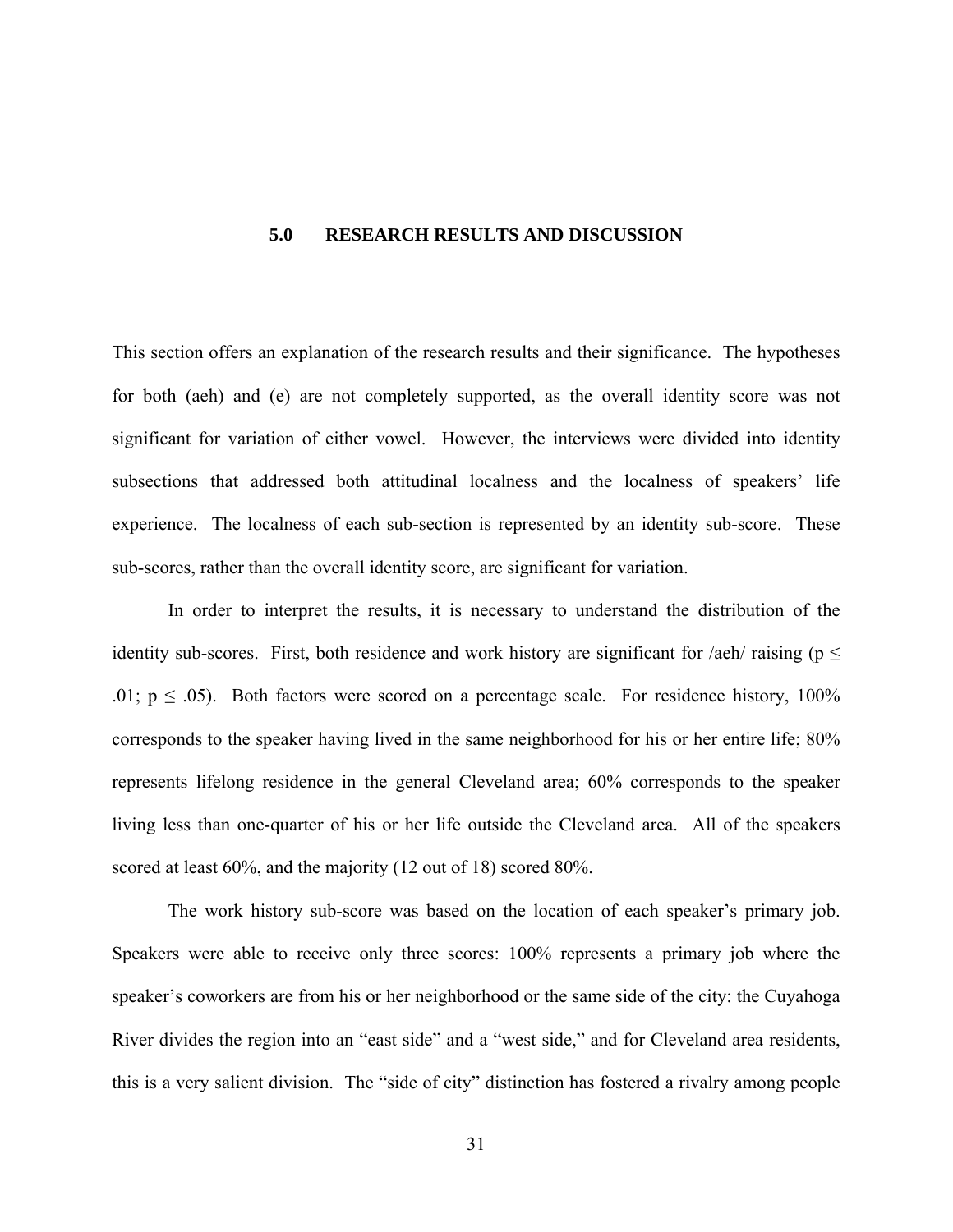in the Cleveland area, and it is a common perception that life on "the other side" is significantly different, and usually worse. Thus, the inclusion of "side of city" in the work history subsection is necessary. A score of 67% represents jobs in which the speaker works with others from the Cleveland area, but not necessarily from his or her side of the city. These include jobs such as those on the opposite side of the city, most office work, and county government positions. Lastly, 33% corresponds with jobs that require working with people from outside the region; this type of work includes freelancing, college teaching, political jobs, and any work that requires extensive travel outside of the Cleveland area. In all, ten of the eighteen speakers received a 100%, while six others received a 67%.

Speakers' attitudes toward Cleveland also factor significantly into both /aeh/-raising ( $p \leq$ .05) and /e/-backing ( $p \leq .05$ ). For this section, sub-scores of 80% to 100% indicate somewhat positive to strongly positive attitudes toward the Cleveland area. A sub-score of 60% indicate neutral attitudes, and less than 60% indicate a range of negative attitudes.

Speakers' evaluation of their neighborhood is a significant factor for /e/-backing ( $p \leq$ .01). Sub-scores of 80% to 100% indicate a somewhat positive to strongly positive evaluation of their neighborhood. 60% indicates a neutral evaluation, while 40% indicates a somewhat negative evaluation. No speakers received lower than 40% on their neighborhood evaluation sub-score.

Consumption practices, such as following the local news and preferring local restaurants over national chains, are also significant for /e/-backing ( $p \le 0.05$ ). However, this subsection was scored somewhat differently. A percentage sub-score was determined by comparing the amount of local consumption practices to the overall number of practices the speaker mentioned. The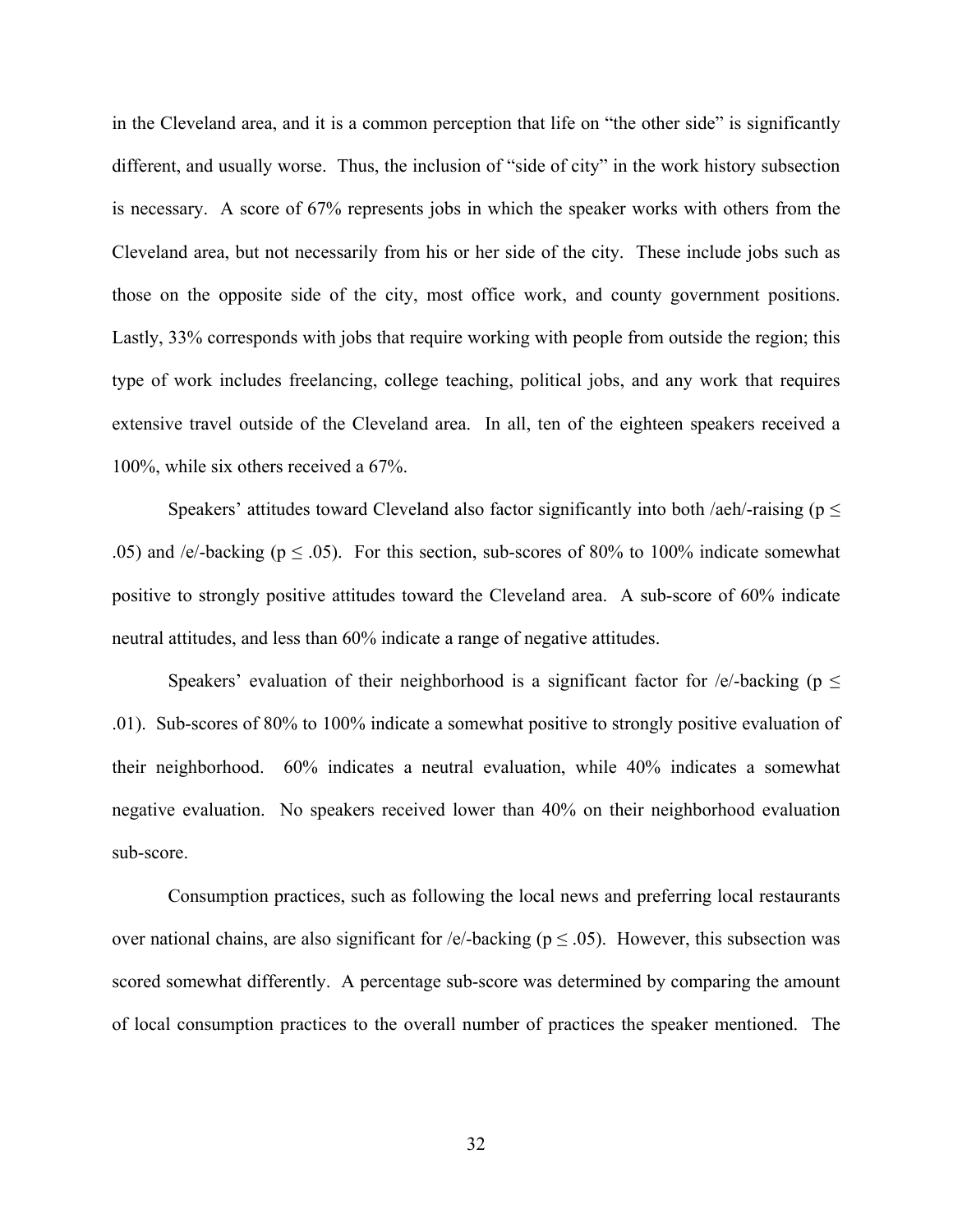percentages range from 28.57% to 100%. The average of all the consumption sub-scores is 59.65% (see Appendix D).

The identity sub-score, then, indicate the speakers' degree of localness for that particular aspect of their local identity. As will be explained in the following discussion, these sub-scores do not pattern similarly for each variable; sub-scores that are significant for (aeh) are not necessarily significant for (e). Furthermore, the correlation between the sub-scores and variation does not always support the hypotheses; some local sub-scores actually correspond with less advanced variants. The following sections discuss the results for (aeh) and (e) variation.

#### **5.1 (AEH): RESULTS AND DISCUSSION**

It was predicted that higher identity scores would positively correlate with more advanced (aeh) variants. In fact, the regression shows that the overall identity score is not a significant factor for (aeh). However, four of the identity sub-scores are significant, despite the fact that the coefficients do not indicate a great correlation: residence history ( $p \le 0.01$ ), work history ( $p \le 0.05$ ), attitudes toward the Cleveland area ( $p \leq .05$ ), and evaluations of Cleveland area residents ( $p \leq$ .001). This information is shown in Table 2 below.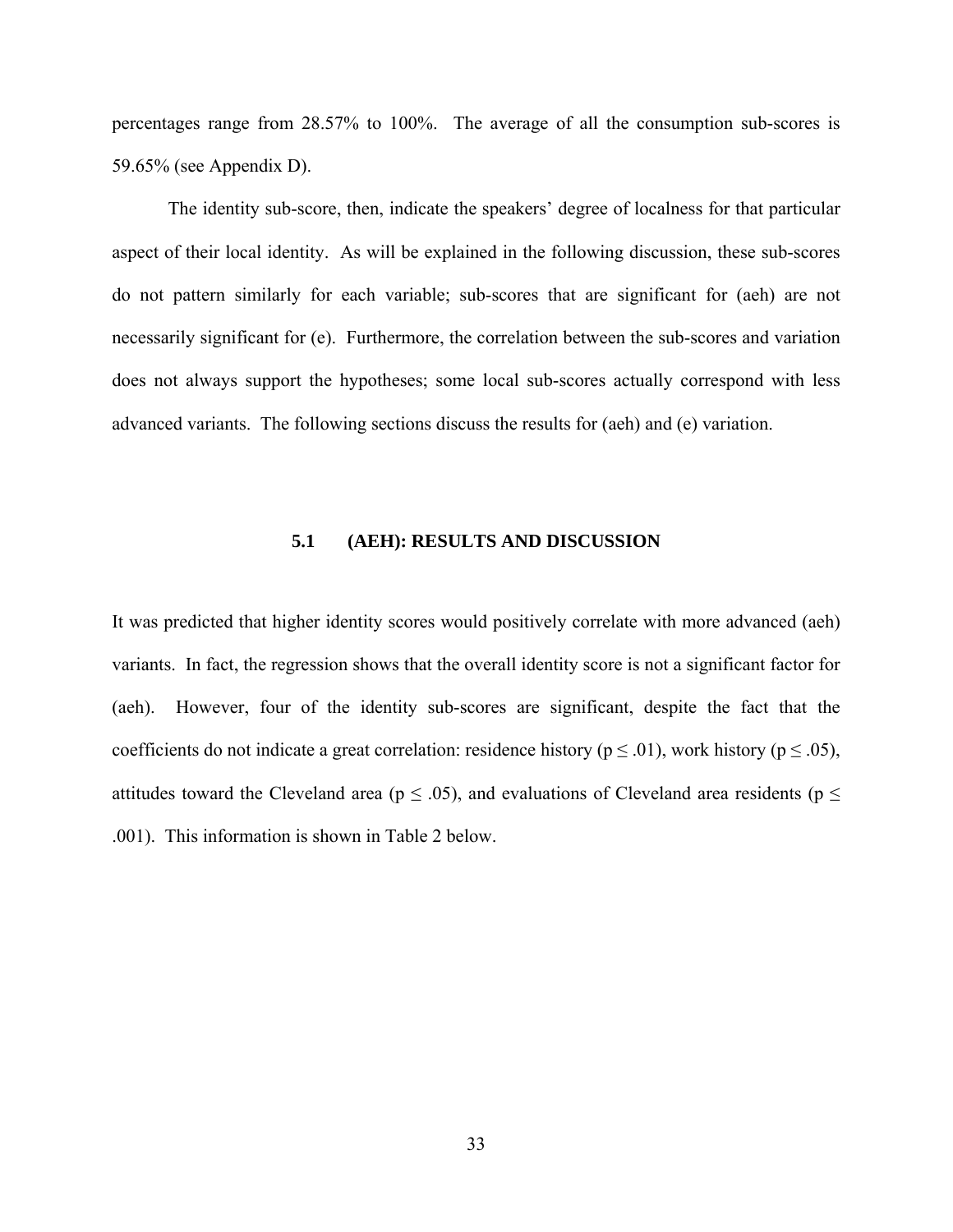#### **Table 2. Significant factors for (aeh)**

|  |                     |                                | vvemvens   |                              |          |      |
|--|---------------------|--------------------------------|------------|------------------------------|----------|------|
|  |                     | Unstandardized<br>Coefficients |            | Standardized<br>Coefficients |          |      |
|  | Model               |                                | Std. Error | Beta                         |          | Sig. |
|  | (Constant)          | 719.390                        | 174.584    |                              | 4.121    | .000 |
|  | Sex                 | 15.010                         | 23,889     | .098                         | .628     | .532 |
|  | Age                 | $-005$                         | .760       | $-001$                       | $-.007$  | .994 |
|  | ID IA life          | $-2.920$                       | 1.099      | $-414$                       | $-2.657$ | .010 |
|  | ID IB school        | $-395$                         | .619       | $-0.119$                     | $-639$   | .525 |
|  | ID IE work          | 1.725                          | .783       | .373                         | 2.203    | .031 |
|  | ID IF leisure       | 1.015                          | .937       | .131                         | 1.083    | .282 |
|  | ID IG consumption   | .035                           | .706       | .009                         | .050     | .960 |
|  | ID IIA attitudes    | $-3.685$                       | 1.507      | $-500$                       | $-2.445$ | .017 |
|  | ID IIB Clevelanders | 3.092                          | .889       | .514                         | 3.478    | .001 |
|  | ID IIC neighborhood | $-093$                         | .720       | $-025$                       | $-.129$  | .898 |
|  | ID IIE criticism.   | .100                           | .584       | .031                         | .171     | .865 |
|  | ID IIF Clevelander  | 1.042                          | .754       | .377                         | 1.382    | .171 |

Coofficientel

a. Dependent Variable: FirstThF1 NORM

It is interesting to note that sex and age are not significant in (aeh) variation. This deviates from the findings of previous variation studies, and is worth some discussion.

#### **5.1.1 Insignificance of sex and age in (aeh) variation**

Historically, sex and age have played a major role in linguistic variation (e.g. Milroy, 1980; Dubois & Horvath, 2000). Labov (1994) explains that "the most advanced vowel systems are found among younger speakers," and "in most of the vowel shifts...women are considerably more advanced than men" (p. 156). Indeed, in his Philadelphia study, Labov finds that women lead in the raising of /aeh/ (1994, pp. 508-509). Studies on the NCS have remained consistent with this finding: Ito and Preston (1998) find that the advanced speakers are female, and the most advanced is a teenage girl. Eckert (2000) finds that the most advanced NCS variants are used by young women who are most extreme in their adoption of "burnout" behaviors and attitudes. Similarly, Gordon (2000) finds that for most of the NCS features, women lead men in the use of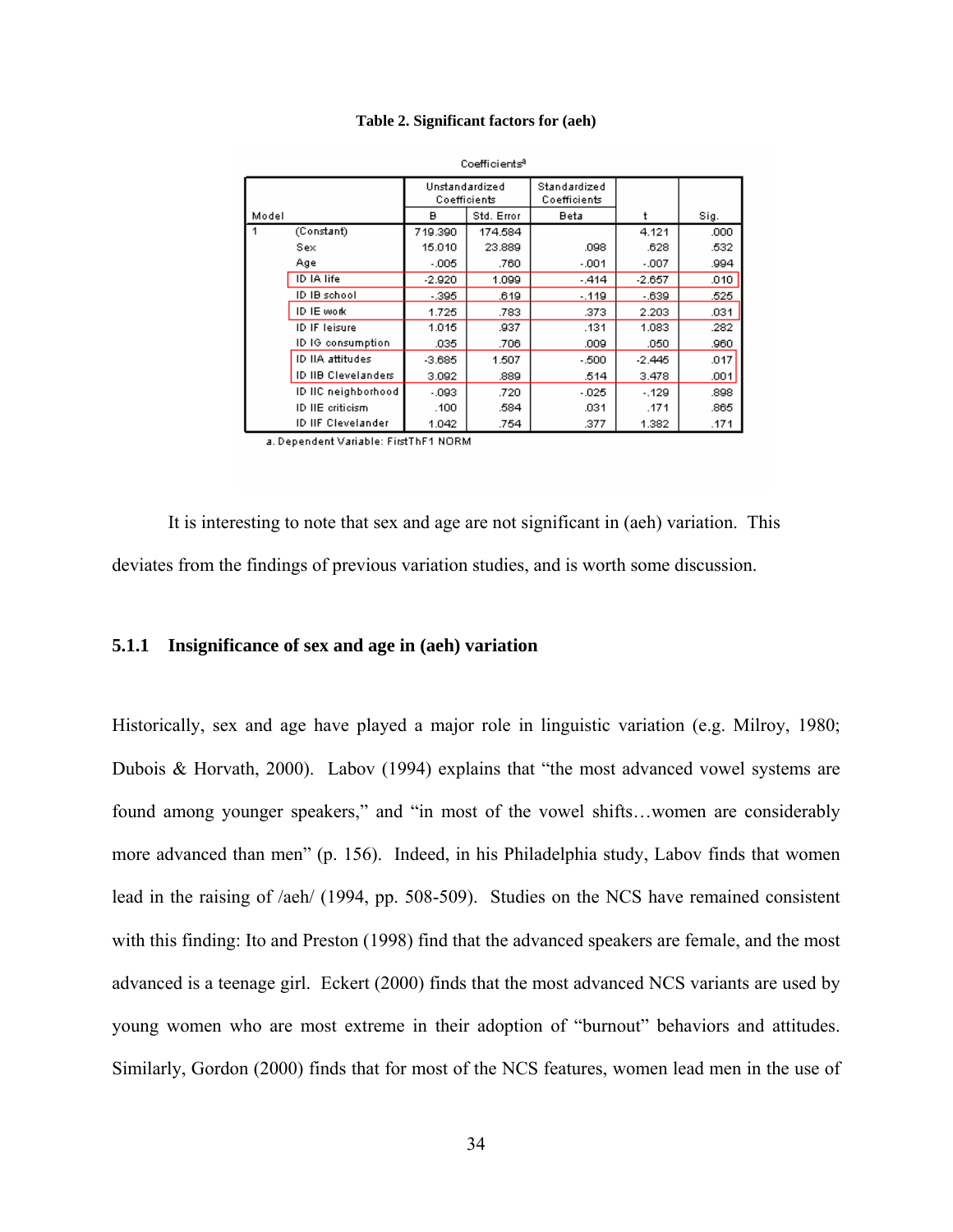advanced variants; with regard to age, however, he finds that in most cases, adults lead adolescents. Nonetheless, all of these studies find a correlation between age, sex and variation.

In this group of speakers, however, older and younger people of all sexes seem to pattern the same in their use of NCS features. This could possibly be explained by the chronology of the NCS. Evidence shows that /aeh/-raising is the oldest aspect of the NCS (Labov, 1991; Labov, 1994; Gordon, 2001). Perhaps in this group of speakers, the /aeh/ shift has reached completion and a stable distribution. It follows that factors such as sex and age may not be a significant for variation.

Although sex and age do not significantly correlate with /aeh/-shifting, other factors are significant. As table 2 illustrates, residence history, attitudes toward the Cleveland area, work history, and speakers' evaluation of Cleveland area residents all significantly correlate with (aeh) variation. The following section examines these factors in greater detail.

#### **5.1.2 Significant factors for (aeh) variation**

Residence history is a significant factor in /aeh/-raising. First, the more advanced (aeh) variants were those with a lower F1 value; smaller measurements, then, correspond to more advanced vowels. Second, speakers who had spent a larger amount of their lives within the Cleveland area received higher residence history sub-scores. Therefore, the negative correlation between the F1 of (aeh) and the residence sub-score indicates that a more local residence history corresponds with a more advanced (aeh) variant. In figure 4 below, the mean of the data is marked by a square point. The F1 values below the mean correspond with identity scores at or above the mean.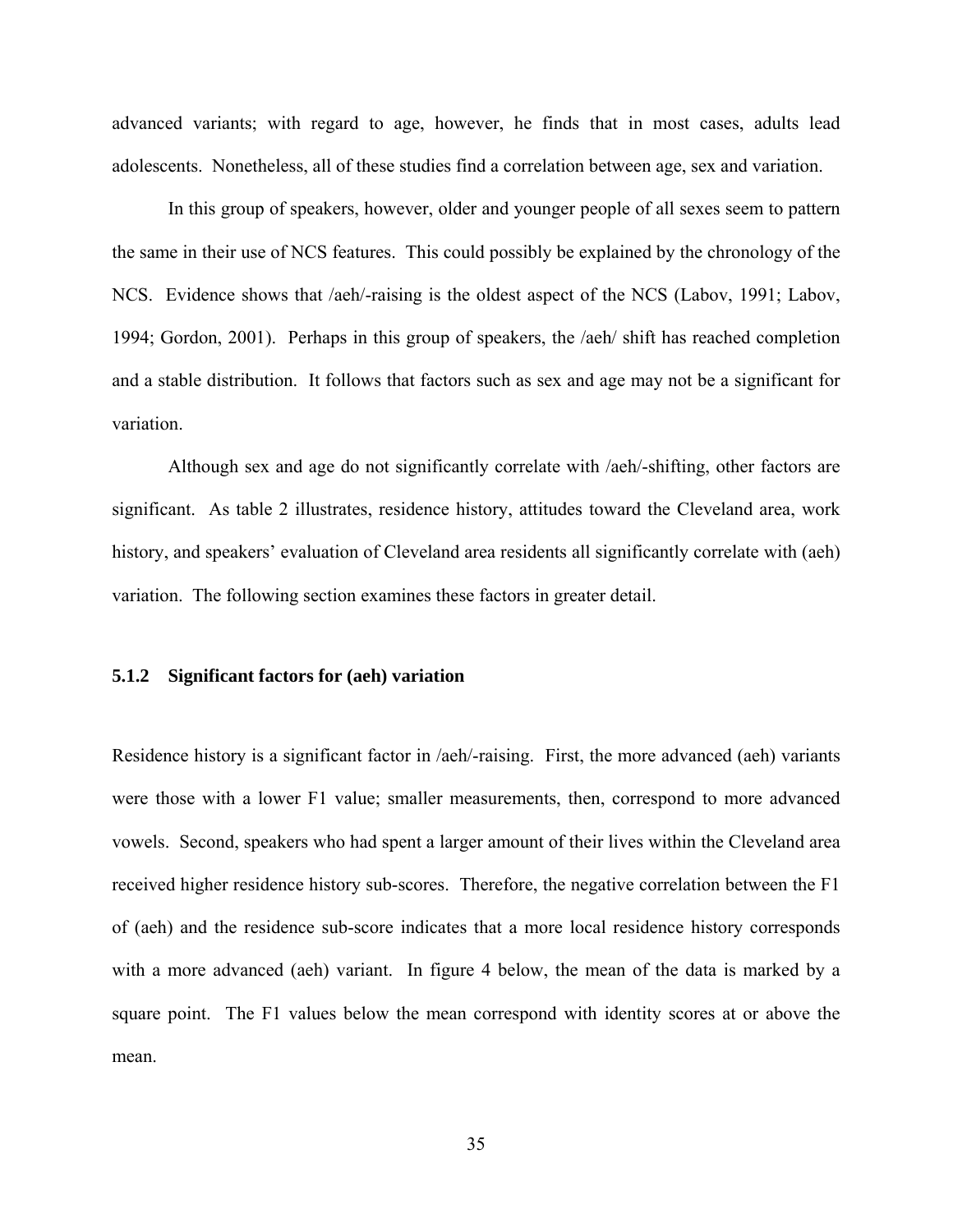

**Figure 4.** Residence history and mean F1 of (aeh)

 Speakers' attitudes toward the Cleveland area have a similar correlation with advanced (aeh) variants. Again, the lower F1 values correlate with higher attitude sub-scores. As shown, the F1 values below the mean correlate with the sub-scores above the mean. Differently worded, there is a correlation between advanced (aeh) and positive Cleveland area attitudes. Figure 5 below demonstrates this relationship.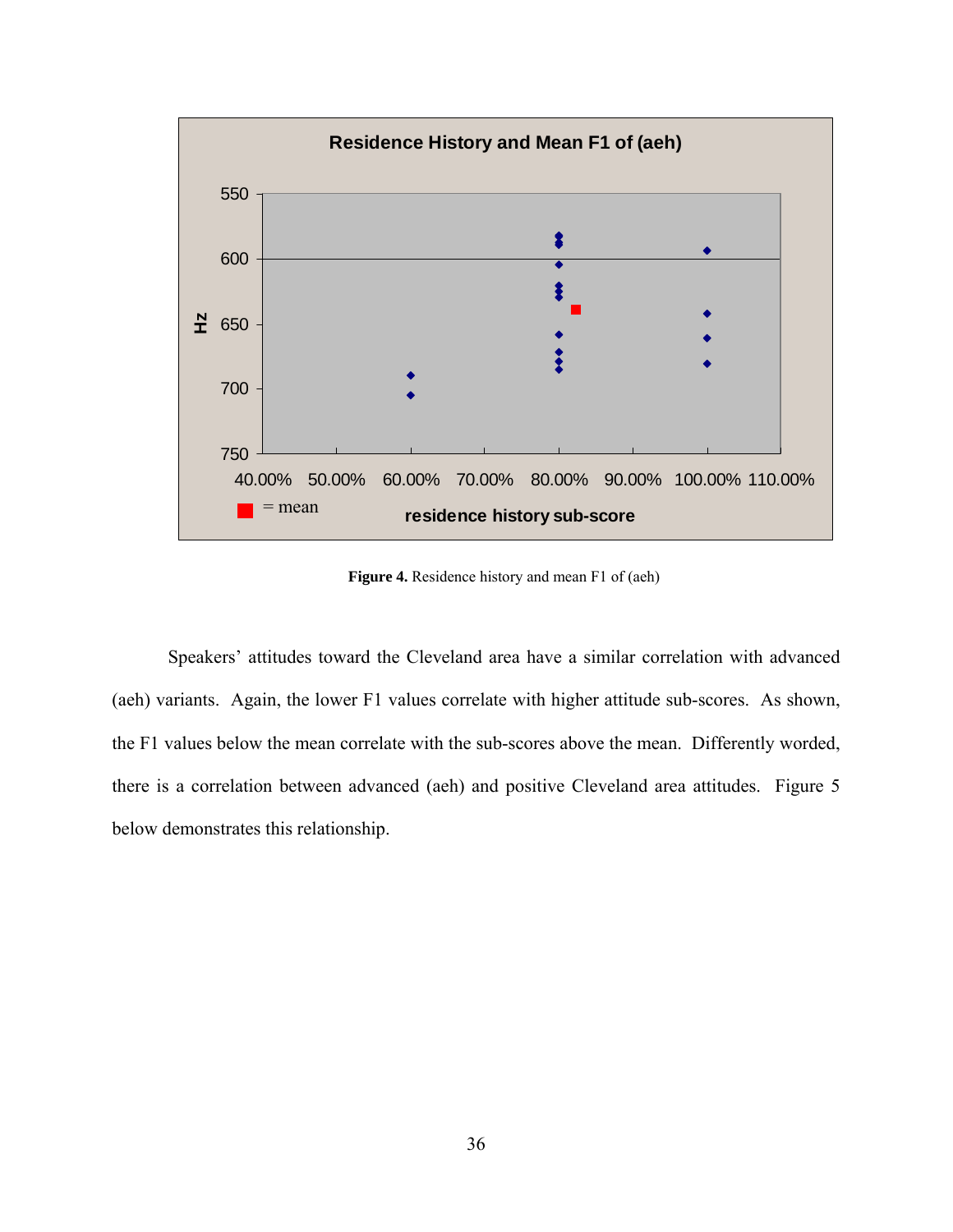

**Figure 5.** Cleveland area attitudes and mean F1 of (aeh)

 The other two significant factors for (aeh) are work history and evaluation of Cleveland area residents. Unlike residence and attitudes, however, these factors *positively* correlate with the F1 of (aeh): a greater sub-score, indicating positive local responses, correlates with a less raised variant. This positive correlation seems to contradict the prediction that locally loyal responses would correspond to more advanced (aeh) variants. Figures 6 and 7 illustrate these results.

 Figure 6 below shows that speakers who produced more advanced (aeh) variants also had lower work history sub-scores. Sub-scores below the mean correspond with above-average F1 values. Thus, a more local work history correlates with a less raised pronunciation of (aeh).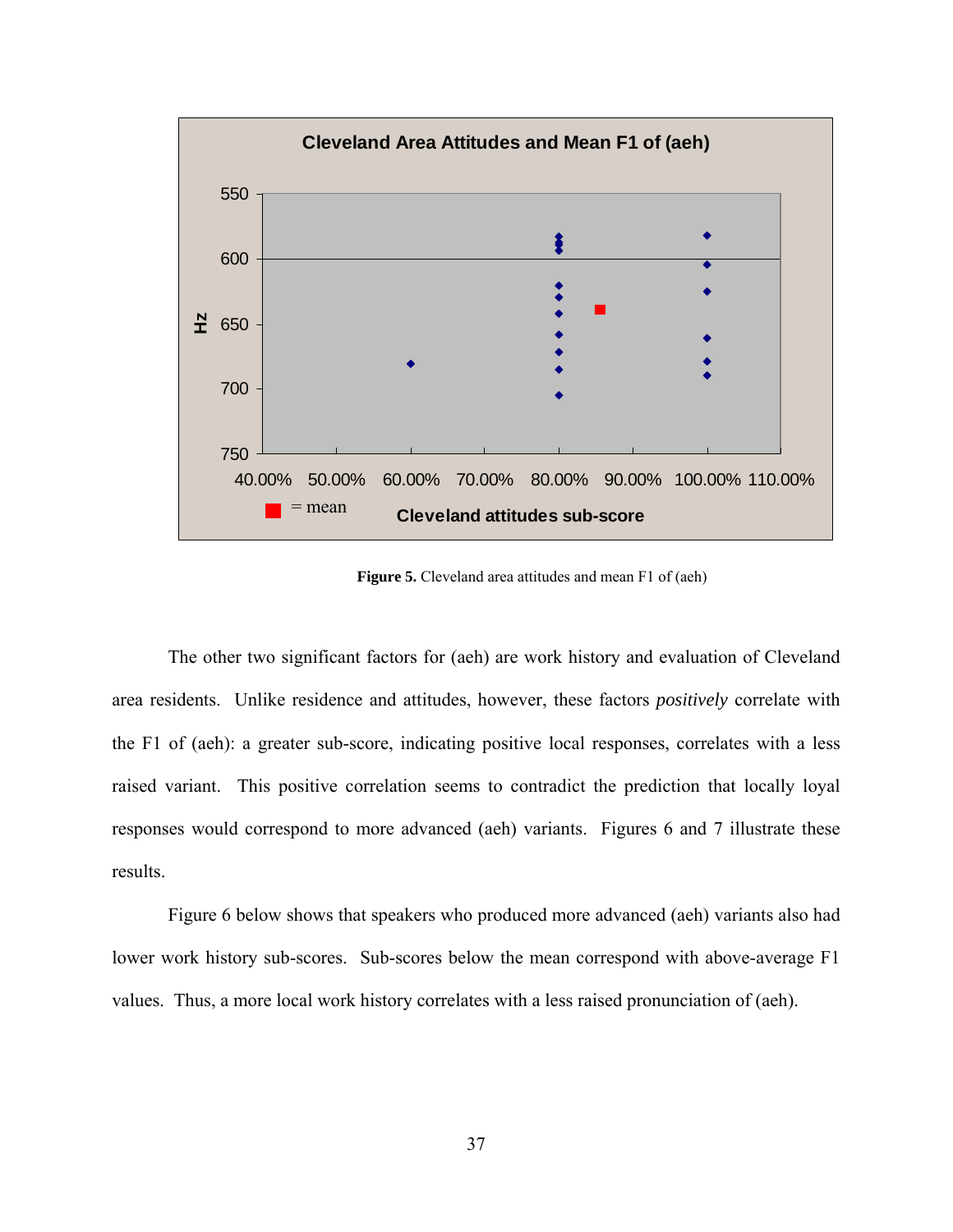

**Figure 6.** Work history and mean F1 of (aeh)

Figure 7 below illustrates a similar correlation between speakers' evaluation of Cleveland area residents and the F1 value of (aeh) tokens. The lower F1 values—those that represent more advanced (aeh) variants—are concentrated in the lower identity sub-scores. This indicates a correlation between positive evaluations of greater Clevelanders and lower (aeh) variants, rather than advanced variants.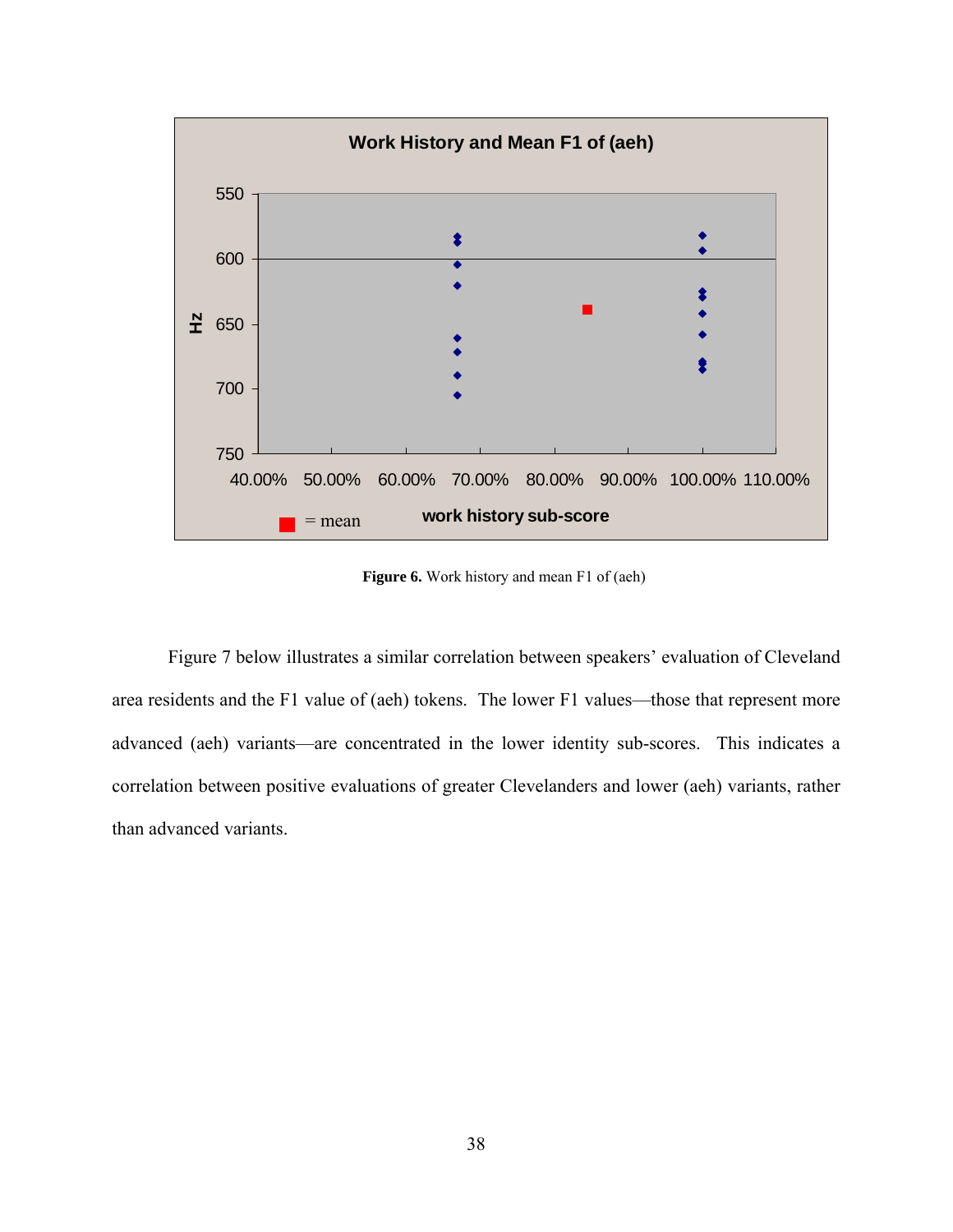

Figure 7. Evaluation of Cleveland area residents and mean F1 of (aeh)

Overall, two sub-scores—local residence and positive local attitudes—significantly correlate with advanced (aeh) variants. The other two significant sub-scores—work history and evaluation of Cleveland area residents—correlate with conservative (aeh) variants. This outcome lends itself to a discussion of why the sub-scores carry different types of significance; that is, why two sub-scores correlate with raised (aeh) variants, while the other two correlate with less raised variants.

In order to explain this, it is important to first note the differences between the factors themselves. As explained in the methodology, the content of each speaker's interview was divided into two main categories: localness of life experience and attitudinal localness. Two of the factors, residence history and work history, fit into the "localness of life experience" category. The other two factors, attitudes toward greater Cleveland and evaluation of Cleveland area residents, fit into the "attitudinal localness" category. A more detailed review of each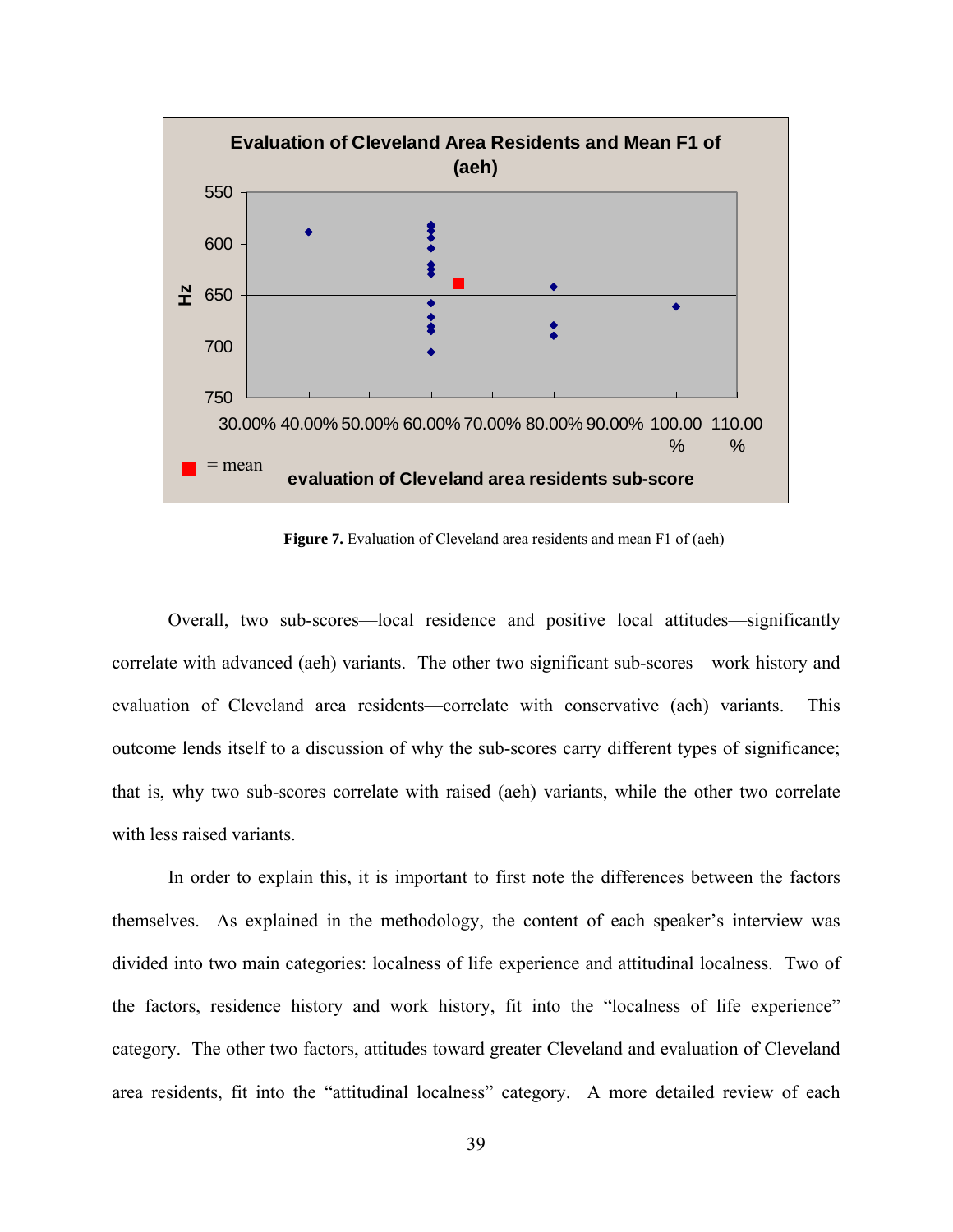significant sub-score will reveal that raised (aeh) seems to be associated with attitudinally-based local identity. Life experience localness, however, does not seem to pattern the same way.

The first attitudinal measure of localness, speakers' attitudes toward greater Cleveland, correlates as expected: positive attitudes toward the region correlate with raised (aeh). In this sense, speakers do seem to associate advanced (aeh) with the Cleveland region. However, the other attitudinal sub-score, evaluation of Cleveland area residents, correlates in the opposite way: positive evaluations of greater Clevelanders correlate with less raised (aeh) variants. Although both of these sub-scores are attitudinally-based, they differ by the degree to which they involve the speaker. Psychological distance, and the fact that these are suburban speakers, might account for this difference.

When speakers evaluate the region, it does not reflect upon them as individuals. The region does not consist of just the city of Cleveland, but also dozens of suburbs and their wide diversity of residents. While the region is certainly marked by economic recession, poverty, and a less-than-perfect reputation, it is also home to cultural centers, affluent suburbs, higher education and world-renown medical facilities. Thus, the speakers are able to comment on the region as a resident without directly associating themselves with the stereotypical, poor Cleveland that makes newspaper headlines. They are capable of being involved with the region without being individually pigeonholed by its reputation. One way of expressing this involvement could be utilizing a local, advanced (aeh) pronunciation.

The evaluation of people, however, does not allow speakers the same level of involvement with the region. Rather, it promotes a level of detachment. When evaluating the average Cleveland area resident, the speakers must draw upon stereotypes. An average greater Clevelander does not embody all of the pleasant aspects of the region; rather, he or she falls in

40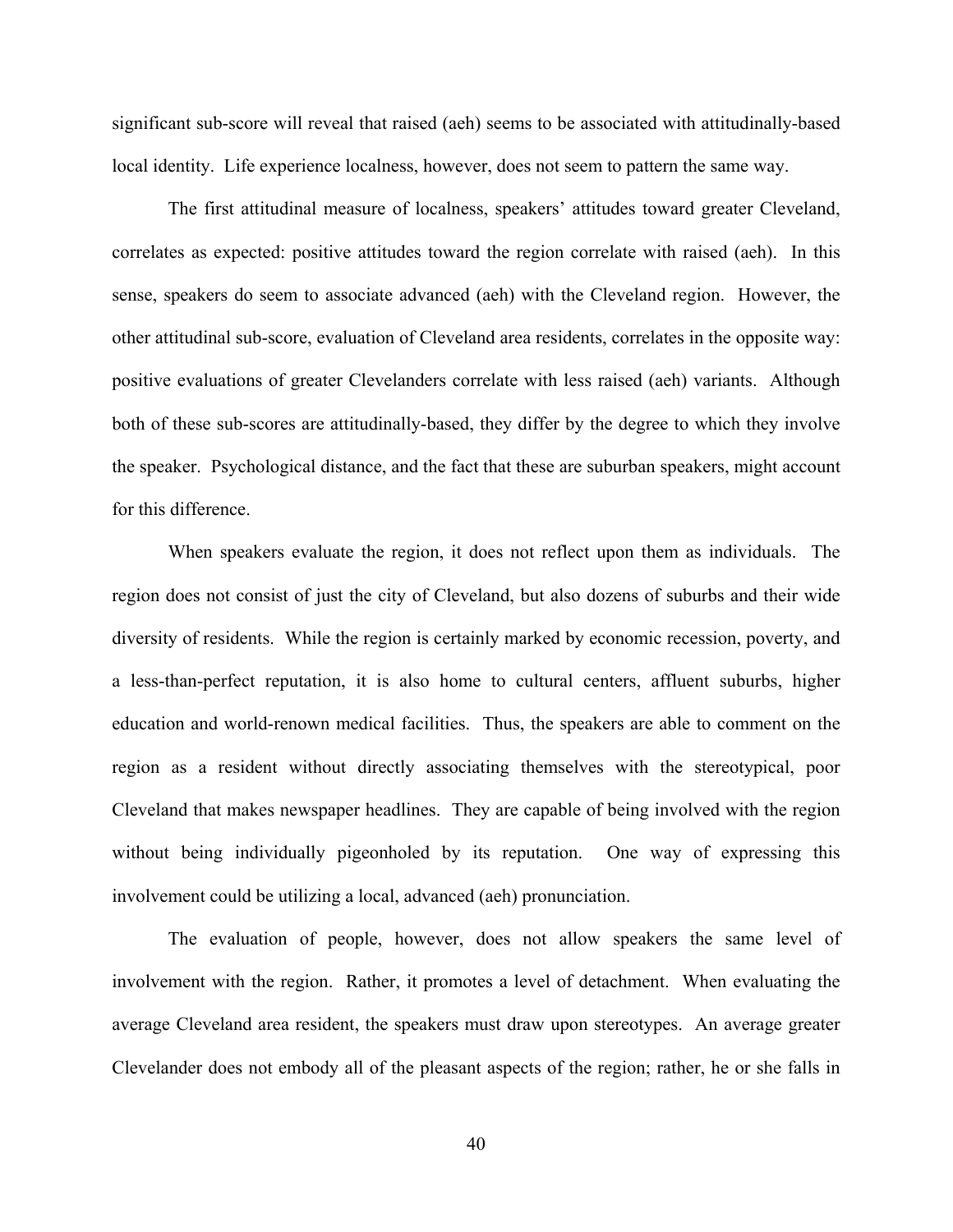line with the average, unfavorable perception of the region. If the speaker does not want to align themselves with this stereotype, they must distinguish themselves as *not* average. If raised (aeh) is associated with "Cleveland-ness," then conservative (aeh) can be utilized to distance the suburban speaker from the blue collar, financially troubled, "brain drained" greater Clevelander. This distance does not mean, however, that speakers are negatively evaluating the average person from the region; they actually offer positive evaluations. The use of conservative (aeh) is simply a means by which the speaker can dissociate themselves from the stereotypical Cleveland resident, highlight their suburban residence, and allow themselves the privilege of passing judgment. The fact that Brook Park feels the effects of the region's economic woes cannot factor into the detachment these speakers might be trying to create. Indeed, if it did, the speakers would reduce themselves to a stereotype, and thus lose their position of evaluative privilege.

Thus, raised (aeh) seems to be associated with attitudinally-based localness. As expected, favorable attitudes toward the region positively correlate with raised (aeh). The evaluation of greater Clevelanders is not so straight-forward. However, the evaluation of people might involve a sense of detachment from the region, and this detachment could be marked by the use of conservative (aeh). This nevertheless would support the notion that raised (aeh) may index Cleveland localness; it just inversely demonstrates that indexicality.<sup>[7](#page-50-0)</sup>

Similar explanations cannot be offered for the life experience sub-scores. While the local residence history sub-score correlates with an advanced (aeh) variant, local work history correlates with a less raised variant. It can be argued that in light of the current wave of outmigration from the Cleveland area, speakers who continue to live in the region are actively

 $\overline{a}$ 

<span id="page-50-0"></span> $<sup>7</sup>$  It is possible that speakers in this group might style shift by using more local sounds when they discuss more local</sup> topics. However, an investigation of this possibility would require more data than was gathered for the current study.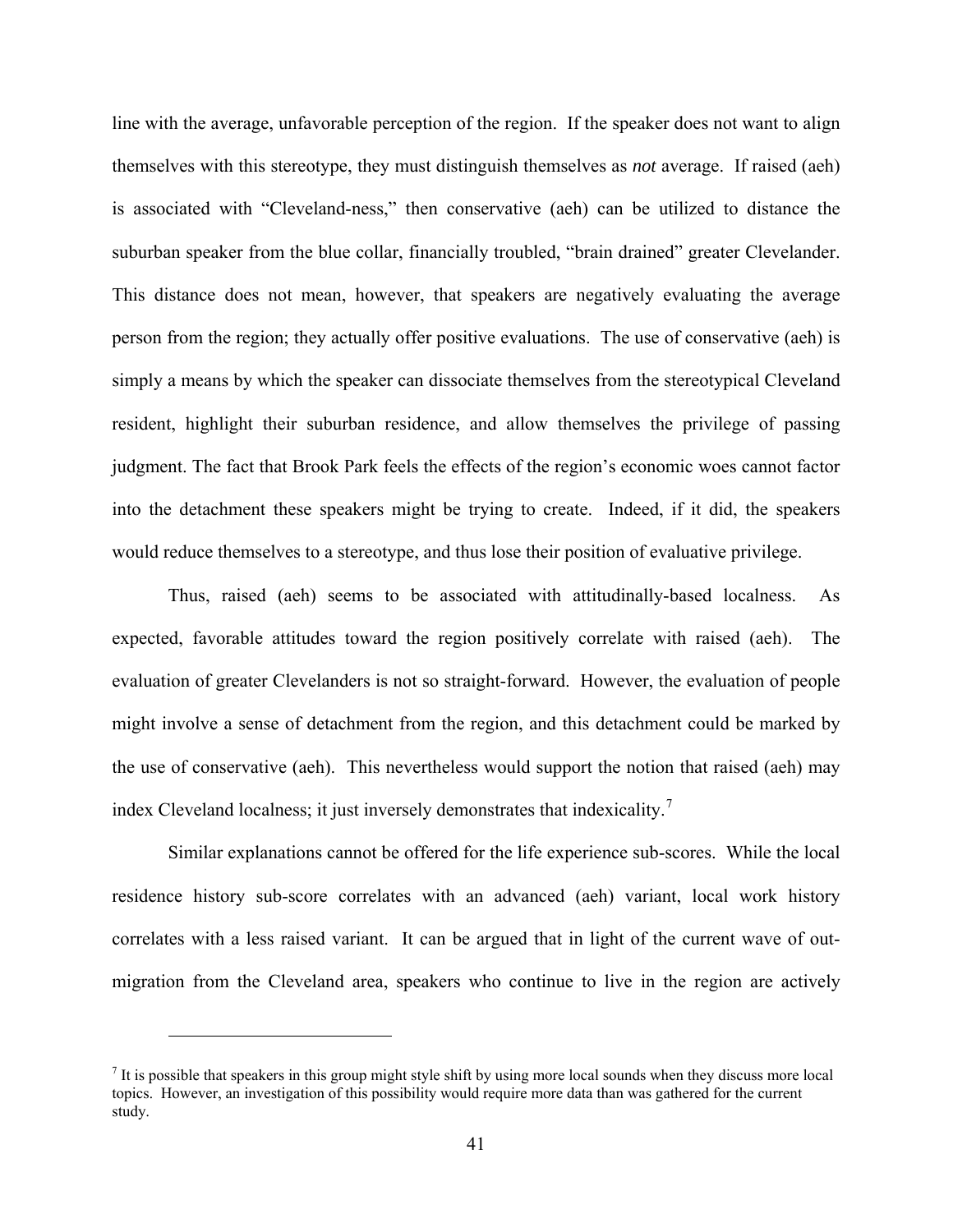asserting their local ties. In this sense, residence history could actually be a measure of attitudinal localness. Work history, however, cannot be explained similarly. Someone who lives in greater Cleveland is choosing it over thousands of other locations. However, a speaker who chooses to live and work in greater Cleveland has a more limited range of job locations; the vast majority of the jobs they can reasonably accept will be located in greater Cleveland. Thus, it is unlikely that the decision to work within the region represents an attitude. With this in mind, the role of life experience localness in greater Cleveland variation requires more extensive study.

Overall, greater Cleveland localness does correspond with advanced (aeh) variants. However, this sense of localness seems to be measured in terms of attitudes rather than life experience. In this group of speakers, life experience-based factors do not consistently correlate with raised (aeh). However, advanced (aeh) does correlate with attitudinal localness, and thus may serve as a second-order index of attitudinal localness. As the following section will discuss, there is no evidence that advanced (e) carries a similar indexicality.

#### **5.2 (E): RESULTS AND DISCUSSION**

The second hypothesis predicted that higher identity scores would positively correlate with more advanced (e) variants. Again, while the overall identity score is not significant for (e) variation, several identity sub-scores are significant: consumption practices ( $p \leq .05$ ), attitudes toward the Cleveland area ( $p \le 0.05$ ), and evaluations of the speaker's suburb neighborhood ( $p \le 0.01$ ). This information is shown in Table 3 below.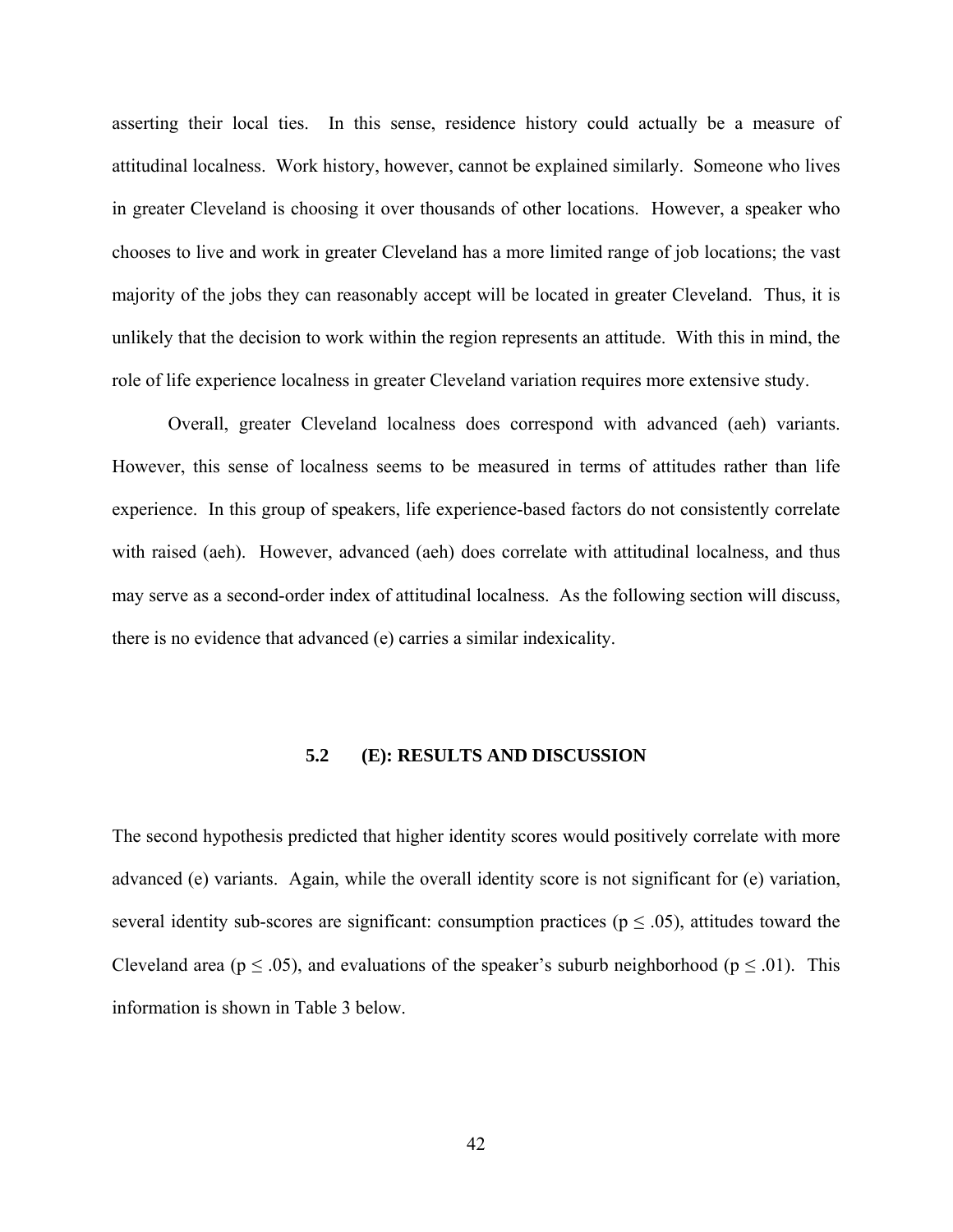**Table 3.** Significant factors for (e)

|       |                     | Unstandardized<br>Coefficients |                           | Standardized<br>Coefficients |          |      |
|-------|---------------------|--------------------------------|---------------------------|------------------------------|----------|------|
| Model |                     | в                              | Std. Error<br><b>Beta</b> |                              | ŧ        | Sig. |
| 1     | (Constant)          | 1030.111                       | 390.802                   |                              | 2.636    | .010 |
|       | Sex                 | 36.974                         | 48.126                    | .094                         | .768     | .445 |
|       | Age                 | 1.187                          | 1.258                     | .121                         | .943     | .349 |
|       | ID IA life          | $-046$                         | 2.438                     | $-003$                       | $-019$   | .985 |
|       | ID IB school        | .416                           | 1.293                     | .049                         | .322     | .749 |
|       | ID IE work          | -.814                          | 1.869                     | $-069$                       | -.436    | .664 |
|       | ID IF leisure       | $-1.265$                       | 2.131                     | $-065$                       | - 594    | .555 |
|       | ID IG consumption   | $-3.633$                       | 1.659                     | $-.367$                      | $-2.189$ | .032 |
|       | ID IIA attitudes    | 9.032                          | 3.524                     | .472                         | 2.563    | .013 |
|       | ID IIB Clevelanders | $-2.345$                       | 2.097                     | - 144                        | $-1.118$ | .267 |
|       | ID IIC neighborhood | 4.351                          | 1.466                     | .450                         | 2.968    | .004 |
|       | ID IIE criticism    | 1.593                          | 1.285                     | .197                         | 1.240    | .219 |
|       | ID IIF Clevelander  | $-2.275$                       | 1.462                     | $-327$                       | $-1.556$ | .124 |

Coefficients<sup>8</sup>

a. Dependent Variable: FirstThF2 NORM

Only the consumption practices sub-score negatively correlates with the F2 value of (e). Figure 8 below illustrates this result. The red point indicates the mean of the data. As the figure shows, the speakers who produce the most advanced (e) variants—those with the lowest F2 value—also have above-average consumption sub-scores.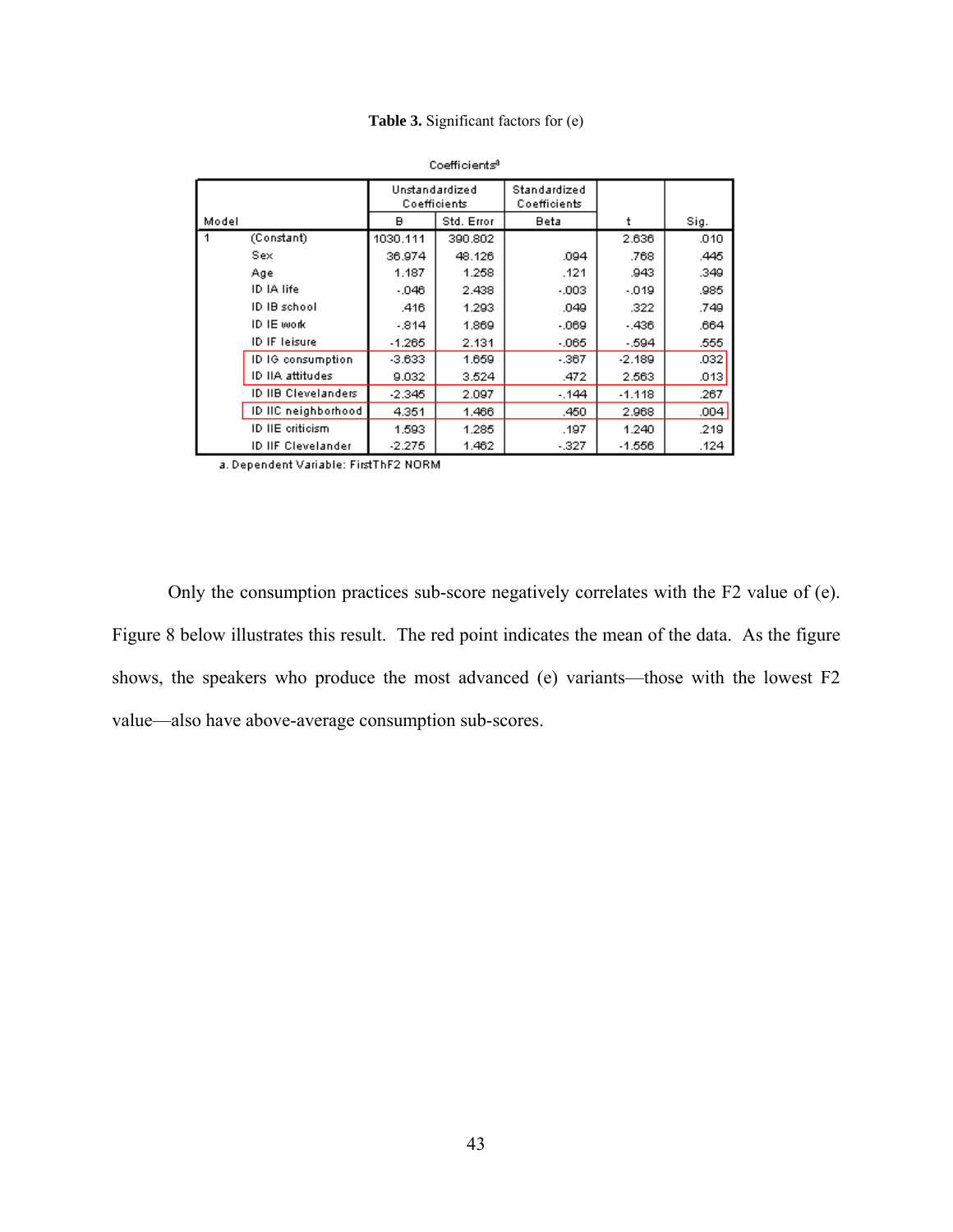

**Figure 8.** Consumption practices and mean F2 of (e)

 The other two significant sub-scores, attitudes toward the Cleveland area and attitudes toward the speakers' suburban neighborhood, correlate with more fronted (e) variants. Figure 9 illustrates the correlation between Cleveland area attitudes and the F2 of (e). The mean subscore is at 85%, while the mean F2 value is 1690 Hz. The lowest F2 values correspond with below-average sub-scores.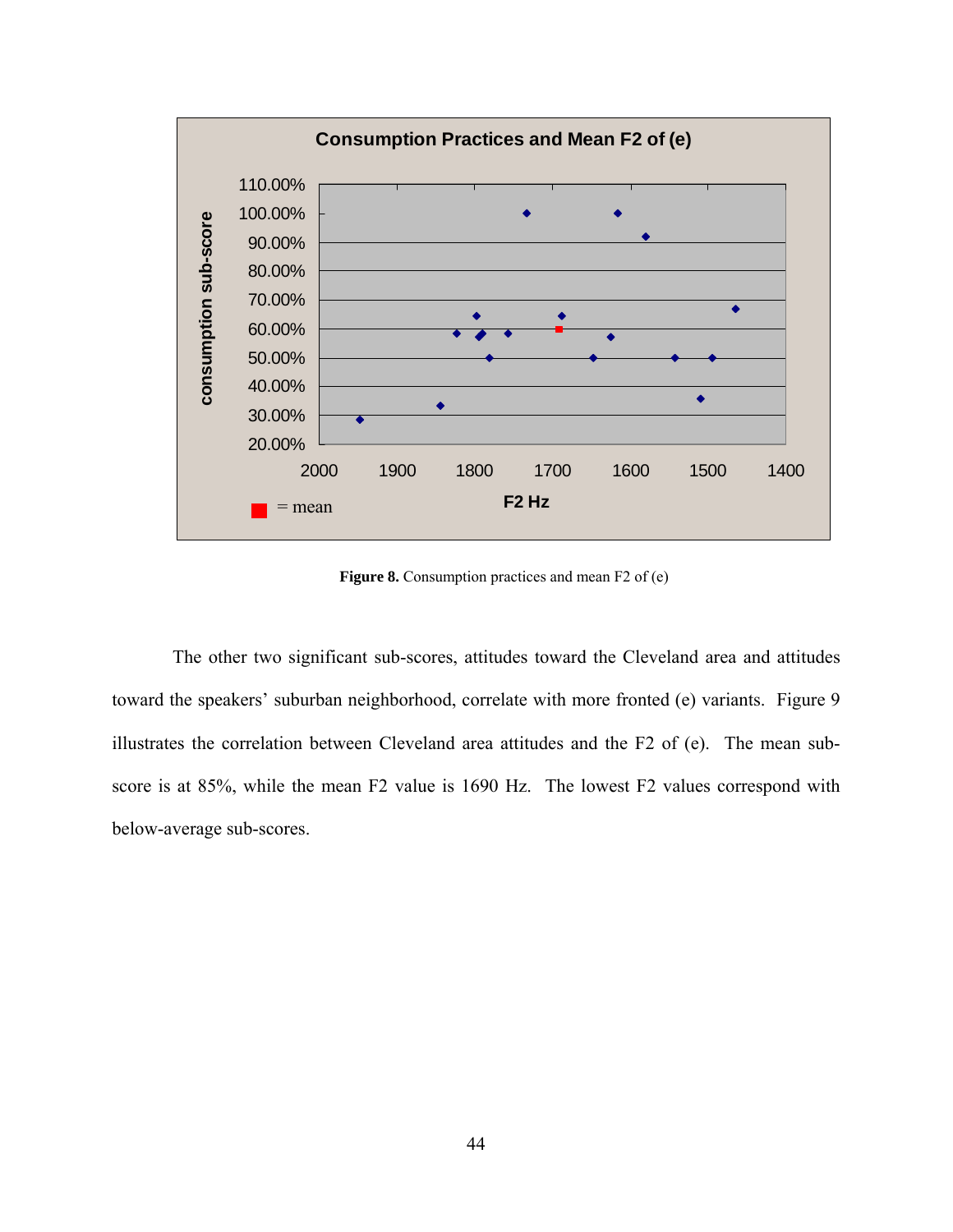

Figure 9. Attitudes toward the Cleveland area and mean F2 of (e)



Figure 10. Neighborhood attitudes and mean F2 of (e)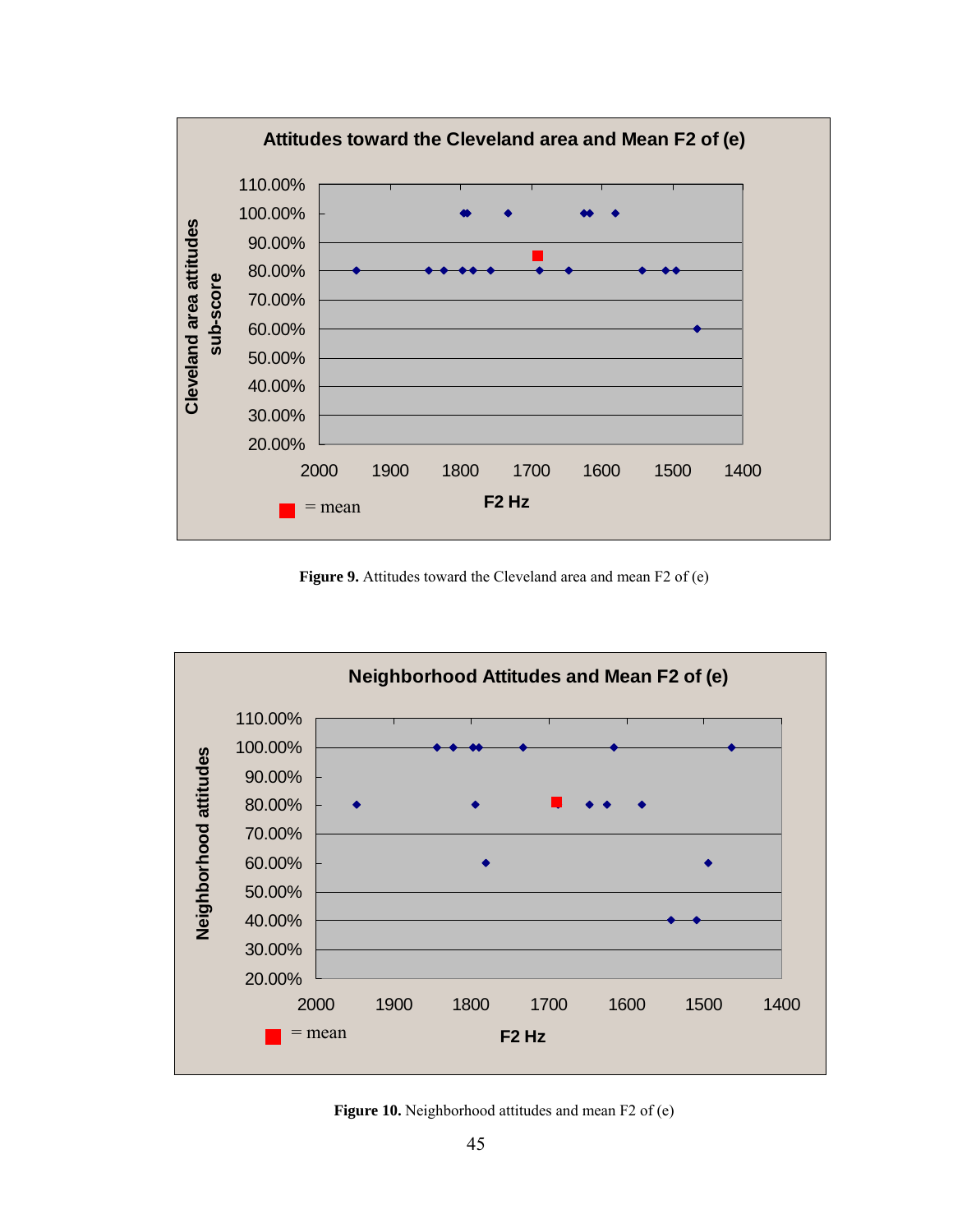Figure 10 illustrates a similar correlation between neighborhood attitudes and the F2 of (e). The mean F2 value is 1690 Hz, while the mean sub-score is 81%. As the figure shows, most of the lowest F2 values correspond with sub-scores that are below the mean. A positive evaluation of the neighborhood, then, correlates with a less backed (e) variant.

Overall, these results are inconsistent with the results for (aeh). First, with the exception of Cleveland area attitudes, the two variables have no significant sub-scores in common. Raised (aeh) correlates with several aspects of attitudinal localness, while backed (e) correlates with only one feature of life experience localness. Attitudinal factors correlate with a more fronted (e) variant.

Moreover, there is no consistent relationship between the significant factors for (e) variation; the reasoning behind the significance of one sub-score does not hold for the other subscores. For example, the significance of the neighborhood sub-score might lead one to believe that a conservative (e) variant might index a super-local identity. This would follow the patterning of (aeh): advanced variants correspond with Cleveland regional local identity, and thus, conservative variants may signal neighborhood-based identity. Along that line of logic, we would expect to find a positive correlation between advanced (e) and positive Cleveland area attitudes. However, this is not the case: a conservative (e) variant correlates with both positive neighborhood evaluations *and* positive Cleveland area attitudes.

Furthermore, the significance of the sub-scores cannot reliably be explained by a difference between attitudinal localness and life experience localness. Only the consumption practices sub-score significantly correlates with advanced (e) variants; no other life experience sub-score is significant. While this hints at the possibility of a correlation between life experience-based factors and /e/-backing, it does not serve as conclusive evidence. In fact, the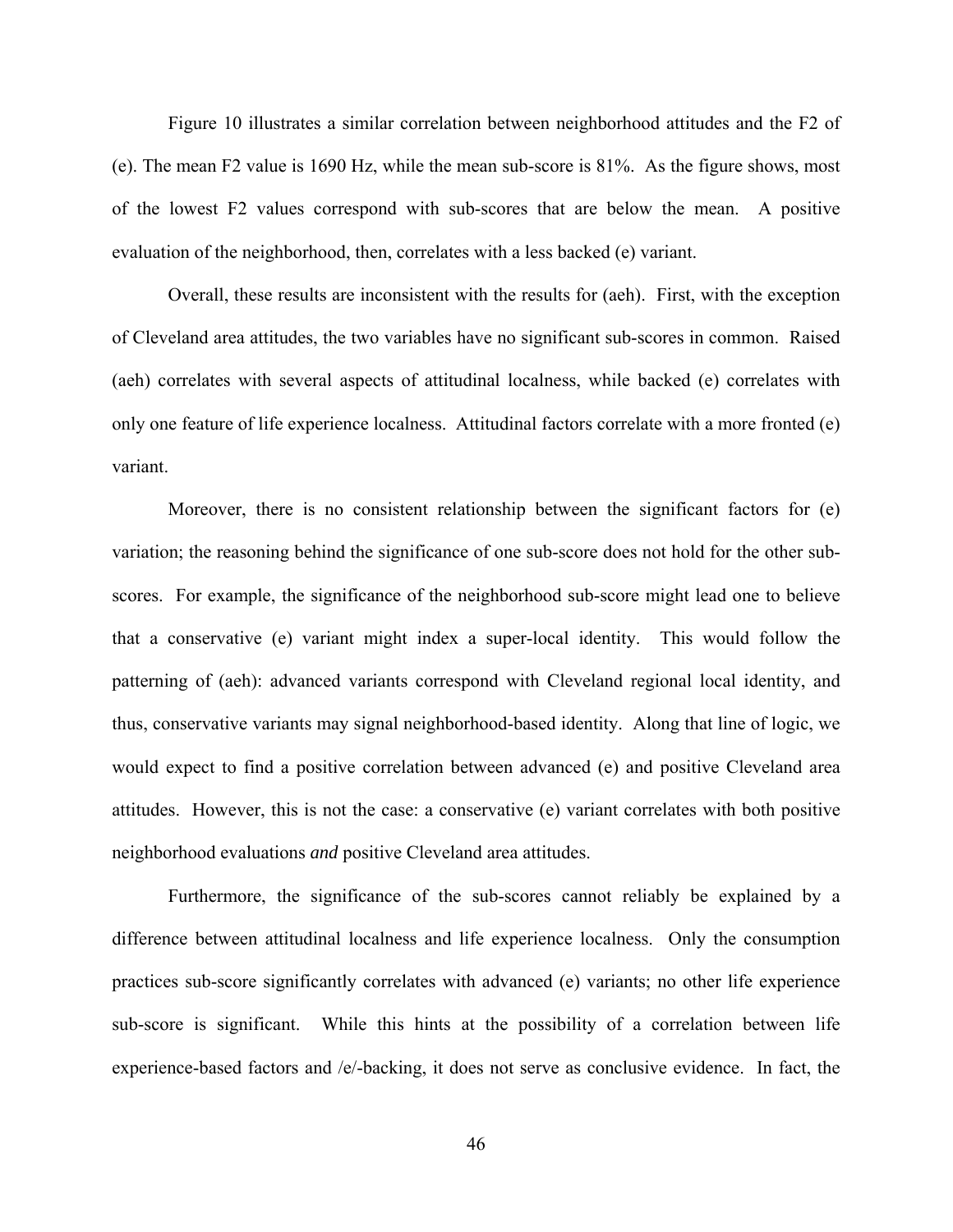other two significant sub-scores serve as stronger evidence that attitude-based local identity correlates with conservative (e) variants. Of course, this runs contrary to the expectation that a strong sense of local identity should correlate with advanced local linguistic forms.

There are, however, several likely explanations for the patterning of (e). First, (e) variation might not be involved in local identity work. Instead, it might be associated with a type of "expanded identity" (Hazen, 2002), wherein the speaker orients toward a cultural factor beyond their locality. In Hazen's (2002) study, expanded identity involves speakers' orientation toward areas outside their home county; these areas could be geographically defined, such as the state, or they could be cultural areas, such as the hip-hop lifestyle. In this case, measures of local identity would not accurately capture the forces behind (e) variation.

Another possibility is that (e) might not index any type of identity. /e/-backing is a recent shift within the NCS, and therefore could carry a lower-order indexicality. In this case, (e) might not be involved in identity work. Rather, it could pattern according to some other factor unexamined in this study, such as class, ethnicity, or growing up in a certain section of the region.

Another possibility is that /e/-backing does not consistently occur across the Cleveland region. Again, this can be attributed to the fact that /e/-backing is among the youngest shifts in the NCS. While Labov, Ash, and Boberg (2006) indicate that backed (e) is a feature of the Cleveland area dialect, their data does not extensively cover all areas within greater Cleveland. It is possible, then, that backed (e) is a new enough linguistic form that it hasn't spread to the speakers in Brook Park. This might explain why backed (e) does not significantly correlate with sex or age.

47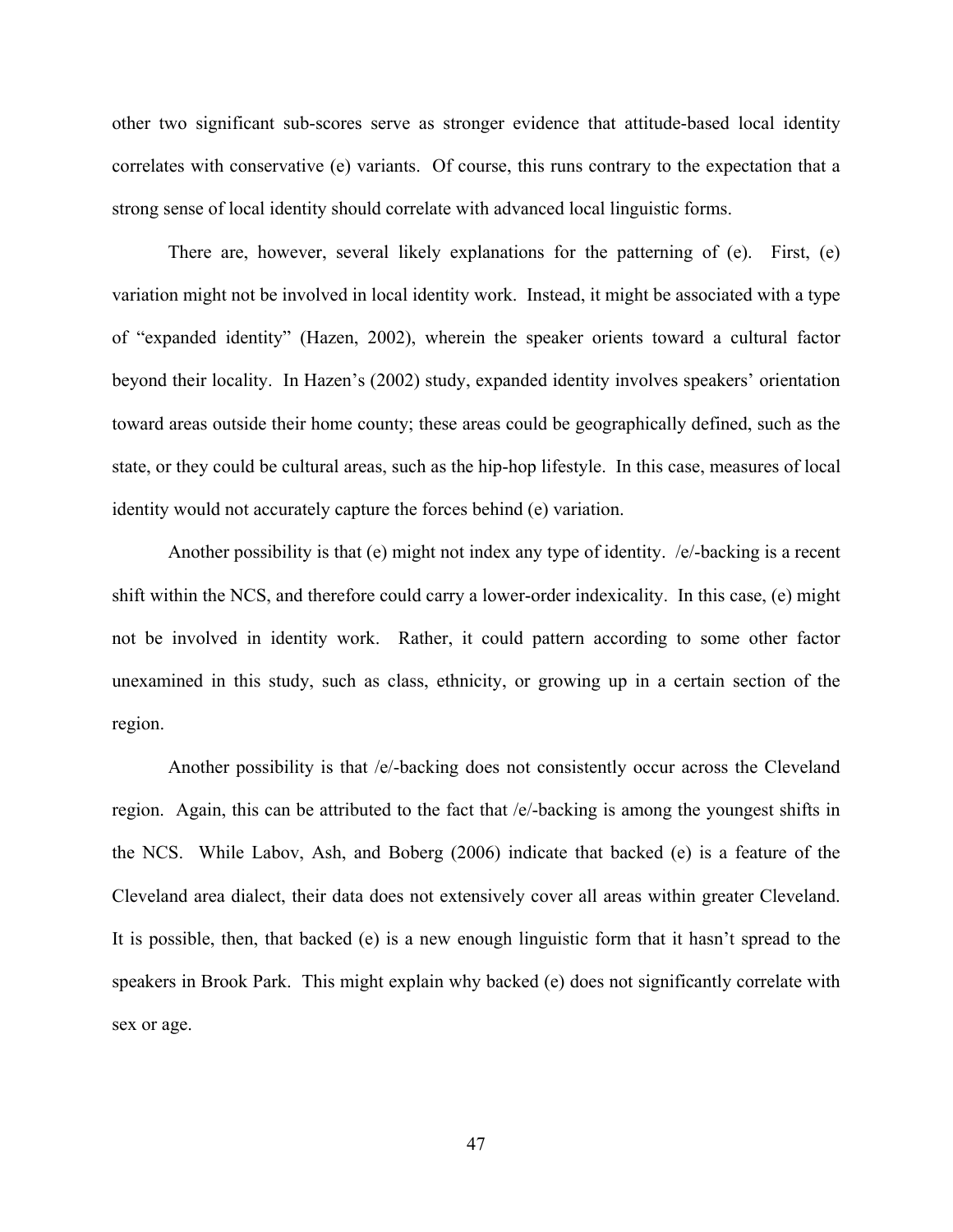Lastly, (e) variation might be explained by social networks, an unexamined factor in this study. Because the participants in this study are all members of the same recreation center, and because the Brook Park area is substantially smaller than the greater Cleveland area, it is likely that the speakers have developed extensive networks with their neighbors and fellow recreation members. As Milroy (1980) demonstrates, this can have a significant impact on variation. In line with Milroy's results, network affiliations and other related factors might inhibit /e/-backing in this group of speakers, regardless of the speakers' opinions of their neighborhood and greater Cleveland in general. For instance, conservative (e) might indicate a closed network. In contrast, local consumption practices might relate to a more open network, or at least different network affiliations, in a way that promotes /e/-backing. The fact that neighborhood attitudes are only significant for one variable, and moreover, that two of the variable's three significant correlations run contrary to the NCS pattern (Labov et. al, 2006), makes the social network explanation one worth further exploration.

At the bottom of these possibilities lies the fact that different variables may pattern in different ways. Factors that are significant for (aeh) will not necessarily be significant for (e), and /e/-backing might significantly correlate with multiple social factors. This concept is exemplified by Eckert (2000), who finds that a speaker's suburb, high school community of practice, sex, social network affiliations, and leisure activities can impact their pronunciation of (e). All of these factors are not significant for every linguistic variable Eckert analyzes; rather, she treats each variable individually, and in the end, pieces together an overall picture of the speech community. An overall sociolinguistic picture of the Brook Park group will require the examination of social factors not present in this study.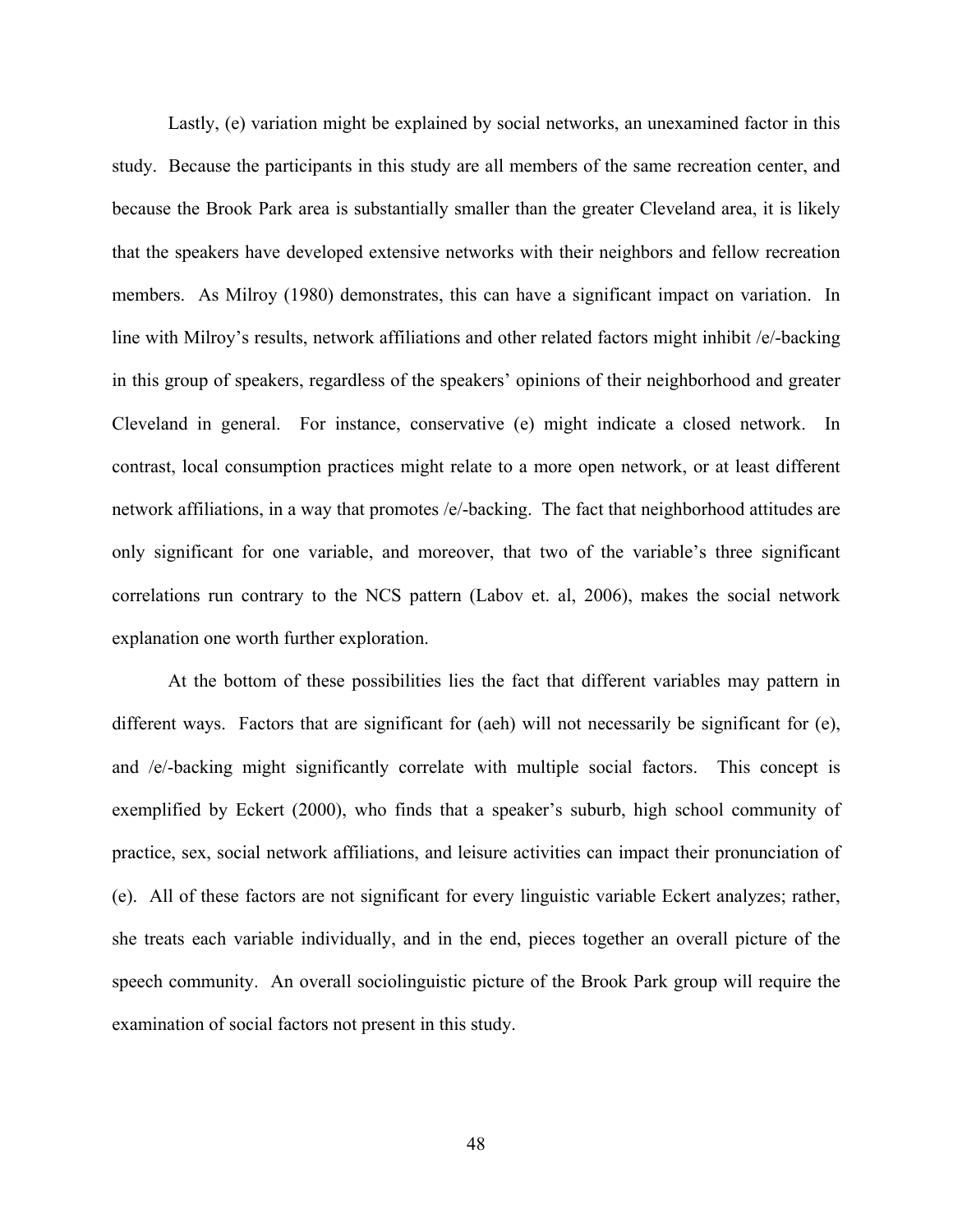#### **6.0 CONCLUSION**

The role of identity in language variation has been the focus of countless sociolinguistic studies. Few of these, however, have targeted the NCS, and virtually none of them have analyzed the use of the NCS in the Cleveland metropolitan area. The goal of the current study was to begin to address these gaps by determining if features of the NCS are engaged in local identity work within a group of Cleveland area speakers.

 In order to achieve this aim, this study analyzed two NCS features that are reportedly present in the Cleveland dialect: (aeh), which is raising, and (e), which is backing (Labov et al., 2006). These features were acoustically measured. The measurements were then compared with speakers' sense of local identity, as determined through their local experiences and attitudes. While the two hypotheses were not supported, they were not categorically refuted, either. Certain aspects of identity, rather than overall sense of local identity, are significantly correlated with both advanced and conservative (aeh) and (e) variants. While raised (aeh) might index attitudinal local identity, backed (e) is not conclusively involved in local identity work.

 The results of this study open several avenues for future research. First, many of the social aspects found to be significant in this study could be extended to other studies and reexamined under different conditions. Because specific aspects of identity, such as speakers' opinions of Clevelanders, were significant in this study, a future study might explore the possible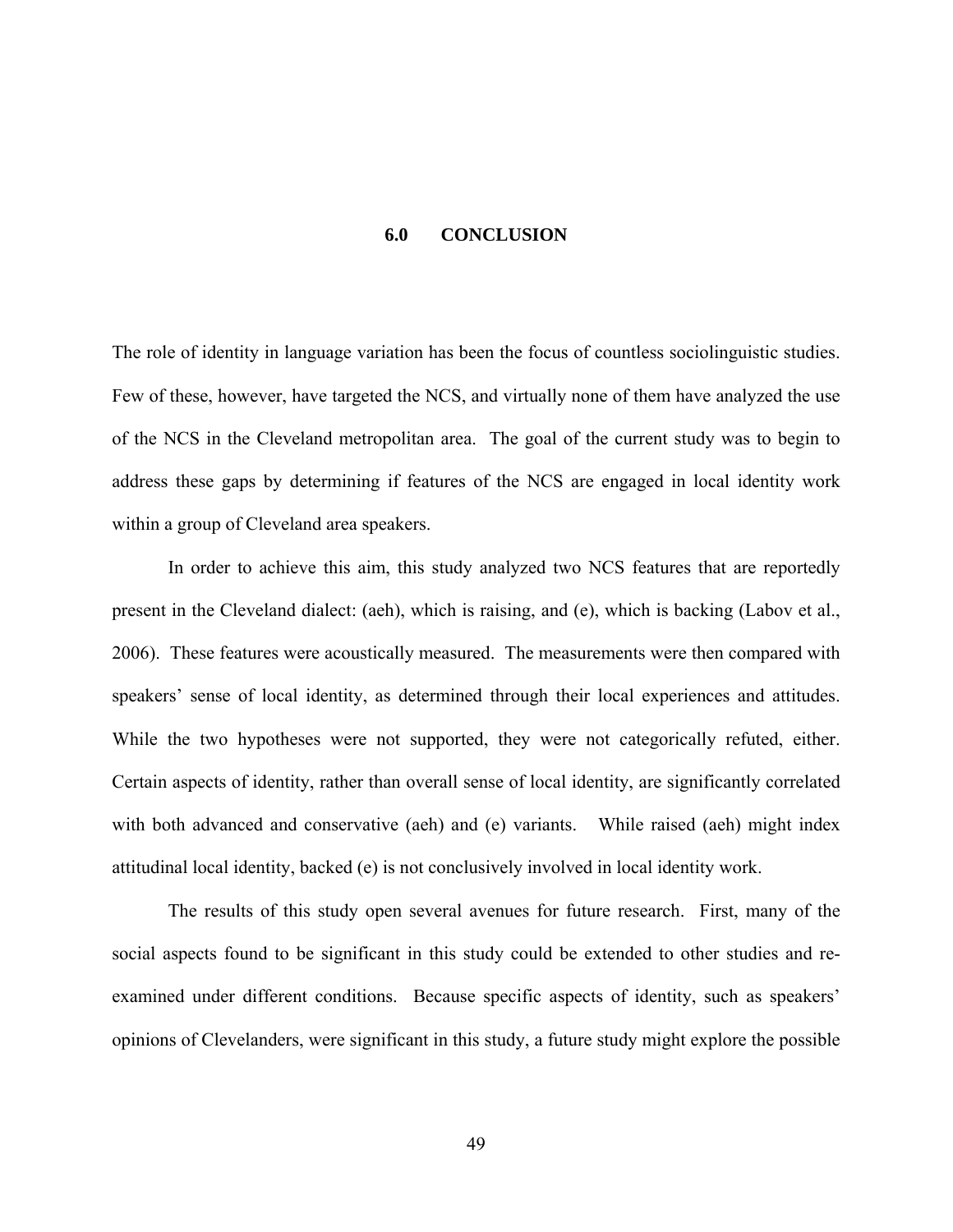sociolinguistic significance of additional identity criteria. Further research might also examine the social work being done by other NCS variants, such as (o) and (oh).

 Furthermore, in order to fully understand the sociolinguistic landscape of greater Cleveland, more ethnographic studies might be necessary. If, for instance, speakers' opinions of Clevelanders are significant for (aeh) variation, a future study might question how these opinions are formed, if they correlate with other linguistic variants, and if they relate to other, unexamined attitudes speakers might demonstrate. Similarly, researchers might examine Cleveland area discourse and speaker attitudes to learn the role of inclusive and exclusive speech. As this study discovered, speakers tend to avoid the use of NCS features when evaluating fellow residents, but not when evaluating larger groups and concepts in which they can anonymously take part.

 In addition, a study of social networks could enrich the view of sociolinguistic variation in the greater Cleveland area. Future studies might explore the tie between neighborhood and variation; specifically, they might ask whether social networks are significant for variation within Brook Park or other Cleveland area neighborhoods, especially for /e/-backing and other recent shifts in the NCS.

 Studies might also explore the intricate mingling of "expanded" and "urban" identity in speakers' attitudes. While regional identity generally seems to be supported by the (aeh) data, the (e) data hints at the possibility of expanded identity (Hazen, 2002). Research on the boundaries between these two identities, and the effect each type of identity has on both the NCS and other regional dialects, could greatly inform sociolinguistic research.

 On top of these specific research questions, however, is the overall body of research on the NCS. The amount of research on the NCS in general is relatively small, and NCS research in the Cleveland area is virtually nonexistent. Future studies might investigate the extent of /e/-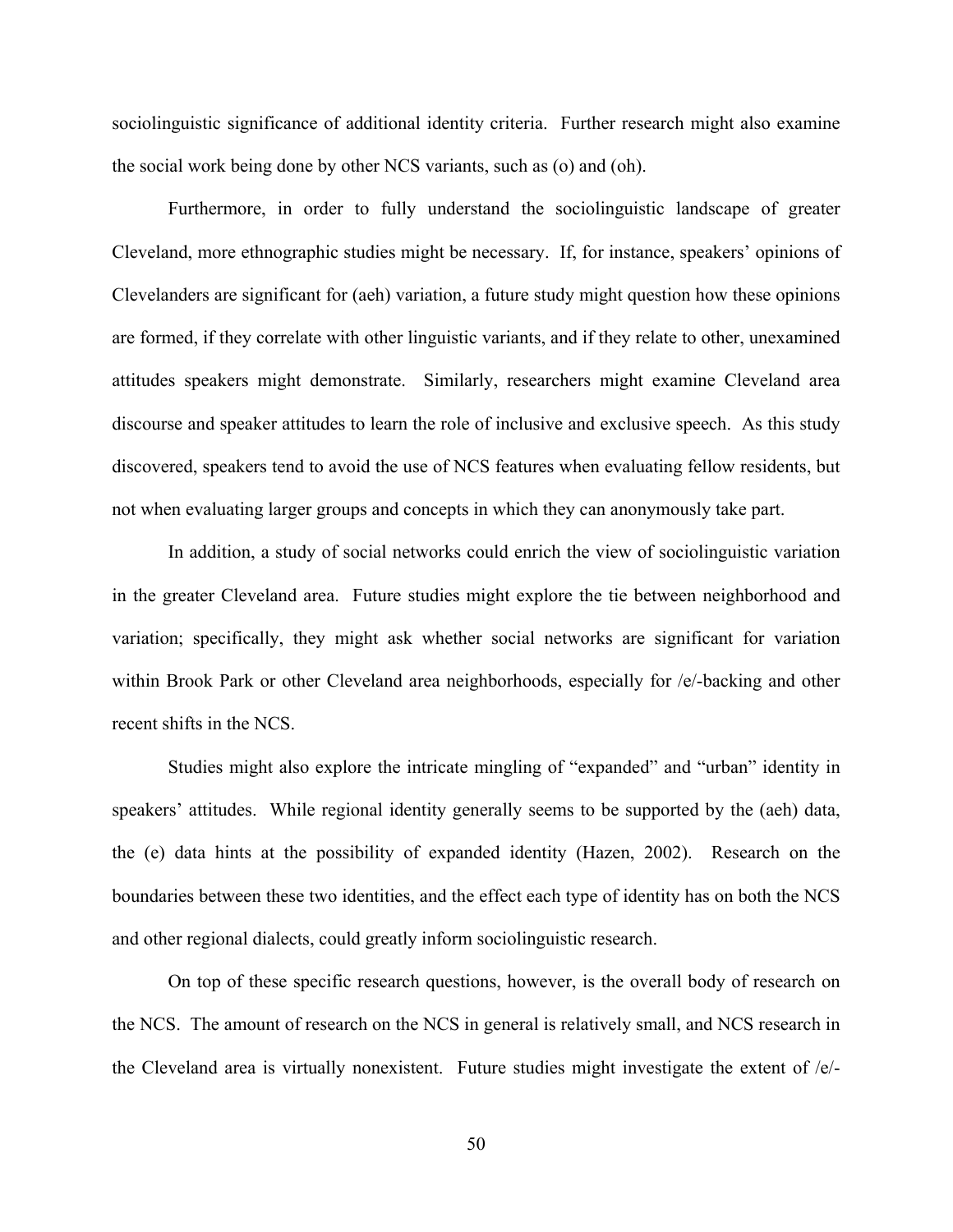backing in greater Cleveland, investigate the role of sex and age in the variation of all NCS features, or focus on sociological factors such as ethnicity, class, or location within the Cleveland region. Overall, any studies of the NCS in greater Cleveland, regardless of their particular focus, would address the lack of research on both the NCS and the Cleveland area.

 While this study does add to the body of NCS research, its primary findings lie at the intersection of Cleveland identity and local linguistic features. In this respect, it also contributes to the growing amount of cultural identity-based sociolinguistic research. The current results indicate that life experience-based factors, such as residence history and career paths, may affect variation differently than do attitude-based factors. Unlike life experience-based factors, attitudinal identity is not coincidental or the result of merely being born in the area. Rather, it can indicate a way by which people orient themselves toward or away from the Cleveland area. Local identity includes ideologies through which each speaker carves out a psychological space for him or herself. Thus, when a speaker expresses their positive evaluation of the Cleveland area, they might be aligning themselves with more than just the Cleveland that exists geographically; they also might be aligning themselves with experiences and features that they deem as "Cleveland" in nature. If linguistic behavior constitutes an expression of identity (Le Page & Tabouret-Keller, 1985), the raising of (aeh) can be a means by which these speakers demonstrate their attitudinal and experiential "place" within the Cleveland region.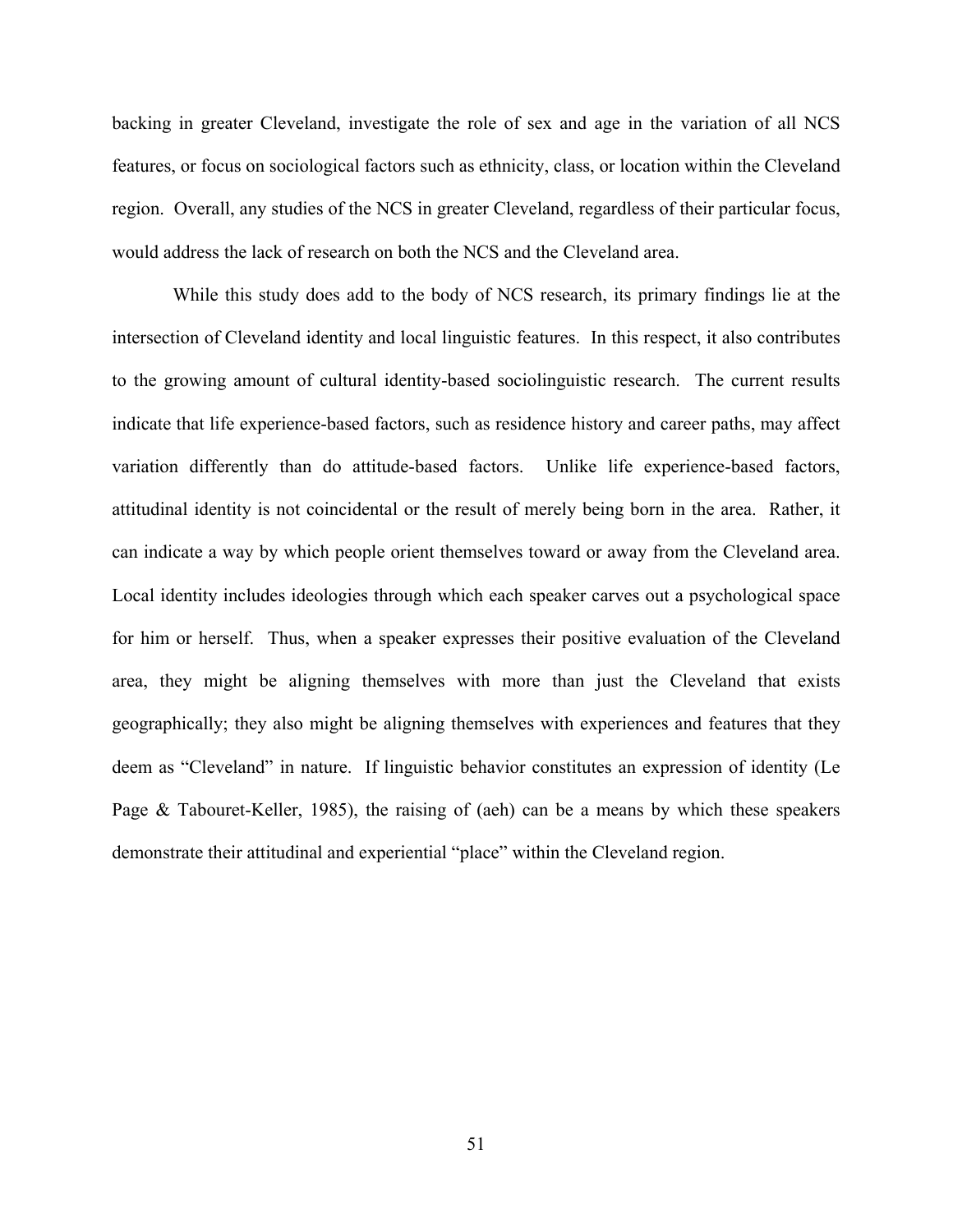# **APPENDIX A**

# **BROOK PARK CENSUS DATA**

Information gathered from the United States Census, 2000.

## **RACIAL COMPOSITION**

| Race                              | Percent |
|-----------------------------------|---------|
| White                             | 94.5    |
| <b>Black or African-American</b>  | 2.0     |
| American Indian or Alaskan Native | 0.2     |
| Asian                             | 1.3     |
| Native Hawaiian or other Pacific  | 0.0     |
| Islander                          |         |
| Some other race                   | 0.8     |
| Two or more races                 | 1.3     |
| Hispanic or Latino (of any race)  | 2.0     |

### **EDUCATIONAL ATTAINMENT**

| Population, 25 years and older                           | <b>Percent</b> |
|----------------------------------------------------------|----------------|
| Less than $9th$ grade                                    | 3.7            |
| $\frac{9^{\text{th}}}{12^{\text{th}}}$ grade, no diploma | 15.5           |
| High school graduate (equals equivalency)                | 43.4           |
| Some college, no degree                                  | 22.2           |
| Associate degree                                         | 5.4            |
| Bachelor's degree                                        | 7.2            |
| Graduate or professional degree                          | 2.5            |
| <b>TOTAL POPULATION 25 YEARS</b>                         | 100% / 14,883  |
| <b>AND OLDER</b>                                         |                |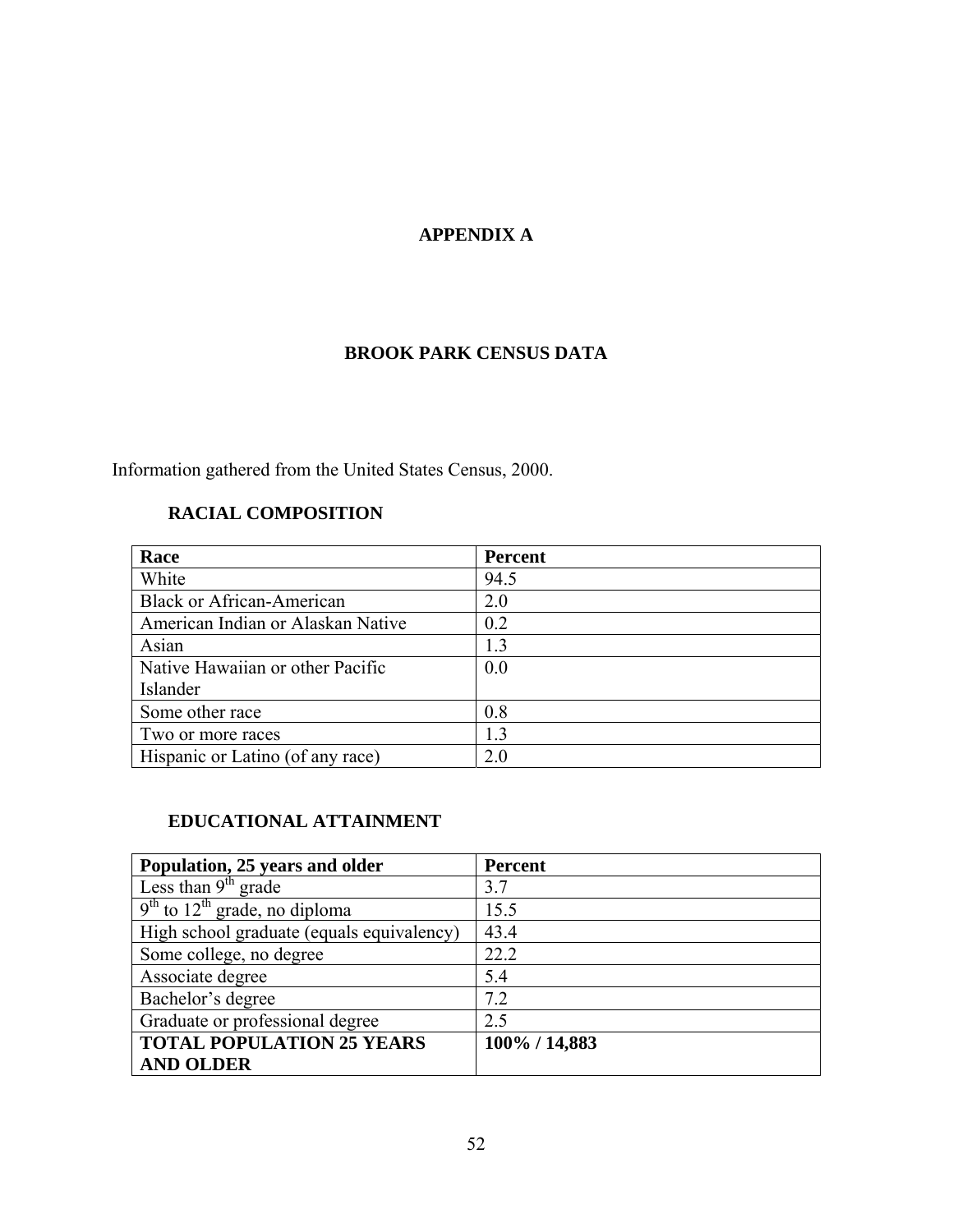# **OCCUPATIONAL BACKGROUND**

| <b>Most common industries</b>             | <b>Percent</b>           |
|-------------------------------------------|--------------------------|
| Manufacturing                             | 22.8                     |
| Educational, health, and social services  | 14.8                     |
| Retail Trade                              | 14.2                     |
| Arts, entertainment, recreation,          | 9.4                      |
| accommodation, and food services          |                          |
| Other industries, including professional, | Less than 8% each        |
| public administration, and real estate    |                          |
| <b>TOTAL WORKING POPULATION (16)</b>      | $100\%$ / 10,379 persons |
| years and older)                          |                          |

## **MEDIAN FAMILY INCOME COMPARED TO NEARBY SUBURBS**

| <b>Suburb</b>            | <b>Median Family Income (in dollars)</b> |
|--------------------------|------------------------------------------|
| <b>Brook Park</b>        | 53,324                                   |
| Adjacent Suburb 1        | 52,436                                   |
| Adjacent Suburb 2        | 59,194                                   |
| <b>Adjacent Suburb 3</b> | 60,015                                   |
| Adjacent Suburb 4        | 62,422                                   |
| Adjacent Suburb 5        | 66,196                                   |
| Nearby Suburb 1          | 62,803                                   |
| Nearby Suburb 2          | 76,964                                   |

### **MEDIAN HOME VALUE COMPARED TO NEARBY SUBURBS**

| <b>Suburb</b>     | <b>Median Value of Owner-Occupied Units (in dollars)</b> |
|-------------------|----------------------------------------------------------|
| <b>Brook Park</b> | 112,400                                                  |
| Adjacent Suburb 1 | 113,500                                                  |
| Adjacent Suburb 2 | 118,600                                                  |
| Adjacent Suburb 3 | 153,100                                                  |
| Adjacent Suburb 4 | 142,300                                                  |
| Adjacent Suburb 5 | 142,200                                                  |
| Nearby Suburb 1   | 136,000                                                  |
| Nearby Suburb 2   | 170,200                                                  |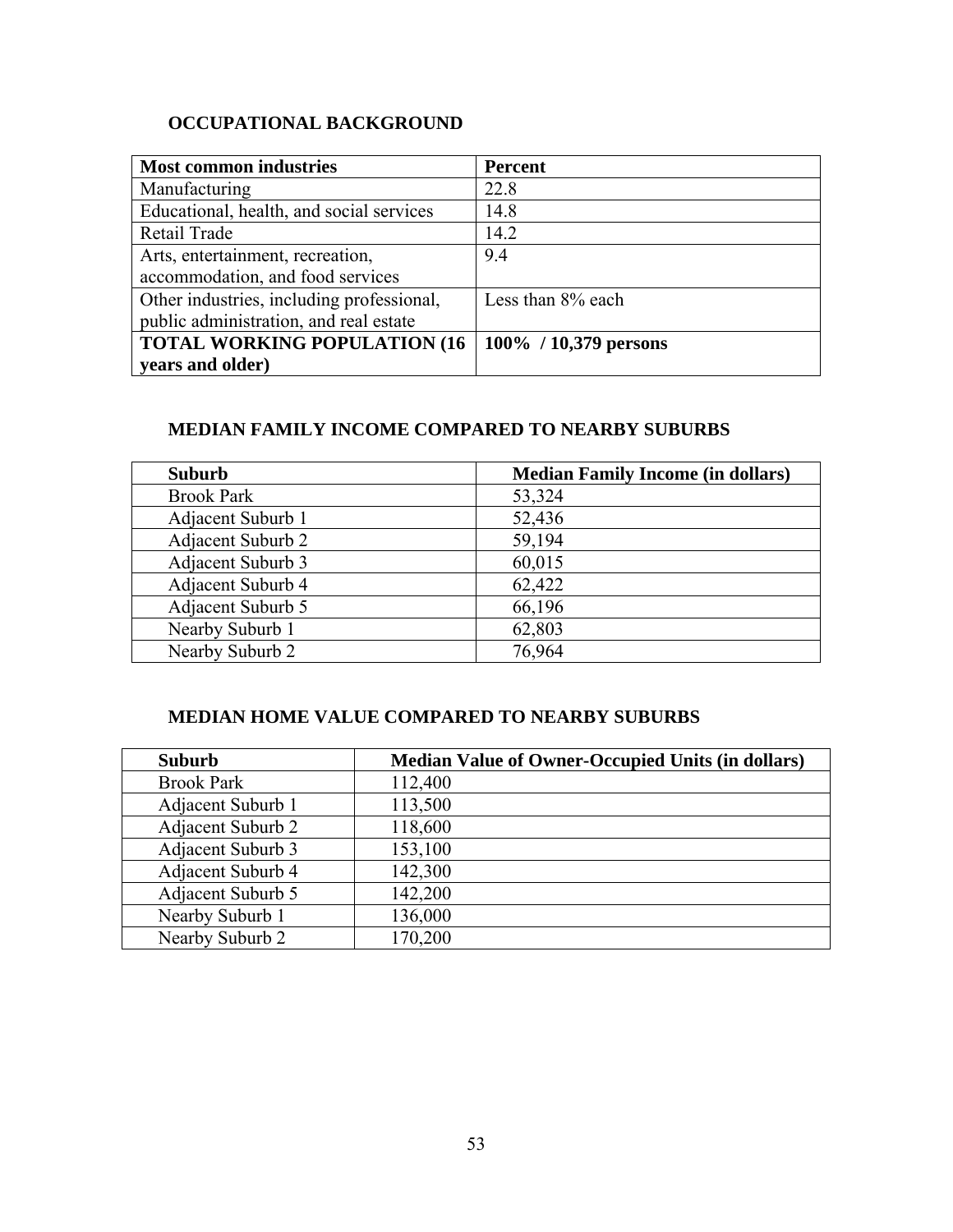#### **APPENDIX B**

#### **BASIC INTERVIEW QUESTIONS**

- 1. Were you born in the Cleveland area? If so, where? What is your ethnic heritage?
- 2. Have you always lived in the Cleveland area? If not, where else have you lived? For how long?
- 3. What elementary and high schools did you attend? (If applicable) Which college/grad school/professional school did you attend?
- 4. What do/did you do for a living? Where is/was that located?
- 5. What do you enjoy doing most at the community center? Do you do any other activities in your spare time?
- 6. Do you ever go out to eat at restaurants? Which restaurants do you like the most? Which restaurants do you go to most often?
- 7. Do you follow any sports? Which teams are your favorites? How do you show that you support those teams (attend games, wear team-oriented clothing, etc.)? Are there any sports teams you just can't stand?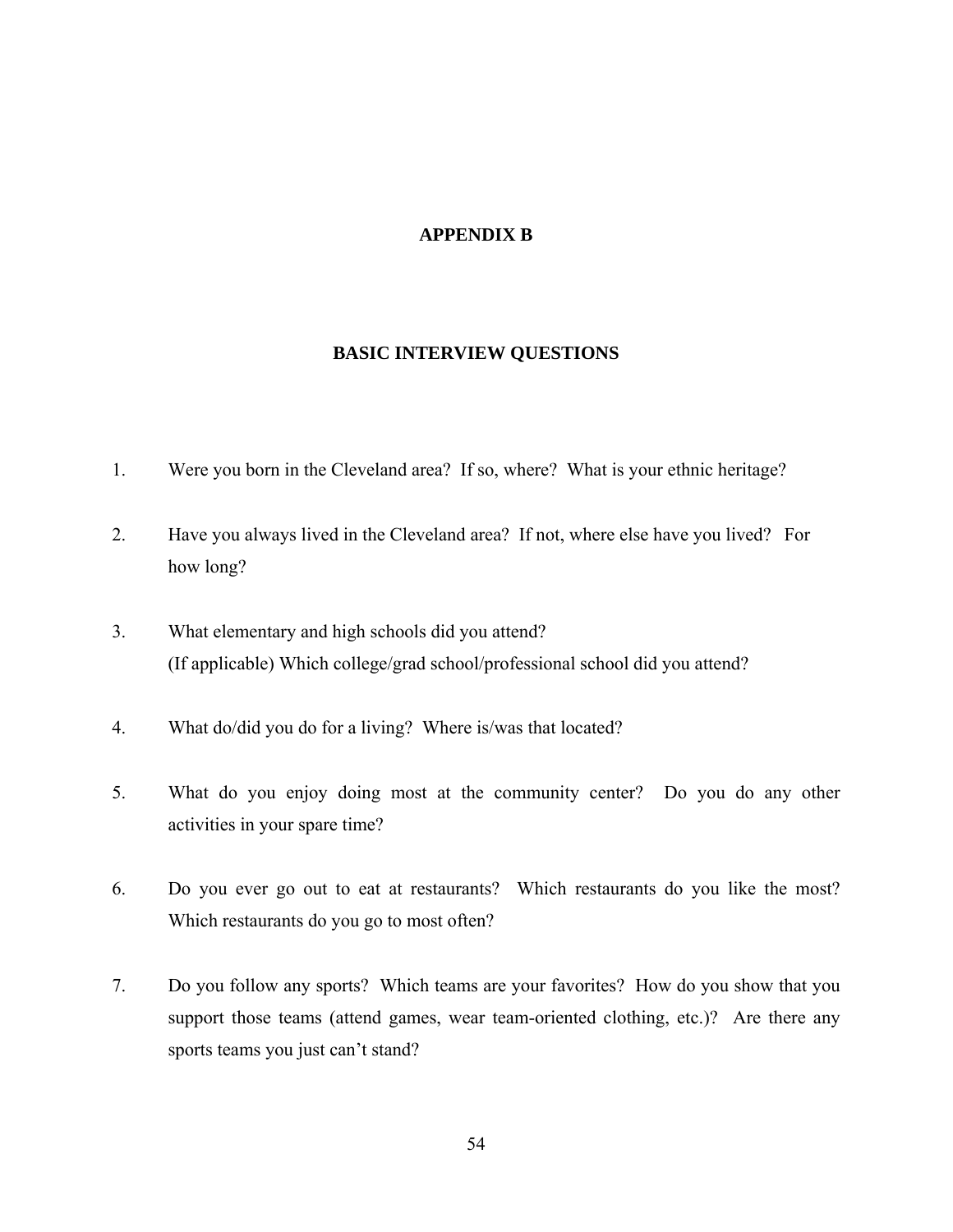- 8. Do you keep up with the news very much? If so, do you read any newspapers or watch any television news programs? Which do you prefer?
- 9. There is a TV commercial I've seen in Pittsburgh for a lawyer—it's on all the time, and everybody seems to know this guy. They can even quote him! Do we have anything like this in Cleveland? Are there commercials like that, or semi-celebrities that we all seem to know about?
- 10. Are there any local events that you do/did attend regularly (every year)?
- 11. What do you think are some of the defining features of the Cleveland area? These can be places, landmarks, people, etc. What do you think about these features? Why do they make you think of Cleveland?
- 12. Do you enjoy living in Brook Park? Do you enjoy living in the Cleveland area? What is your favorite/least favorite part of living here?
- 13. What are your most memorable experiences (good or bad) from living in the Cleveland area?
- 14. Who do you think is the average Clevelander? Describe their appearance, what they do for fun, where they live.
- 15. Are most of your friends/family from the Cleveland area?
- 16. What do you think that people who don't live in the Cleveland area think of us? Do you agree with this outlook?
- 17. Has being from Brook Park ever been a negative experience for you? Has being from the Cleveland area ever been a negative experience for you?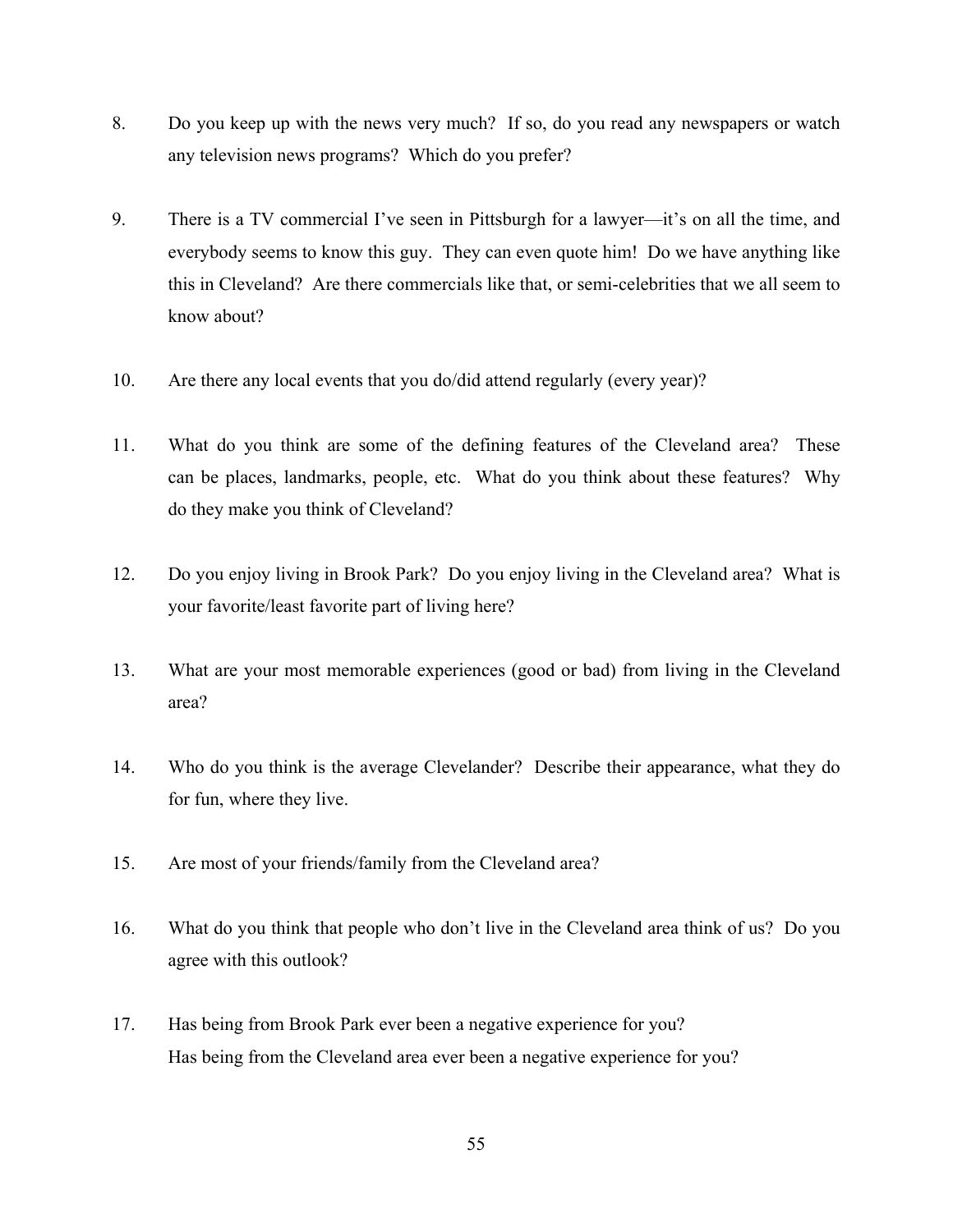18. From the following list of words, which four do you think are MOST important to describe how you think of yourself?

| Clevelander         | (grand)mother/(grand)father, daughter/son (based on age)  |
|---------------------|-----------------------------------------------------------|
| <b>Brook Parker</b> | Wife/husband/partner, boyfriend/girlfriend (based on age) |
| American            | Ethnic group                                              |
| Ohioan              | Occupation                                                |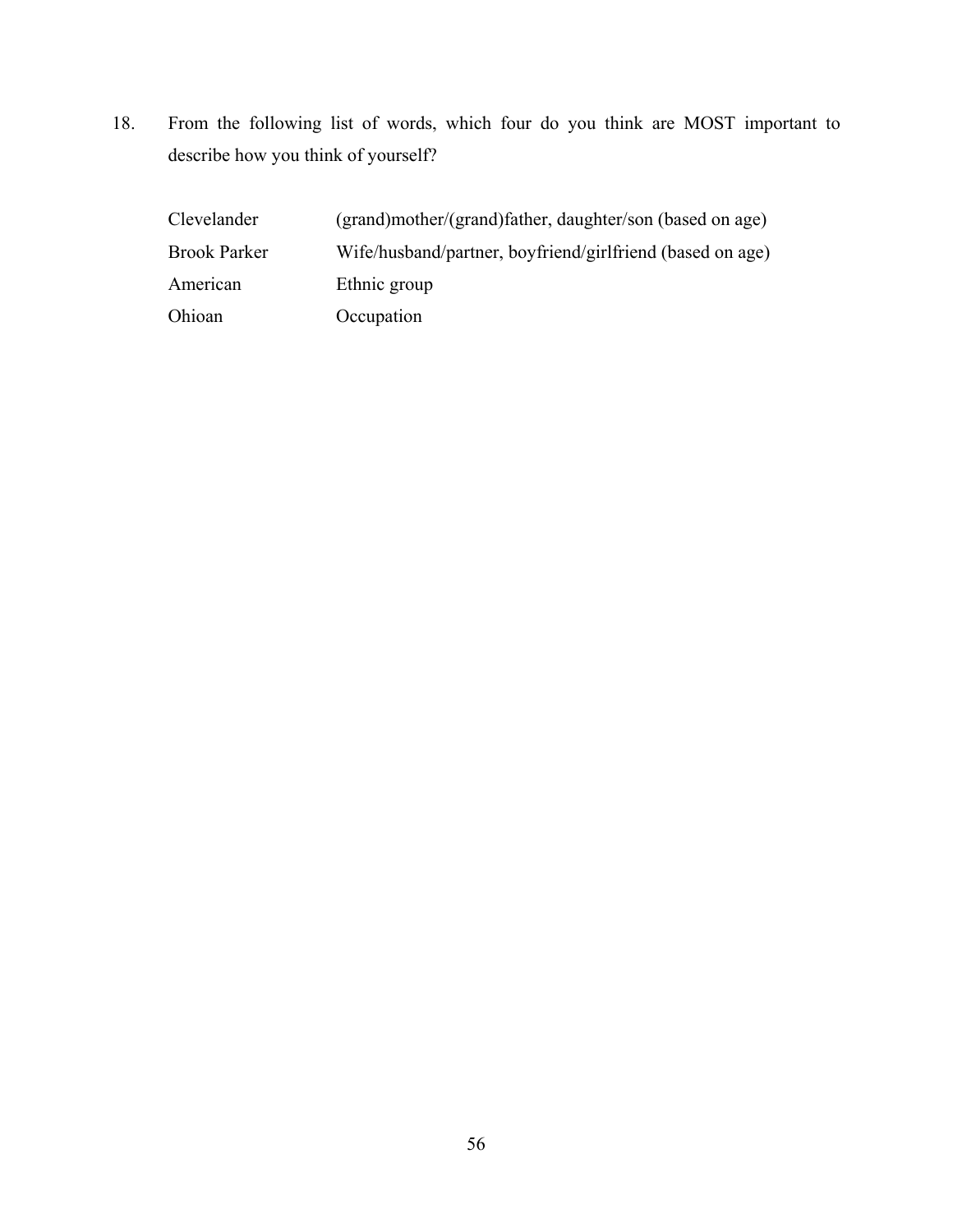# **APPENDIX C**

### **IDENTITY VALUE SHEET**

# **ParticID \_\_\_\_\_\_\_\_\_\_\_\_\_\_\_**

### **I. Localness of life experience**

| A. How local is interviewee's life experience, as a whole? | 54321 |
|------------------------------------------------------------|-------|
|------------------------------------------------------------|-------|

- 5 Lived in same neighborhood whole life
- 4 Lived in Cleveland area whole life
- 3 Lived elsewhere for less than 1/4 of life
- 2 Lived elsewhere for 1/4-1/2 of life
- 1 Lived elsewhere for more than 1/2 of life

### **B. How local is interviewee's elementary/secondary educational history? 3 2 1**

### NOTE: **Name of high school, if any**

- 3 completely neighborhood-based (all schooling in Cleveland area public schools)
- 2 partly neighborhood-based (eg., local elementary school, private high school or non- Cuyahoga County high school)
- 1 mostly or completely non-neighborhood based (eg. magnet schools or city-wide private schools throughout)

### **C. How local is interviewee's college educational history? 4 3 2 1 n/a**

### NOTE: **Name of college, if any**

- 5 Very Cleveland-oriented, most fellow students from Cleveland. (CSU, Tri-C, local trade or business schools, hospital-sponsored nursing programs)
- 4 Located in Cleveland area, many fellow students from Cleveland. (Baldwin Wallace, John Carroll, Ursuline, Notre Dame, CWRU, CIA, others in Lake County—e.g. Lake Erie)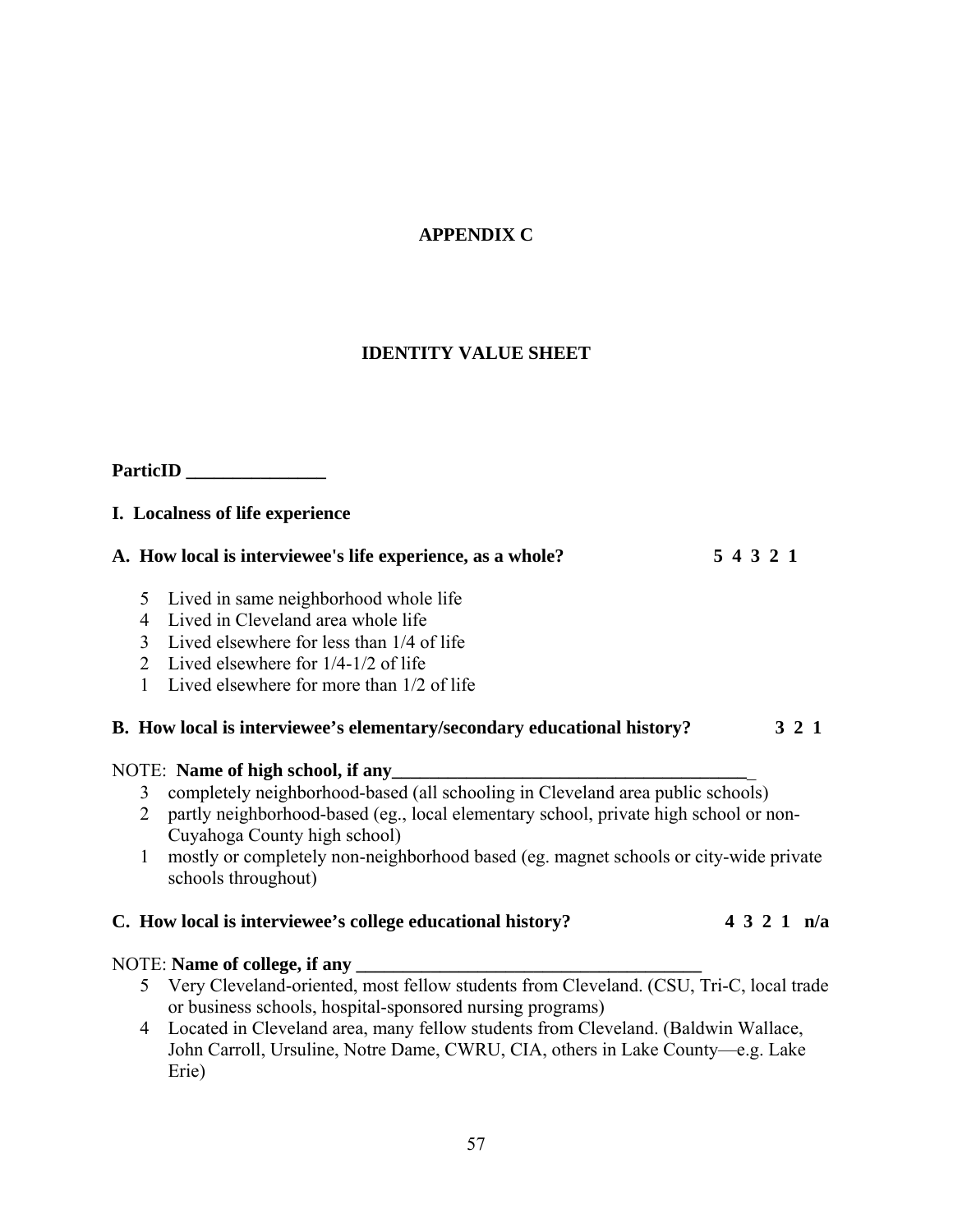- 3 Not Cleveland-oriented, but in northern Ohio (Kent State and all satellite campuses, even those in Tuscarawas and E. Liverpool, Akron, Toledo, Bowling Green, YSU)
- 2 College in central or southern Ohio (OSU, OU, Dayton, Cincinnati, Xavier, Dennison, Miami)
- 1 College in another state (but returned to Cleveland after college)

## **D. How local is interviewee's post-college educational history? 2 1 n/a**

### NOTE: **Name of school and type (eg. Case Medical School)**

- 2 in Cleveland
- 1 elsewhere

### **E work 3 2 1**

### NOTE: **Name of primary type of work**

- 3 works/worked mostly with people from his/her neighborhood or on the same side of city (east or west) (eg. old millworker pattern, factories, city services, bartending, homemaking)
- 2 works/worked mostly with people from Cleveland area, but not from his/her neighborhood (eg. most clerical kinds of work, school teaching, hairdressing, Cleveland government, all jobs on other side of city)
- 1 works/worked mostly with people from elsewhere (eg. professor at any college, local rep to state or federal government, travelling consultant)

### **F. leisure 4 3 2 1**

### NOTE**: list the interviewee's activities, each categorized** as

- a. Cleveland area-based (church, neighborhood community groups, travel with neighbors, city sports league, Cleveland sports team fan, local chapter of a national organization, travel with others from greater Cleveland area)
- b. NE Ohio-based (NE Ohio clubs and organizations, outlying counties like Lorain, Medina, Lake, or Ashtabula,
- c. supra-local (online activities, travel with strangers, national or statewide organizations)

| Leisure activity | category |
|------------------|----------|
|                  |          |
|                  |          |
|                  |          |
|                  |          |
|                  |          |
|                  |          |
|                  |          |
|                  |          |
|                  |          |
|                  |          |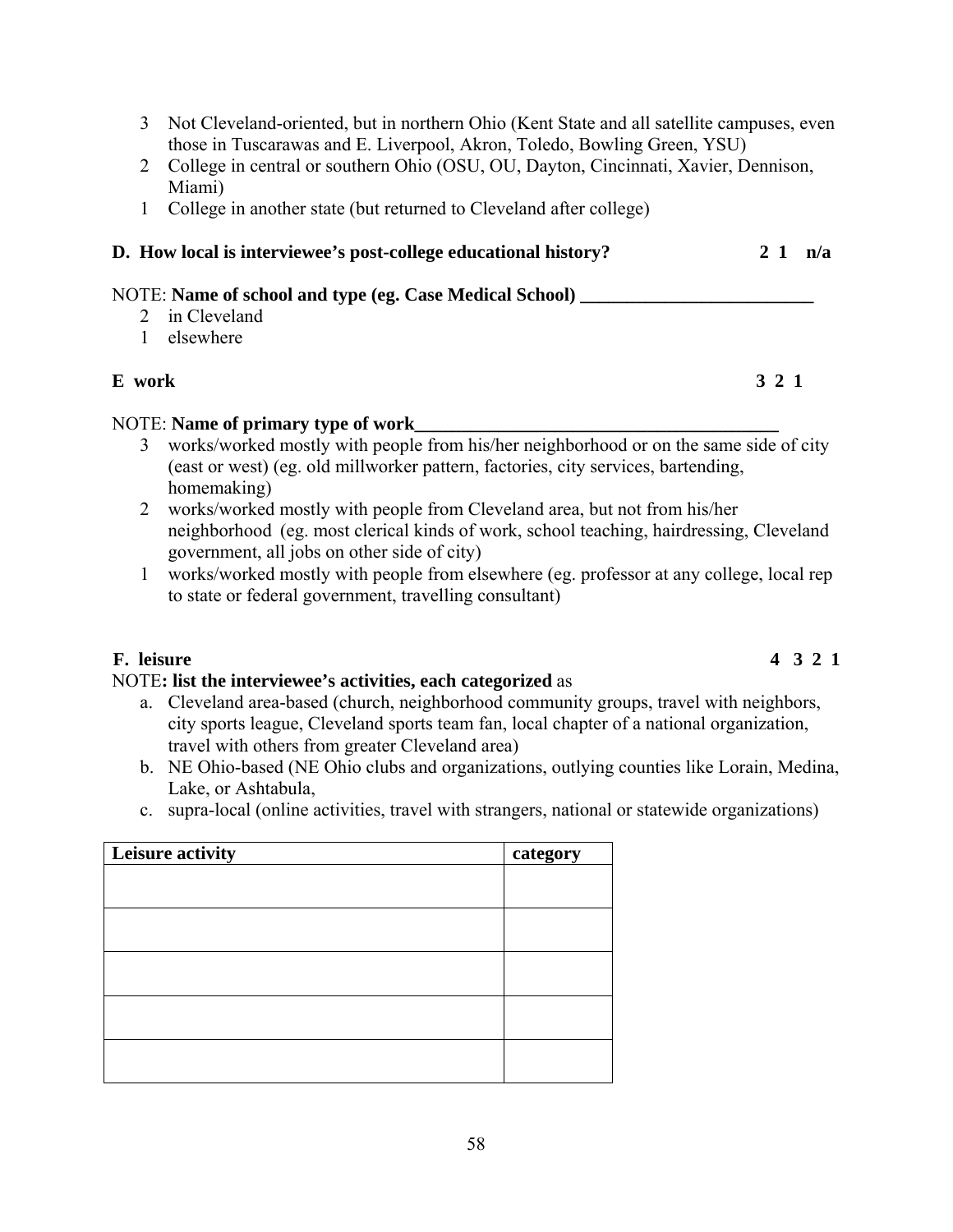Then code:

- 4 leisure activities mostly Cleveland area-based
- 3 leisure activities partly Cleveland area-based, partly NE Ohio-based or supra-local
- 2 leisure activities partly NE Ohio-based and partly supra-local
- 1 leisure activities mostly supra-local

G. How local are interviewee's consumption practices?

For this section, use the table called "Consumption results for local orientation coding" to fill in the table below. Here is how to interpret the lines on the table:

- 1. Interest in local affairs: Do they follow local news closely or somewhat closely? If so, check "local."
- 2. Source for news: Do they read a local newspaper or watch local news on a local TV station regularly? If so, check, "local."
- 3. Preference for locally-owned restaurants: Do they make a point of choosing locallyowned restaurants when they go out to eat (that is, do they mention a restaurant other than Friday's, Applebee's, Houlihans, etc.—e.g., Santo's, Jennifer's, Luna's, etc.)? If so, check "local."
- 4. Support of local professional sports: In answer to the question about whether they like sports, do they mention a local professional sports team? If so, check "local."
- 5. Support of non-professional sports: Do they mention a local high school, college, or amateur sports team? If so, check "local."
- 6. Pop cultural knowledge: In answer to the question about commercials and Cleveland celebrities, do they mention at least two? If so, check "local."
- 7. Participation in Cleveland traditions: in answer to the question about Cleveland traditions and customs, do they mention at least one they regularly participated in during their lifetime (e.g., do they mention the downtown Christmas light ceremony, visiting Higbee's at Christmas, attending the Marconi Grand Prix, seeing the Pops at Christmas, regularly attending the Feast in Little Italy, attending Homecomings or Cook-Offs, etc.)? If so, check "local."

| <b>Reported consumption habits</b>                                                  | question<br>answered? | if so,<br>local? |  |  |
|-------------------------------------------------------------------------------------|-----------------------|------------------|--|--|
| 1. interest in local affairs                                                        |                       |                  |  |  |
| 2. source for news                                                                  |                       |                  |  |  |
| 3. preference for local restaurants                                                 |                       |                  |  |  |
| 4. support of local professional sports                                             |                       |                  |  |  |
| 5. support of local college/high school/amateur sports                              |                       |                  |  |  |
| 6. knowledge of Cleveland pop culture                                               |                       |                  |  |  |
| 7. participation in Cleveland traditions                                            |                       |                  |  |  |
|                                                                                     |                       |                  |  |  |
| Total questions answered $=$                                                        |                       |                  |  |  |
| Total "local" answers=                                                              |                       |                  |  |  |
| Divide total "local answers by total questions answered = local                     |                       |                  |  |  |
| consumpion percentage                                                               |                       |                  |  |  |
| NOTE: Anything else in this part of the interview as you listen to it that suggests |                       |                  |  |  |

Ise in this part of the interview, as you they are either making a claim to a local identity or claiming not to be locally oriented.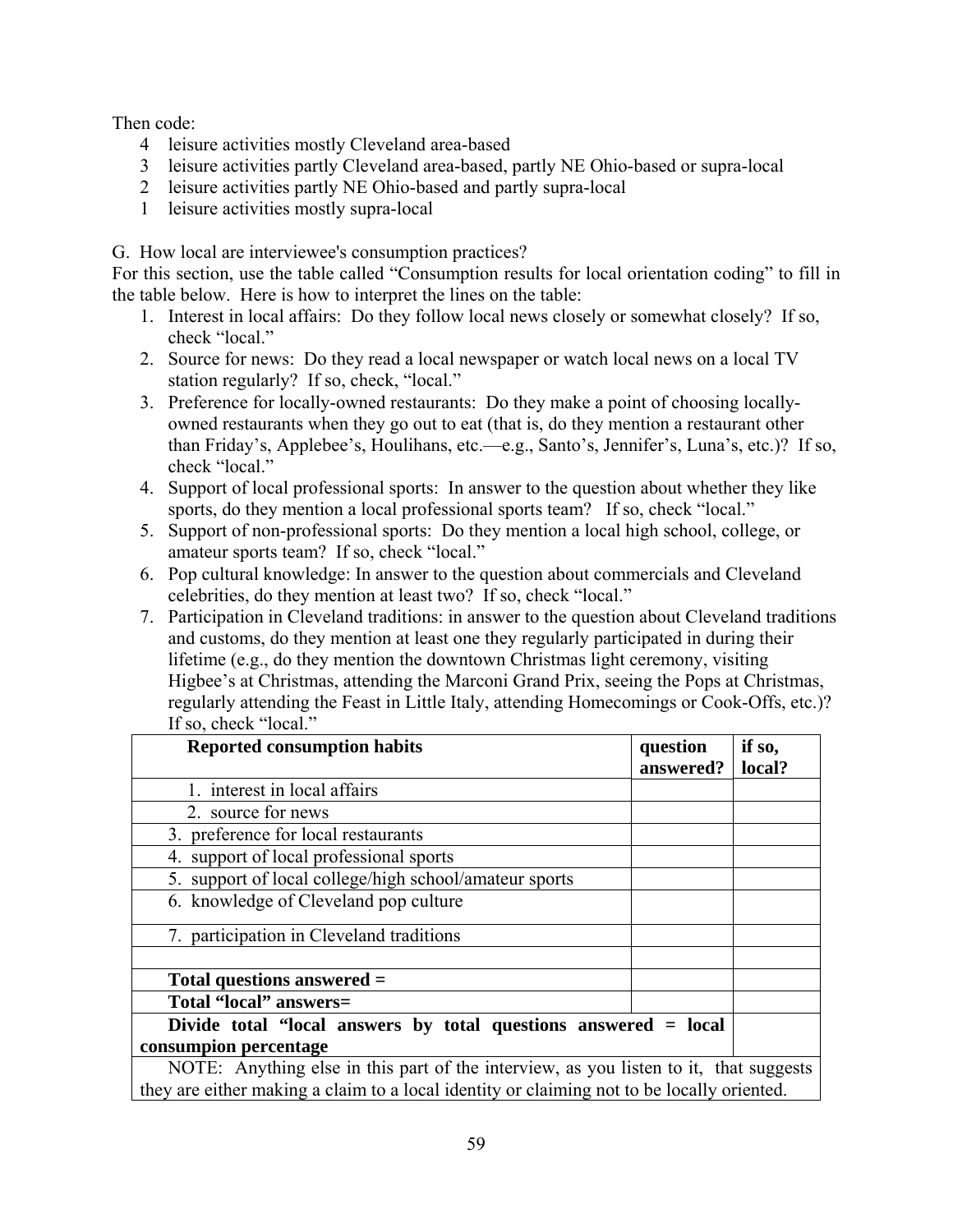### **II. Attitudinal localness**

**A. What are interviewee's attitudes about the Cleveland area?** (Base this answer on the discussion explicitly prompted by the questions about Cleveland, and on other things interviewees say.)<br>5 Stro

- Strongly positive
- 4 Somewhat positive
- 3 Fairly neutral **5 4 3 2 1**
- 2 Somewhat negative
- 1. Very negative

#### NOTE: **transcribe interesting quotes**

B. What are interviewee's attitudes about Clevelanders? (Base this answer on the discussion explicitly prompted by the questions about what Clevelanders are like, and on other things interviewees say.)

- 5 Strongly positive
- 4. Somewhat positive
- 3. Fairly neutral **5 4 3 2 1**
- 2. Somewhat negative
- 1 Very negative

### **NOTE: transcribe interesting quotes**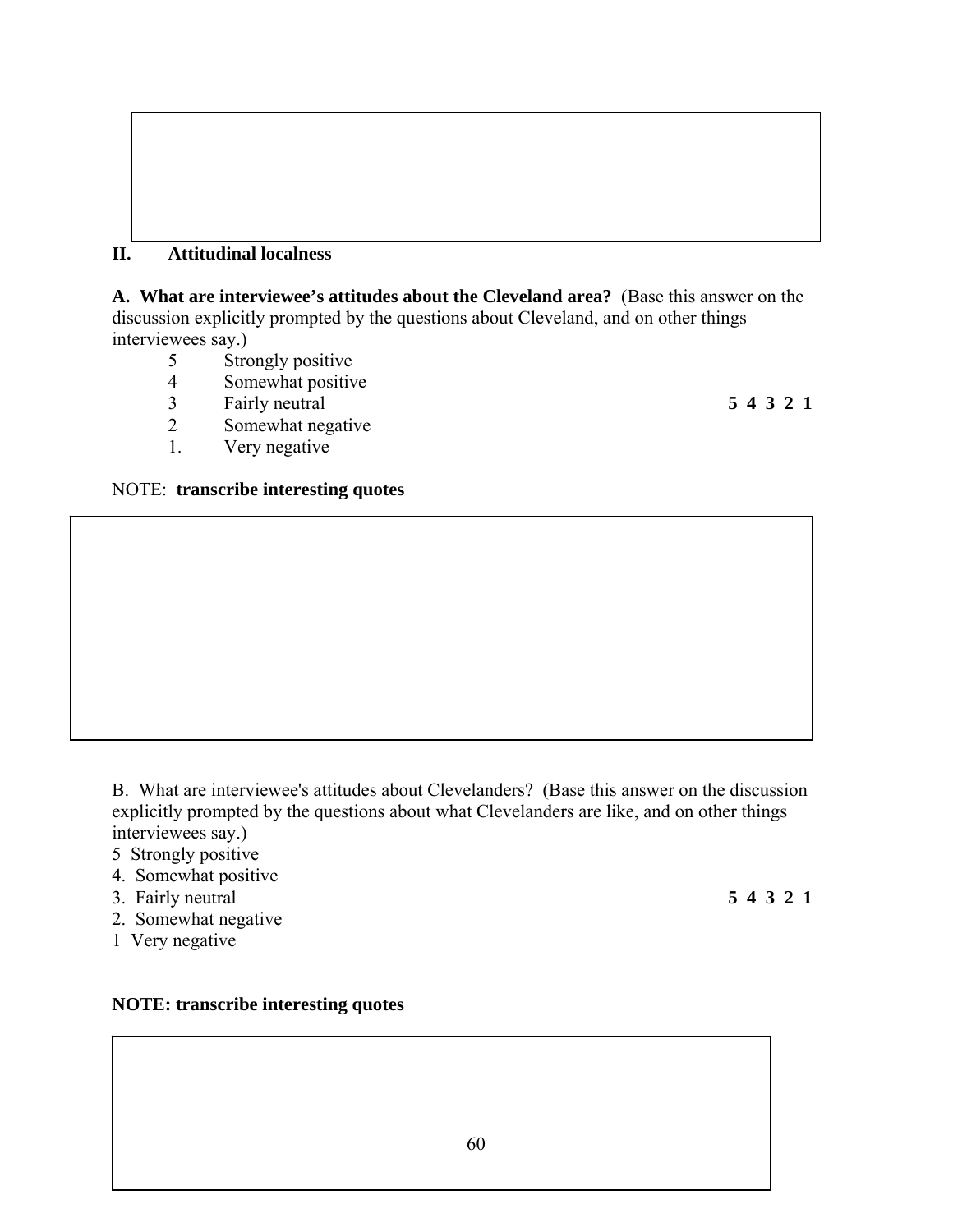**C. What are interviewee's attitudes about his/her neighborhood?** (Base this answer on the discussion explicitly prompted by the questions about the neighborhood, and on other things interviewees say.)

- 5 Strongly positive
- 4 Somewhat positive
- 3 Fairly neutral **5 4 3 2 1**
- 2 Somewhat negative
- 1 Very negative.

#### **NOTE: transcribe interesting quotes**

### **D. Does interviewee say that being a Clevelander has ever been a negative, in answer to the question about this?**

- 0. N/A (if interviewee does not identify as a Clevelander)
- 2 No, not a negative **0 2 1**
- 1 Yes, has been a negative

### **E. Does interviewee identify him/herself as a Clevelander in the identity list question?**

- 0. N/A (if interviewee does not identify as a Clevelander)
- 3 Lists "Clevelander" first
- 2. Lists "Clevelander," but not first **0 3 2 1**
	-

1. Doesn't list "Clevelander."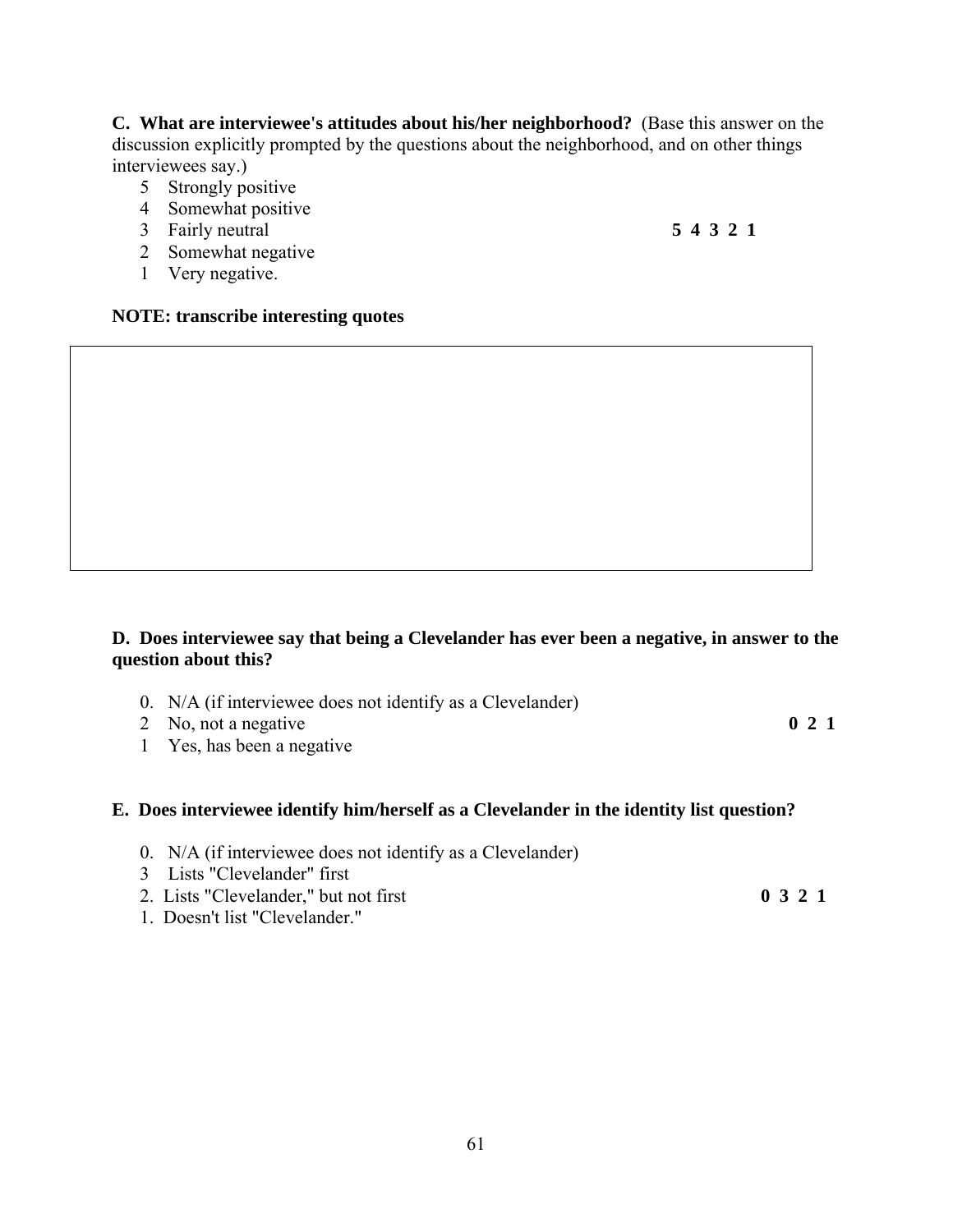# **APPENDIX D**

# **LOCAL IDENTITY SUBSCORES**

| <b>SPEAKER</b>   | $I-A$<br>0/5 | <b>AVG</b> | $I-B$<br>0/3 | <b>AVG</b> | $I-C$<br>0/5 | <b>AVG</b> | $I-D$<br>0/2 | <b>AVG</b> |
|------------------|--------------|------------|--------------|------------|--------------|------------|--------------|------------|
| <b>BP01</b>      | 4.00         | 80.00%     | 1.00         | 33.33%     | n/a          |            | n/a          |            |
| <b>BP02</b>      | 5.00         | 100.00%    | 3.00         | 100.00%    | n/a          |            | n/a          |            |
| BP03             | 4.00         | 80.00%     | 3.00         | 100.00%    | n/a          |            | n/a          |            |
| BP <sub>04</sub> | 5.00         | 100.00%    | 2.00         | 67.00%     | 5.00         | 100.00%    | n/a          |            |
| <b>BP05</b>      | 5.00         | 100.00%    | 3.00         | 100.00%    | 5.00         | 100.00%    | n/a          |            |
| <b>BP06</b>      | 4.00         | 80.00%     | 2.00         | 67.00%     | n/a          |            | n/a          |            |
| BP07             | 5.00         | 100.00%    | 3.00         | 100.00%    | 5.00         | 100.00%    | n/a          |            |
| BP <sub>08</sub> | 4.00         | 80.00%     | 3.00         | 100.00%    | n/a          |            | n/a          |            |
| <b>BP09</b>      | 4.00         | 80.00%     | 2.00         | 67.00%     | 2.00         | 40.00%     | n/a          |            |
| <b>BP10</b>      | 3.00         | 60.00%     | 3.00         | 100.00%    | n/a          |            | n/a          |            |
| <b>BP11</b>      | 4.00         | 80.00%     | 3.00         | 100.00%    | 5.00         | 100.00%    | n/a          |            |
| <b>BP12</b>      | 3.00         | 60.00%     | 1.00         | 33.33%     | 2.00         | 40.00%     | 2.00         | 100.00%    |
| <b>BP13</b>      | 4.00         | 80.00%     | 3.00         | 100.00%    | n/a          |            | n/a          |            |
| <b>BP14</b>      | 4.00         | 80.00%     | 2.00         | 67.00%     | 5.00         | 100.00%    | n/a          |            |
| <b>BP15</b>      | 4.00         | 80.00%     | 3.00         | 100.00%    | 5.00         | 100.00%    | n/a          |            |
| <b>BP16</b>      | 4.00         | 80.00%     | 2.00         | 67.00%     | n/a          |            | n/a          |            |
| <b>BP17</b>      | 4.00         | 80.00%     | 3.00         | 100.00%    | n/a          |            | n/a          |            |
| <b>BP18</b>      | 4.00         | 80.00%     | 2.00         | 67.00%     | n/a          |            | n/a          |            |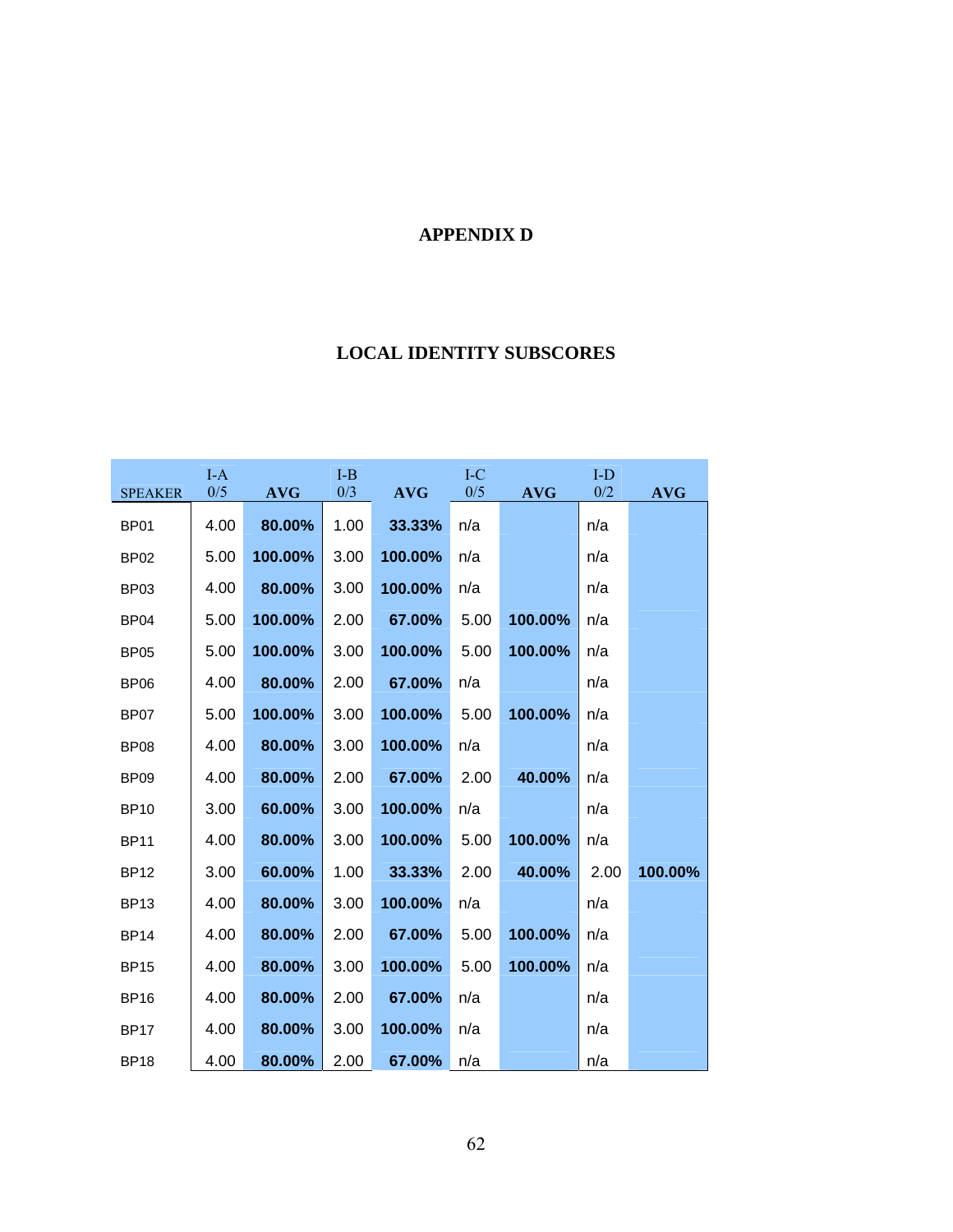| <b>SPEAKER</b>   | $I-E$<br>0/3 | <b>AVG</b> | I-F $0/4$ | <b>AVG</b> | $I-G$<br>0/X | <b>AVG</b> | $II-A$<br>0/5 | <b>AVG</b> |
|------------------|--------------|------------|-----------|------------|--------------|------------|---------------|------------|
|                  |              |            |           |            |              |            |               |            |
| BP <sub>01</sub> | 3.00         | 100.00%    | 4.00      | 100.00%    | 2.5/7        | 35.71%     | 4.00          | 80.00%     |
| <b>BP02</b>      | 3.00         | 100.00%    | 4.00      | 100.00%    | 3.5/5        | 58.33%     | 4.00          | 80.00%     |
| <b>BP03</b>      | 3.00         | 100.00%    | 3.00      | 75.00%     | 5.5/6        | 91.66%     | 5.00          | 100.00%    |
| BP <sub>04</sub> | 2.00         | 67.00%     | 4.00      | 100.00%    | 7.7.         | 100.00%    | 5.00          | 100.00%    |
| <b>BP05</b>      | 3.00         | 100.00%    | 3.00      | 75.00%     | 2/3          | 66.67%     | 3.00          | 60.00%     |
| <b>BP06</b>      | 3.00         | 100.00%    | 3.00      | 75.00%     | 2/7          | 28.57%     | 4.00          | 80.00%     |
| <b>BP07</b>      | 3.00         | 100.00%    | 4.00      | 100.00%    | 1/2          | 50.00%     | 4.00          | 80.00%     |
| <b>BP08</b>      | 3.00         | 100.00%    | 4.00      | 100.00%    | 3.5/6        | 58.33%     | 5.00          | 100.00%    |
| BP <sub>09</sub> | 2.00         | 67.00%     | 4.00      | 100.00%    | 1/3          | 33.33%     | 4.00          | 80.00%     |
| <b>BP10</b>      | 2.00         | 67.00%     | 4.00      | 100.00%    | 1/2          | 50.00%     | 4.00          | 80.00%     |
| <b>BP11</b>      | 2.00         | 67.00%     | 4.00      | 100.00%    | 3.5/6        | 58.33%     | 4.00          | 80.00%     |
| <b>BP12</b>      | 2.00         | 67.00%     | 4.00      | 100.00%    | 6/6          | 100.00%    | 5.00          | 100.00%    |
| <b>BP13</b>      | 3.00         | 100.00%    | 4.00      | 100.00%    | 4/7          | 57.14%     | 5.00          | 100.00%    |
| <b>BP14</b>      | 2.00         | 67.00%     | 3.00      | 75.00%     | 4.5/7        | 64.28%     | 4.00          | 80.00%     |
| <b>BP15</b>      | 2.00         | 67.00%     | 4.00      | 100.00%    | 3/6          | 50.00%     | 4.00          | 80.00%     |
| <b>BP16</b>      | n/a          |            | 4.00      | 100.00%    | 4.5/7        | 64.28%     | 4.00          | 80.00%     |
| <b>BP17</b>      | 3.00         | 100.00%    | 4.00      | 100.00%    | 2/4          | 50.00%     | 4.00          | 80.00%     |
| <b>BP18</b>      | 2.00         | 67.00%     | 4.00      | 100.00%    | 4/7          | 57.14%     | 5.00          | 100.00%    |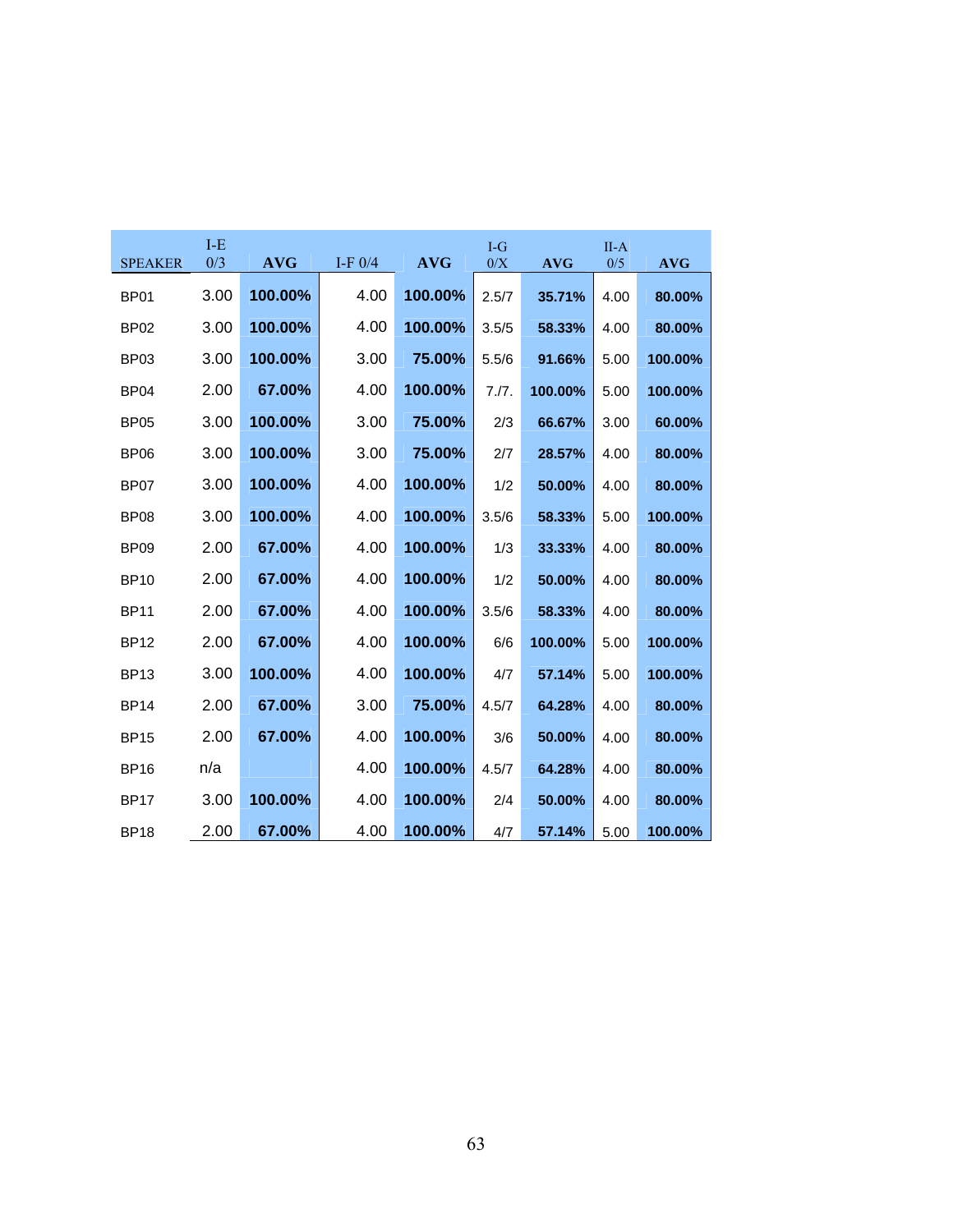| <b>SPEAKER</b>   | $II-B$<br>0/5 | <b>AVG</b> | $II-C$<br>0/5 | <b>AVG</b> | $II-D$<br>$0/2$ | <b>AVG</b> | $II-E$<br>0/4 | <b>AVG</b> | $II-F$<br>0/3 | <b>AVG</b> | AVG OF I-A<br><b>THROUGH II-F</b> |
|------------------|---------------|------------|---------------|------------|-----------------|------------|---------------|------------|---------------|------------|-----------------------------------|
| <b>BP01</b>      | 3.00          | 60.00%     | 2.00          | 40.00%     | 0.00            | 0.00%      | 2.00          | 50.00%     | 1.00          | 33.00%     | 55.64%                            |
| <b>BP02</b>      | 3.00          | 60.00%     | 5.00          | 100.00%    | 2.00            | 100.00%    | 4.00          | 100.00%    | 1.00          | 33.00%     | 84.67%                            |
| BP <sub>03</sub> | 3.00          | 60.00%     | 4.00          | 80.00%     | 2.00            | 100.00%    | 2.00          | 50.00%     | 3.00          | 100.00%    | 85.15%                            |
| <b>BP04</b>      | 5.00          | 100.00%    | 5.00          | 100.00%    | 2.00            | 100.00%    | 2.00          | 50.00%     | 2.00          | 67.00%     | 86.45%                            |
| <b>BP05</b>      | 3.00          | 60.00%     | 5.00          | 100.00%    | 2.00            | 100.00%    | 3.00          | 75.00%     | 2.00          | 67.00%     | 82.15%                            |
| <b>BP06</b>      | 3.00          | 60.00%     | 4.00          | 80.00%     | 0.00            | 0.00%      | 3.00          | 75.00%     | 0.00          | 0.00%      | 58.69%                            |
| <b>BP07</b>      | 4.00          | 80.00%     | 3.00          | 60.00%     | 2.00            | 100.00%    | 3.00          | 75.00%     | 1.00          | 33.00%     | 79.82%                            |
| <b>BP08</b>      | 4.00          | 80.00%     | 5.00          | 100.00%    | 2.00            | 100.00%    | 2.00          | 50.00%     | 2.00          | 67.00%     | 85.03%                            |
| <b>BP09</b>      | 3.00          | 60.00%     | 5.00          | 100.00%    | 1.00            | 50.00%     | 1.00          | 25.00%     | 1.00          | 33.00%     | 63.21%                            |
| <b>BP10</b>      | 3.00          | 60.00%     | 2.00          | 40.00%     | 2.00            | 100.00%    | 4.00          | 100.00%    | 2.00          | 67.00%     | 74.91%                            |
| <b>BP11</b>      | 3.00          | 60.00%     | n/a           |            | 2.00            | 100.00%    | 4.00          | 100.00%    | 1.00          | 33.00%     | 77.83%                            |
| <b>BP12</b>      | 4.00          | 80.00%     | 5.00          | 100.00%    | n/a             |            | 2.00          | 50.00%     | 2.00          | 67.00%     | 77.94%                            |
| <b>BP13</b>      | 3.00          | 60.00%     | 4.00          | 80.00%     | 2.00            | 100.00%    | 2.00          | 50.00%     | 2.00          | 67.00%     | 81.29%                            |
| <b>BP14</b>      | 3.00          | 60.00%     | 4.00          | 80.00%     | 2.00            | 100.00%    | 4.00          | 100.00%    | 2.00          | 67.00%     | 76.39%                            |
| <b>BP15</b>      | 3.00          | 60.00%     | 4.00          | 80.00%     | 2.00            | 100.00%    | 3.00          | 75.00%     | 3.00          | 100.00%    | 81.09%                            |
| <b>BP16</b>      | 2.00          | 40.00%     | 5.00          | 100.00%    | 0.00            | 0.00%      | 2.00          | 50.00%     | 1.00          | 33.00%     | 61.43%                            |
| <b>BP17</b>      | 3.00          | 60.00%     | 3.00          | 60.00%     | 2.00            | 100.00%    | 4.00          | 100.00%    | 1.00          | 33.00%     | 78.45%                            |
| <b>BP18</b>      | 3.00          | 60.00%     | 4.00          | 80.00%     | 2.00            | 100.00%    | 2.00          | 50.00%     | 3.00          | 100.00%    | 78.29%                            |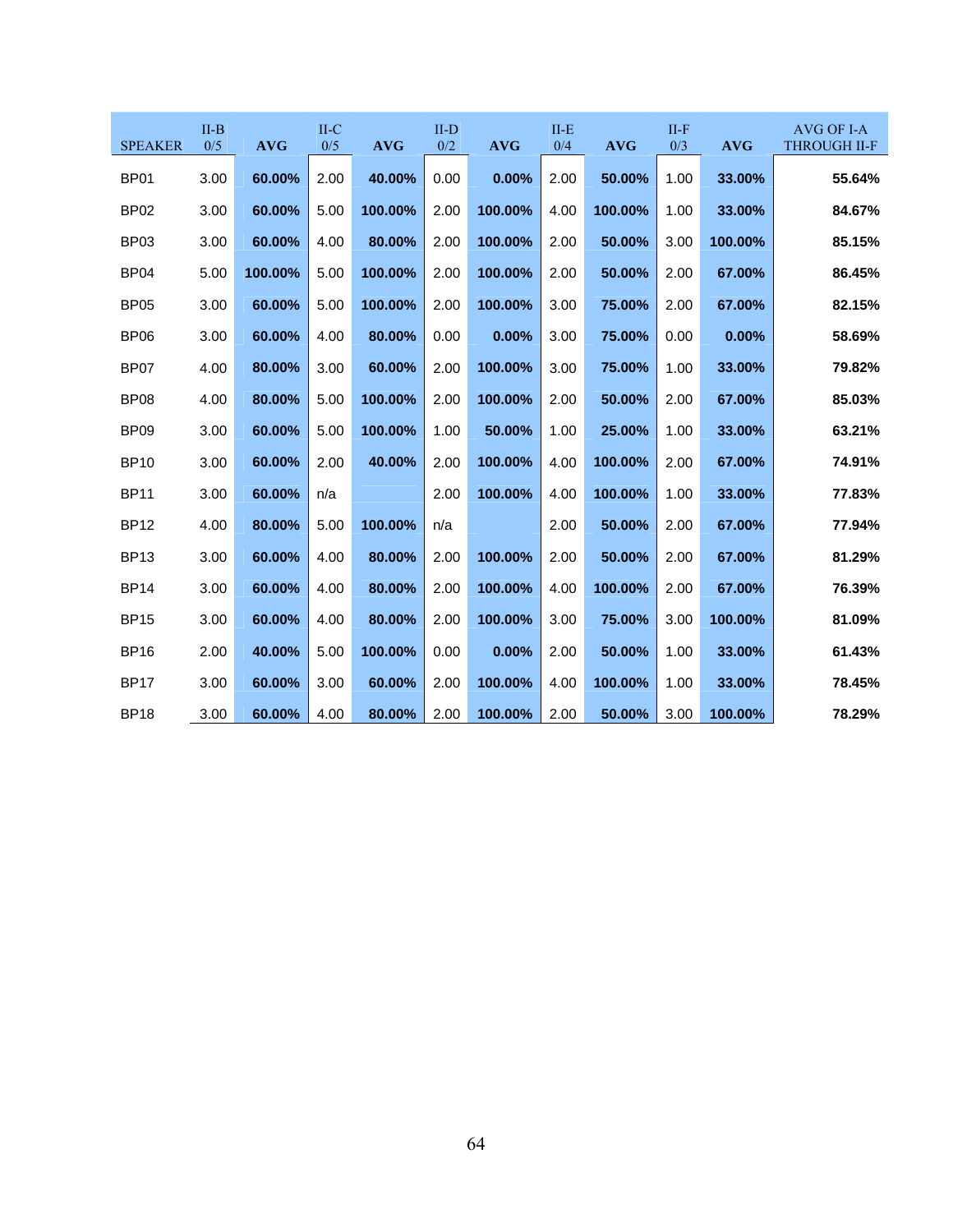## **BIBLIOGRAPHY**

- Anderson, B. & Milroy, L. (1999). Southern sound changes and the Detroit AAVE vowel system. Paper presented at New Ways of Analyzing Variation (NWAV) 28, October, Toronto, Canada.
- Bailey, B. (2001). The language of multiple identities among Dominican Americans. *Journal of Linguistics Anthropology 10*(2), 190-223.
- Bailey, G. (1991). Directions of change in Texas English. *Journal of American Culture* 14, 125- 134.
- Beal, J.C. (2003). "Geordie Nation": Language and regional identity in the Northeast of England. *Lore and Language 17*(1-2), 33-48.
- Bier, T.E. (1995). Housing dynamics of the Cleveland area, 1950-2000. In W.D. Keating, N. Krumholz, & D.C. Perry (Eds.), *Cleveland: A metropolitan reader* (pp. 244-259). Kent, Ohio: The Kent State University Press.
- Brook Park. (1996). In D.D. Van Tassel & J.J. Grabowski (Eds.), *The encyclopedia of Cleveland*   $history$  ( $2<sup>nd</sup>$  ed.). Bloomington, Indiana: Indiana University Press.
- Bucholtz, Mary (1999). You da man: Narrating the racial other in the linguistic production of white masculinity. *Journal of Sociolinguistics* 3(4). 443-460.
- Callary, R.E. (1975). Phonological change and the development of an urban dialect in Illinois. *Language in Society, 4,* 155-169.
- Dubois, S. & Horvath, B.M. (2000). When the music changes, you change too: Gender and language change in Cajun English. *Language Variation and Change* 11, 287-313.
- Dubois, S. & Horvath, B.M. (2003). Creoles and Cajuns: A portrait in black and white. *American Speech 78*(2), 192-207.
- Eckert, P. (1989). The whole woman: Sex and gender differences in variation. *Language Variation and Change* 1, 245-267.
- Eckert, P. (1991). Social polarization and the choice of linguistic variants. In P. Eckert (Ed.), *New ways of analyzing sound change* (pp. 213-232). San Diego: Academic Press.
- Eckert, P. (2000). *Linguistic variation as social practice.* Malden, MA: Blackwell.
- Evans, B. (2004). The role of social network in the acquisition of local dialect norms by Appalachian migrants in Ypsilanti, Michigan. Language Variation and Change 16, 153- 167.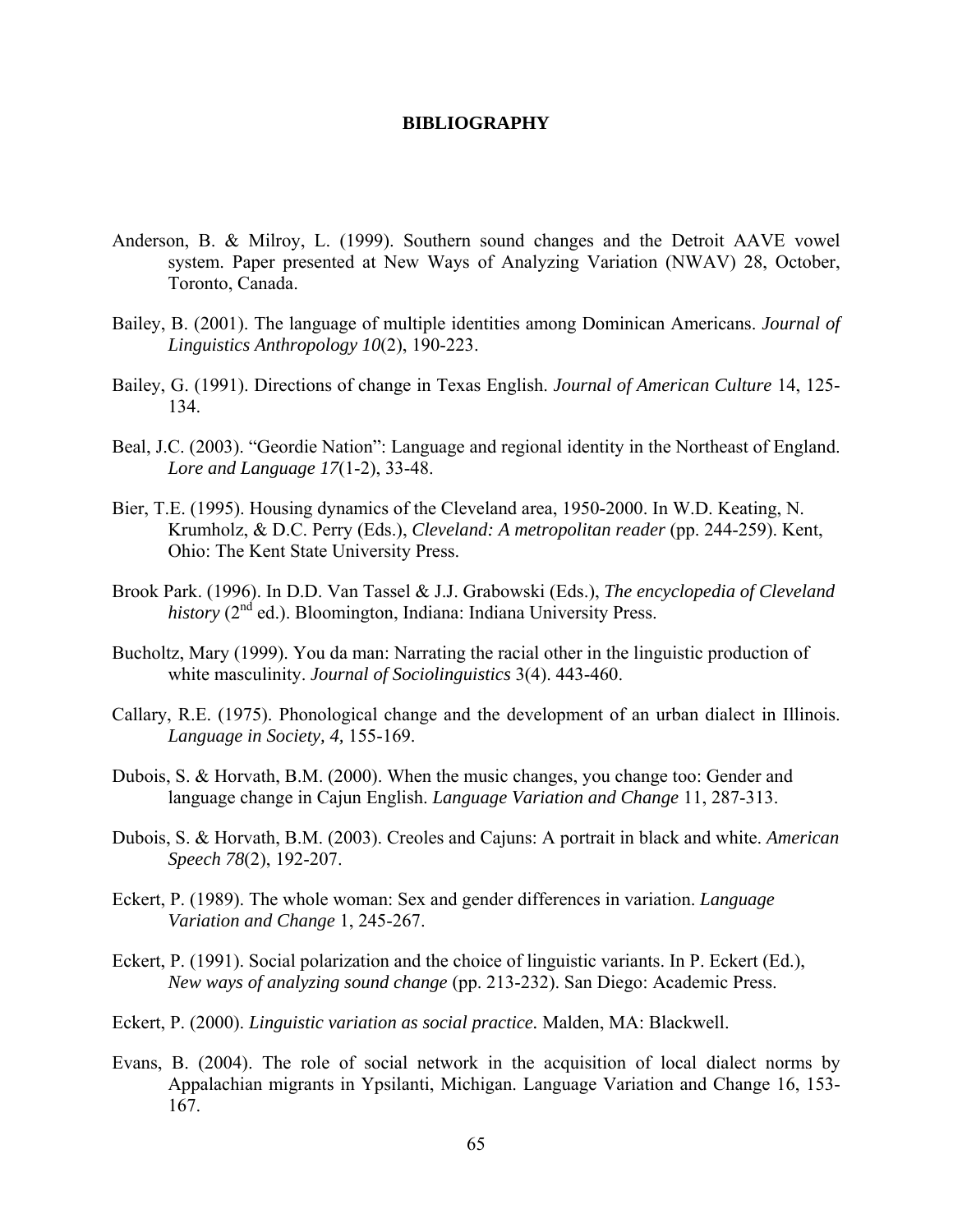- Ford Motor Co. (1996). In D.D. Van Tassel & J.J. Grabowski (Eds.), *The encyclopedia of Cleveland history* (2<sup>nd</sup> ed.). Bloomington, Indiana: Indiana University Press.
- Frazer, T.C. (1983). Sound change and social structure in a rural community. *Language in Society* 12, 313-328.
- Gal, S. (1978). Peasant men can't get wives: Changing sex roles and language choice in a bilingual community. *Language in Society 7*(2), 1-16.
- Gordon, M.J. (2000). Phonological correlates of ethnic identity: evidence of divergence? *American Speech 72*(2), 115-137.
- Gordon, M.J. (2001). Small-town values and big-city vowels: A study of the Northern Cities Shift in Michigan. Duke University Press for American Dialect Society, #84.
- Hatcher, H. (1991). *The Western Reserve: The story of New Connecticut in Ohio*. Kent, Ohio: The Kent State University Press.
- Hazen, K. (2002). Identity and language variation in a rural community. *Language 78*(2), 240- 257.
- Herndobler, R. (1993). Sound change and gender in a working-class community. In T. Frazer (Ed.), *"Heartland English": Variation and transition in the American Midwest* (pp.137- 156). Tuscaloosa: University of Alabama Press.
- Hill, E.W. (1995). The Cleveland economy: A case study of economic restructuring. In W.D. Keating, N. Krumholz, & D.C. Perry (Eds.), *Cleveland: A metropolitan reader* (pp. 53- 84). Kent, Ohio: The Kent State University Press.
- Hillenbrand, J.M. (2003). American English: Southern Michigan. *Journal of the International Phonetic Association 33*(1), 121-126.
- Holmes, J. (1997). Women, language and identity. *Journal of Sociolinguistics 1*(2), 195-223.
- Ito, R. & Preston, D.R. (1998). Identity, discourse, and language variation. *Journal of Language and Social Psychology 17*(4), 465-483.
- Johnson-Weiner, K.M. (1998). Community identity and language change in North American Anabaptist communities. *Journal of Sociolinguistics 2*(3), 375-394.
- Johnstone, B., & Kiesling, S. (forthcoming). Whose social meaning?: Indexicality and /aw/ monophthongization in Pittsburgh.
- Johnstone, B., Andrus, J., & Danielson, A.E. (2006). Mobility, indexicality, and the enregisterment of "Pittsburghese." *Journal of English Linguistics 34*(2), 77-104.
- Jones, J. (2004). African Americans in Lansing and the Northern Cities Shift: Language contact and accommodation. PhD dissertation, Michigan State University.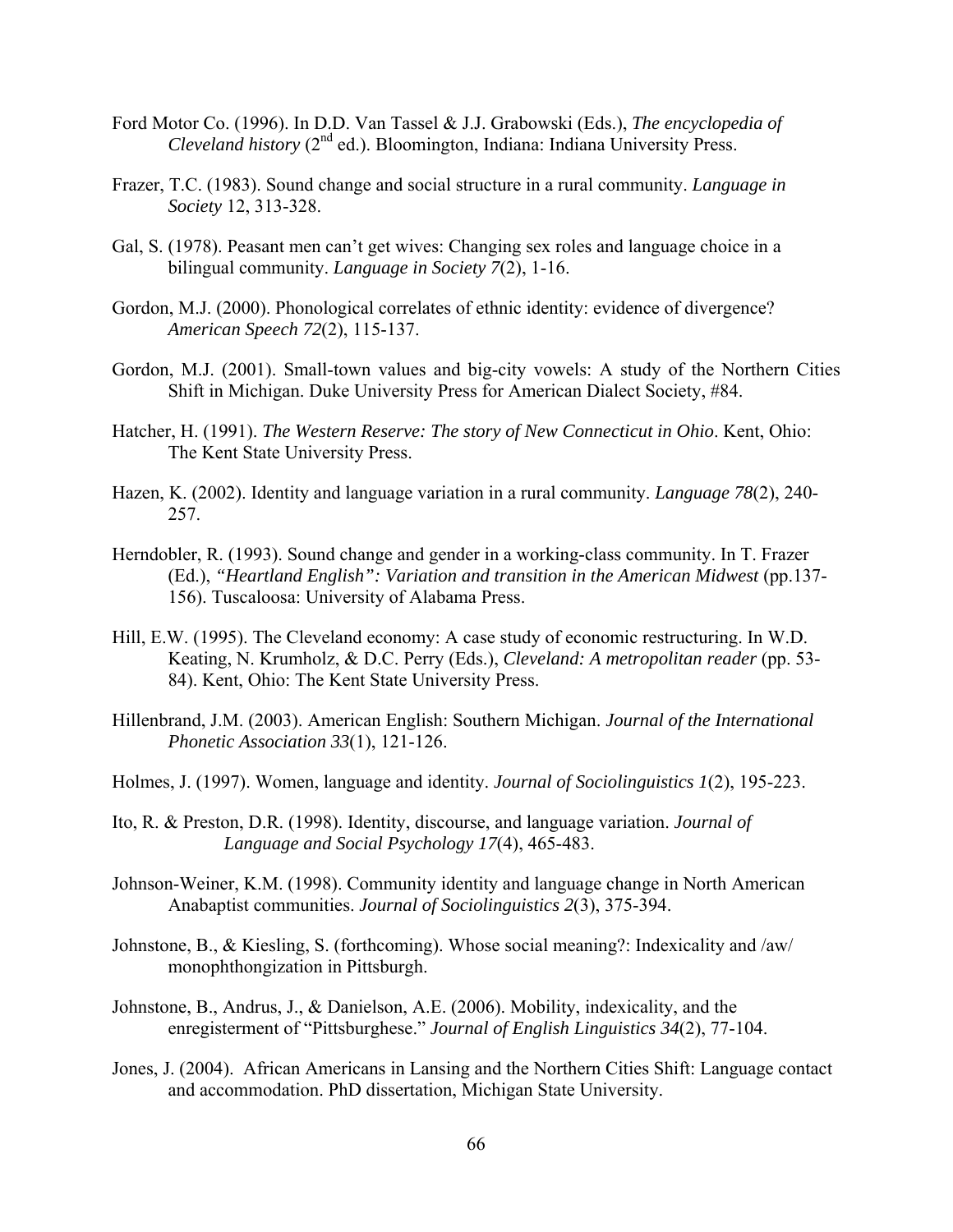- Keating, W.D., Krumholz, N., & Perry, D.C. (Eds.). (1995). *Cleveland: A metropolitan reader*. Kent, Ohio: The Kent State University Press.
- Keiser, S.H., & Hinskens, F., & Migge, B., & Strand, E.A. (1997). The Northern Cities Shift in the Heartland? A study of radio speech in Columbus, Ohio. *Papers from the Linguistics Laboratory*, 41-68.
- Kiesling, S., Andrus, J., Bhasin, N., & Johnstone, B. (2005, November). *Local orientation and local-sounding speech: Complicating the picture.* Poster presented at the New Ways of Analyzing Variation (NWAV) conference, New York University, New York.
- Knepper, G.W. (1989). *Ohio and its people*. Kent, Ohio: The Kent State University Press.
- Koff, S. (2001). Cleveland economy growing, but barely. *The Cleveland Plain Dealer* (2001, July 11). Retrieved December 10, 2006, from http://www.cleveland.com/quietcrisis/index.ssf?/quietcrisis/more/994852502166660.html
- Labov, W. (1963). The social motivation of a sound change. *Word* (19), 273-309.
- Labov, W. (1972). *Sociolinguistic Patterns*. Philadelphia: University of Pennsylvania Press.
- Labov, W. (1991). The three dialects of English. In P. Eckert (Ed.), *New ways of analyzing sound change* (pp. 1-44). San Diego: Academic Press.
- Labov, W. (1994). *Principles of linguistic change: Internal factors*. Cambridge, MA: Blackwell.
- Labov, W., Ash, S., & Boberg, C. (2006). *The atlas of North American English: Phonetics, phonology, and sound change*. Berlin: Mouton/de Gruyter.
- Le Page, R.B., & Tabouret-Keller, A. (1985). *Acts of identity*. Cambridge: Cambridge University Press.
- Miller, C.P., & Wheeler, R. (1997). *Cleveland: A concise history, 1796-1996.* Bloomington, Indiana: Indiana University Press.
- Milroy, L. (1980). *Language and social networks*. Oxford: Blackwell.
- NASA Lewis Research Center. (1996). In D.D. Van Tassel & J.J. Grabowski (Eds.), *The encyclopedia of Cleveland history* (2<sup>nd</sup> ed.). Bloomington, Indiana: Indiana University Press.
- Perry, D.C. (1995). Cleveland: Journey to maturity. In W.D. Keating, N. Krumholz, & D.C. Perry (Eds.), *Cleveland: A metropolitan reader* (pp. 11-26). Kent, Ohio: The Kent State University Press.
- Stockwell, R. & Minkova, D. (1997). On drifts and shifts. *Studia Anglica Posnaniensia 31*, pp. 283-303.